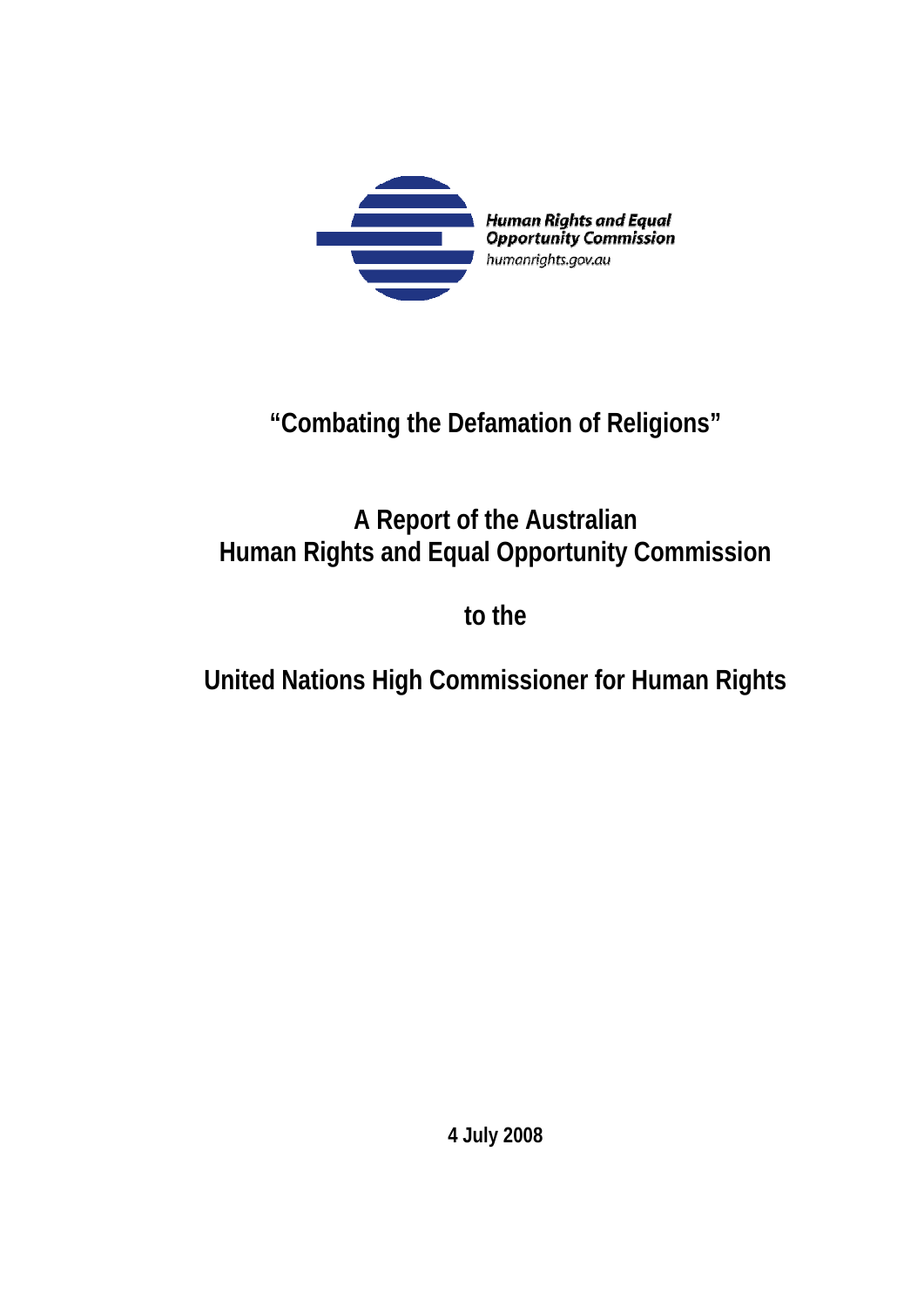This report is available on the HREOC website at:

http://www.humanrights.gov.au/partnerships/religiousdefamation/

© Australian Human Rights and Equal Opportunity Commission, July 2008

For further information, please contact:

Conrad Gershevitch Race Discrimination Unit HREOC, 8th Floor 133 Castlereagh St, Sydney NSW 2000 email: conrad.gershevitch@humanrights.gov.au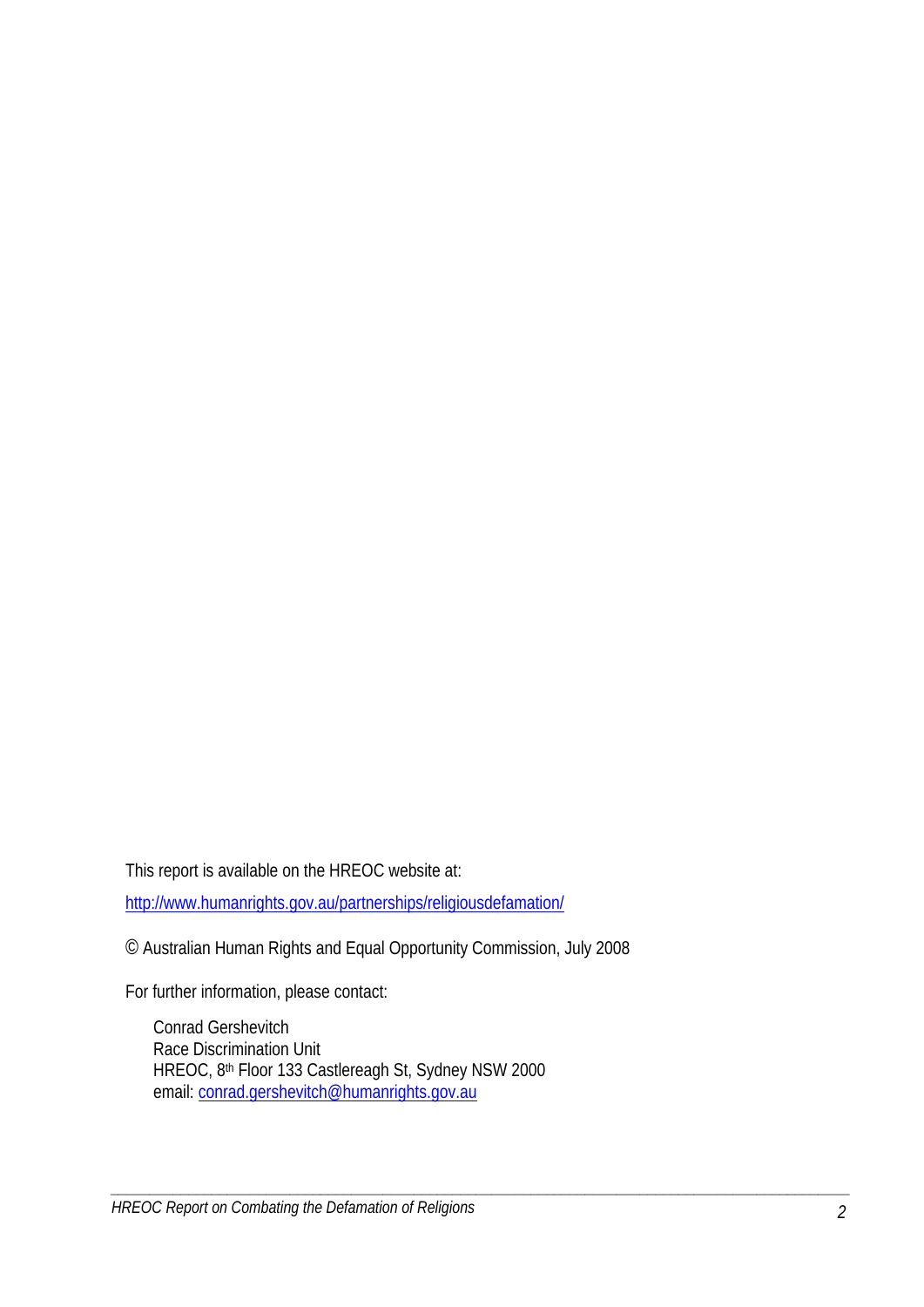# **Contents:**

| Acknowledgements<br>Foreword    |                                                                                                                                                                                                                                                                                                                                                                                                                               | 4<br>5                        |
|---------------------------------|-------------------------------------------------------------------------------------------------------------------------------------------------------------------------------------------------------------------------------------------------------------------------------------------------------------------------------------------------------------------------------------------------------------------------------|-------------------------------|
|                                 |                                                                                                                                                                                                                                                                                                                                                                                                                               |                               |
| 1.1<br>1.2<br>1.3<br>1.4        | About the Human Rights and Equal Opportunity Commission (HREOC)<br>General Assembly resolution 62/154<br>HREOC's understanding of the invitation to report on combating the defamation of religions<br>HREOC's assessment of the relationship between the defamation of religions and the risks<br>to national security and social cohesion                                                                                   | 6<br>$\overline{7}$<br>8<br>9 |
| Legal issues                    |                                                                                                                                                                                                                                                                                                                                                                                                                               |                               |
| 2.1<br>2.2<br>2.3<br>2.4<br>2.5 | Australia's federal protections for racial and religious discrimination and vilification<br>Existing legislation under State/Territory laws<br>Case study: Islamic Council of Victoria vs Catch the Fires Ministries<br>Cyber-racism<br>Australian counter-terrorism legislation and its impacts upon potential 'target' communities                                                                                          | 13<br>16<br>18<br>19<br>22    |
|                                 | Issues outside the legislative domain to counter the defamation of religions in Australia                                                                                                                                                                                                                                                                                                                                     |                               |
| 3.1<br>3.2<br>3.3<br>3.4<br>3.5 | Ethnic and religious profiling by policing and security agencies<br>Influence of the media in Australia<br>Anti-discrimination and cross-cultural education in schools<br>The work of civil society institutions<br>Gender issues                                                                                                                                                                                             | 24<br>25<br>28<br>30<br>35    |
|                                 | Actions taken by the Commonwealth Government                                                                                                                                                                                                                                                                                                                                                                                  |                               |
| 4.1<br>4.2<br>4.3<br>4.4        | Government strategies and programs to build cross-cultural respect and inter-religious<br>dialogue<br>Policy and programs of the previous and current governments, including future directions in<br>counter-radicalisation/ social inclusion/ multiculturalism<br>HREOC's recent and current activities to combat the defamation of religions<br>Indigenous Australian's right to freedom of though, conscience and religion | 38<br>39<br>43<br>51          |
| 4.5                             | International, multi-lateral, foreign aid and similar activities                                                                                                                                                                                                                                                                                                                                                              | 52                            |
|                                 | <b>Concluding remarks</b>                                                                                                                                                                                                                                                                                                                                                                                                     | 55                            |
| <b>Appendices</b>               |                                                                                                                                                                                                                                                                                                                                                                                                                               |                               |
| L.                              | Bibliography                                                                                                                                                                                                                                                                                                                                                                                                                  | 57                            |
| Ш.                              | Profile of Australia's changing religious communities                                                                                                                                                                                                                                                                                                                                                                         | 58                            |
| III.                            | <b>List of Abbreviations</b>                                                                                                                                                                                                                                                                                                                                                                                                  | 60                            |
| <b>Endnotes</b>                 |                                                                                                                                                                                                                                                                                                                                                                                                                               | 61                            |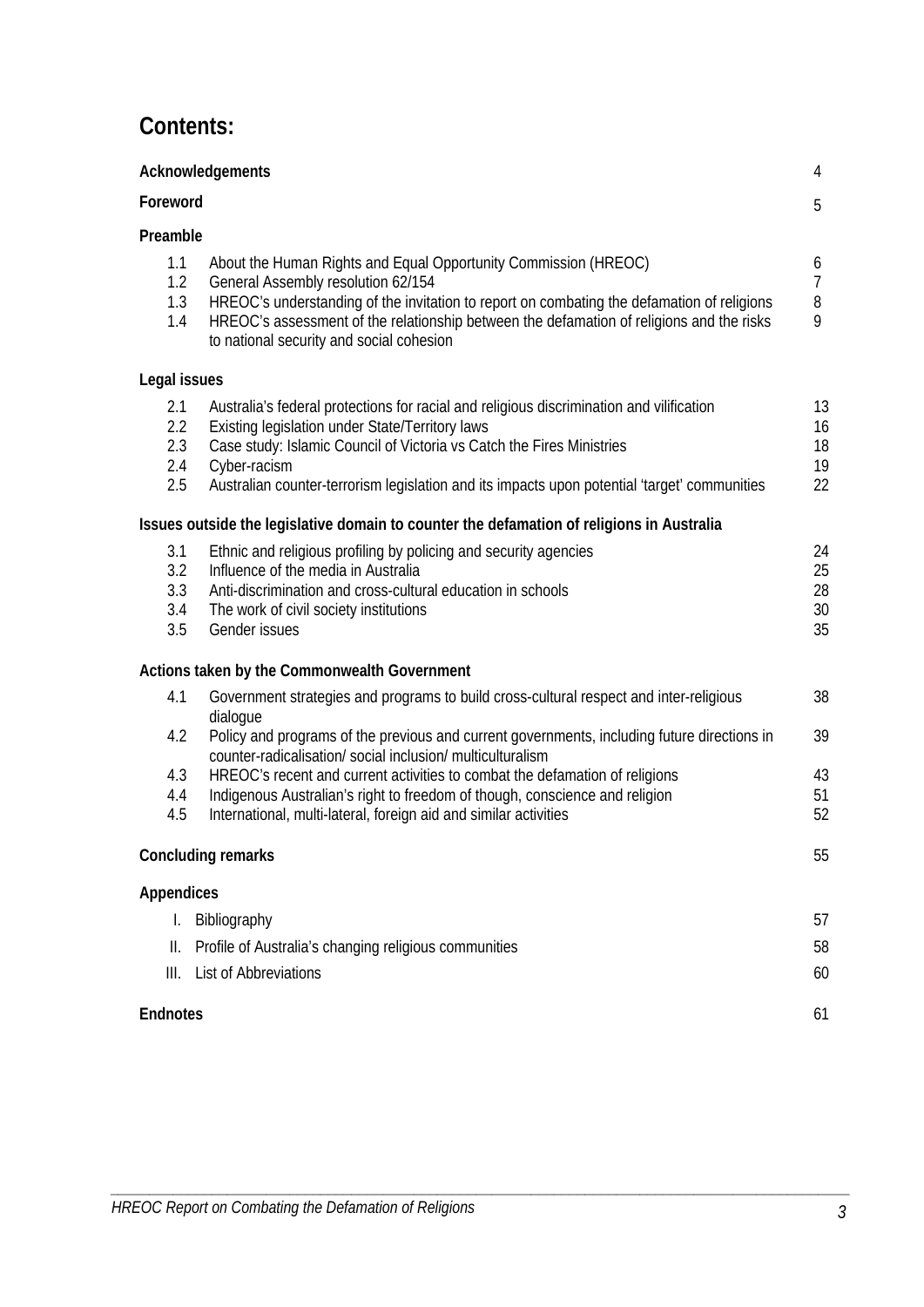# **Acknowledgements**

There was little time available to compile this report; this limited HREOC's ability to research and consult on all the important issues referred to in the General Assembly resolution. Given this, HREOC relied heavily upon the advice and input from various experts in the field, and organisations. In particular, HREOC would like to acknowledge the assistance of:

Gary Bouma, Professor Emeritus, from Monash University and Chair of the UNESCO Observatory for Inter-religious and Intercultural Relations, Asia Pacific, who permitted the quoting and referencing of unpublished papers.

Professor Andrew Jakubowicz, from the University of Technology in Sydney, for providing access to a yet-unpublished paper on religion and the media in Australia.

Maria Dimopolous (Myriad Consulting) for her advice on gender issues and religious discrimination.

*\_\_\_\_\_\_\_\_\_\_\_\_\_\_\_\_\_\_\_\_\_\_\_\_\_\_\_\_\_\_\_\_\_\_\_\_\_\_\_\_\_\_\_\_\_\_\_\_\_\_\_\_\_\_\_\_\_\_\_\_\_\_\_\_\_\_\_\_\_\_\_\_\_\_\_\_\_\_\_\_\_\_\_\_\_\_\_\_\_\_\_\_\_\_\_* 

HREOC would also like to acknowledge the assistance of Dr Hass Dellal (Australian Multicultural Foundation), Natalie Mobini from the Baha'i Community, Ian Lacey and Jeremy Jones from the Executive Council of Australian Jewry, Professor Abd Malak, Suresh Rajan (Ethnic Communities Council of Western Australia) and the staff within HREOC and other Commonwealth agencies who found the time, at short notice, to provide input for this report.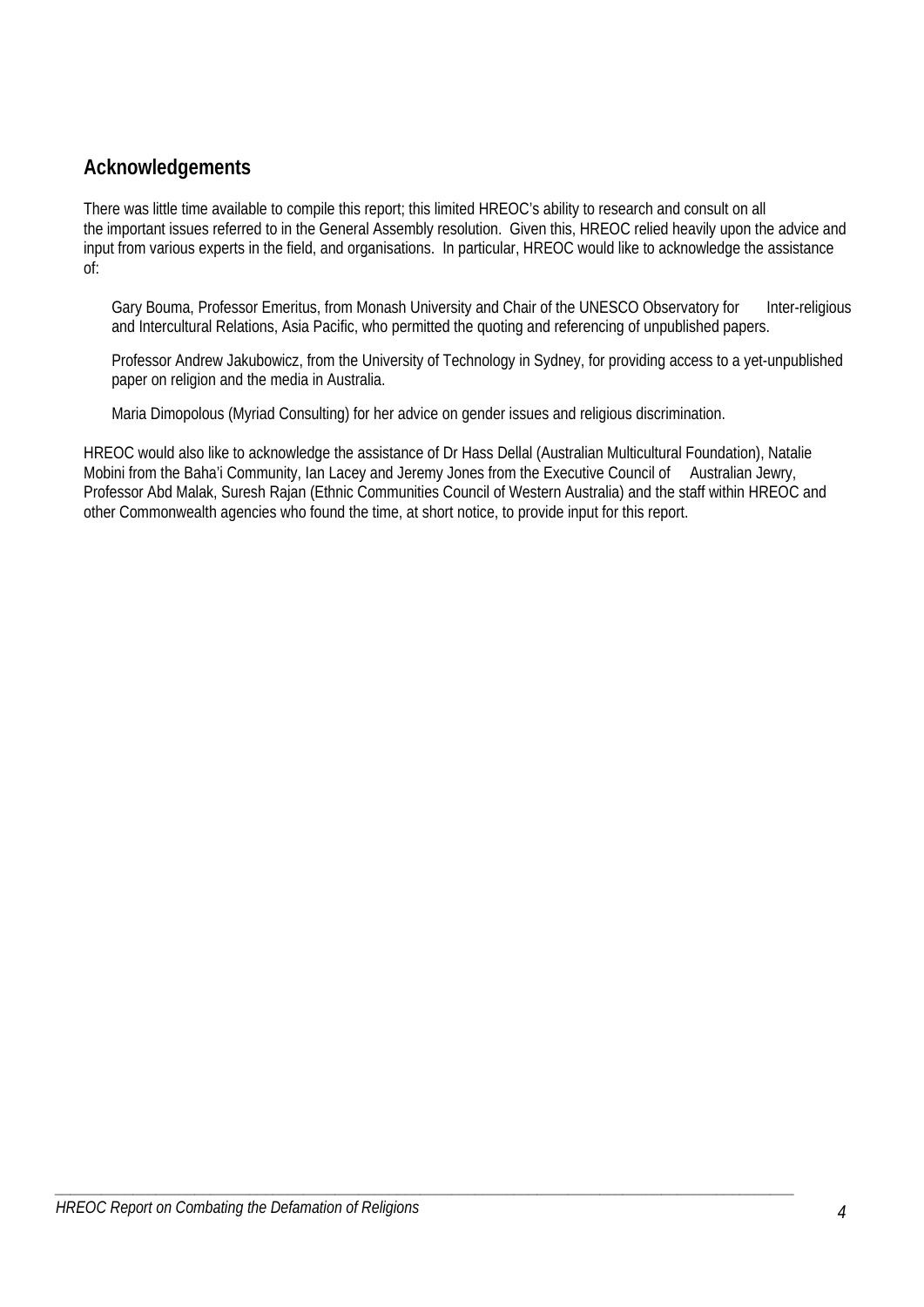# **Foreword by the Race Discrimination Commissioner**

On behalf of the Australian Human Rights and Equal Opportunity Commission (HREOC) I thank the United Nations High Commissioner for Human Rights for the opportunity to submit this report on the issue of 'combating the defamation of religions'.

This report has been prepared by the Australian Human Rights and Equal Opportunity Commission to address the questions raised in General Assembly resolution 62/154 (18 December 2007). It is not a report by the Australian Government, nor does it claim to represent the views of the Australian Government.

As outlined in this report, HREOC notes that Australia decided not to support General Assembly resolution 62/154 which has been somewhat contentious, and there were a number of reasonable objections raised at the time of the vote relating to the wording within the resolution. However, the intent behind the resolution as I understand it (to promote a respect for individual religious belief, counter the upsurge in faith-related conflict, and to promote an international culture of human rights during an age of heightened apprehension about the threat of ostensibly faith-based acts of violence), is one that Australian governments and HREOC would generally and strongly support.

HREOC has felt that a detailed response to the invitation from the OHCHR is warranted. Since the events of 11 September 2001, Australia, like so many other countries, has faced numerous dilemmas. How do we maintain the rights and freedoms of our citizens while defending the Commonwealth at a time of perceived threat? How do we meet obligations under some UN conventions (such as the Refugee Convention), while maintaining the integrity of our borders? How do we have a public discussion about terrorism without creating an atmosphere of alarm in the general community, and without stereotyping or marginalising communities that are living in apprehension? How do we promote our antidiscrimination measures and human rights when these are seen by many in politics, media and the community as of secondary importance and easily subsumed to the need for national security? How do we understand and reasonably respond to the asymmetry of the threat posed by terrorism?

These are only some of the critical questions that must be addressed in this complex and contradictory discussion. As noted in the recent report by the International Council on Human Rights Policy, national human rights institutions (NHRIs) face particular dilemmas when considering these issues<sup>1</sup>. These dilemmas are not just ethical and legal ones. The mere discussion of the association between terrorism, religion, security and certain population groups living within national boundaries raises potential concerns about the role, independence and community expectations of NHRIs.

HREOC experiences these complexities and contradictions on a daily basis as we negotiate the path between the competing priorities of supporting vulnerable communities, our national legal and governance systems, HREOC's human rights mandate, ethical concerns, and HREOC's reporting obligations to government.

HREOC notes that the General Secretary has been asked to report back to the General Assembly on resolution 62/154 during the 63rd session. I hope this report on Australia's response to faith-based hate and fear, will help inform the United Nations' future response to this important subject and, should a further resolution on this issue be put to vote at the General Assembly, that some of the concerns raised in this report will be recognised in any new resolutions, thus encouraging a larger proportion of member states' support.

*\_\_\_\_\_\_\_\_\_\_\_\_\_\_\_\_\_\_\_\_\_\_\_\_\_\_\_\_\_\_\_\_\_\_\_\_\_\_\_\_\_\_\_\_\_\_\_\_\_\_\_\_\_\_\_\_\_\_\_\_\_\_\_\_\_\_\_\_\_\_\_\_\_\_\_\_\_\_\_\_\_\_\_\_\_\_\_\_\_\_\_\_\_\_\_* 

Tom Calma

Race Discrimination Commissioner and Aboriginal and Torres Strait Islander Social Justice Commissioner on behalf of HREOC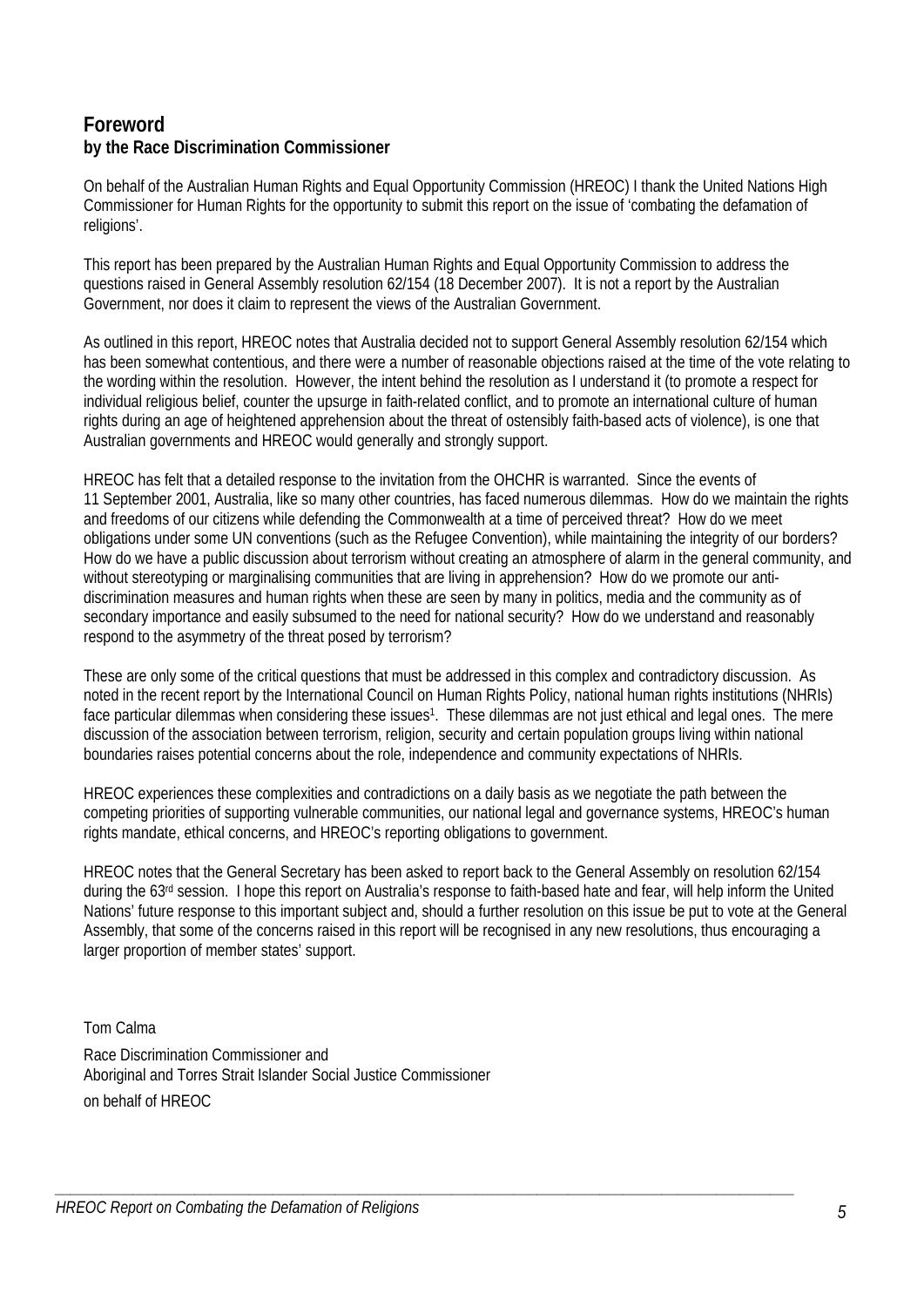# **Preamble**

# **1.1 About the Human Rights and Equal Opportunity Commission**

Australia's NHRI, the Human Rights and Equal Opportunity Commission (HREOC, or, the Commission) was established in 1986 by an act of the national parliament. HREOC is an independent statutory authority that reports to parliament through the Attorney-General.

HREOC's goal is to foster greater understanding and protection of human rights in Australia and to address the human rights concerns of a broad range of individuals and groups. HREOC's responsibilities include:

- education and public awareness
- resolving discrimination and human rights complaints
- **•** promoting human rights compliance
- supporting policy and legislative development

HREOC achieves this through:

- developing human rights education programs and resources for schools, workplaces and the community
- conciliating complaints of discrimination or breaches of human rights under federal laws
- **holding public enquiries into issues of national importance**
- providing independent legal submissions to courts of law in cases that involve human rights principles
- providing assistance and advice to parliaments and government to develop laws, programs and policies
- undertaking research into human rights and discrimination issues

HREOC has been established in conformity with the Paris Principles. The Commission are world leaders in working cooperatively with other countries to establish and strengthen independent NHRIs in accordance with these Principles. As such, HREOC works closely with other national human rights commissions, particularly through the Asia Pacific Forum of National Human Rights Institutions, to address major human rights issues in the region. HREOC also undertakes bilateral international activities as part of the Australian government's development program run by the Australian Agency for International Development (AusAID), including the Human Rights Technical Assistance Program.

HREOC is a collegiate body made up of a President (who is also the Chief Executive Officer) and five Commissioners. The six positions are currently held by four people, these being:

John von Doussa, HREOC President

Tom Calma, who is both the Aboriginal and Torres Strait Islander Social Justice Commissioner and the Race Discrimination Commissioner;

Graeme Innes AM, the Human Rights Commissioner and Disability Discrimination Commissioner; and

Elizabeth Broderick, the Sex Discrimination Commissioner and Commissioner responsible for Age Discrimination.

### **1.1.1 A note about Australian governance**

Australia is a constitutional monarchy, 'constitutional' because the powers of the Commonwealth government are defined by the Australian Constitution, and 'monarchy' because the head of state is Queen Elizabeth II (represented in Australia by the Governor-General). Australia was formed in 1901 when six independent British colonies agreed to join together to become states within a new nation. Australia's Constitution created a federal system with the powers divided between a central (Commonwealth, national) government, and individual states as well as two territories.

Under Australia's Constitution, the Commonwealth government can pass laws (section 51) that relate to the entire country, with state governments retaining the power to make their own laws over matters not controlled by the Commonwealth under section 51; these governments have their own constitutions, legislature, executive and judiciary. State and territory governments are generally responsible for managing services, and so look after such issues as education, hospitals, transport infrastructure and the like. Australia has three tiers of government, the third being local councils which are formed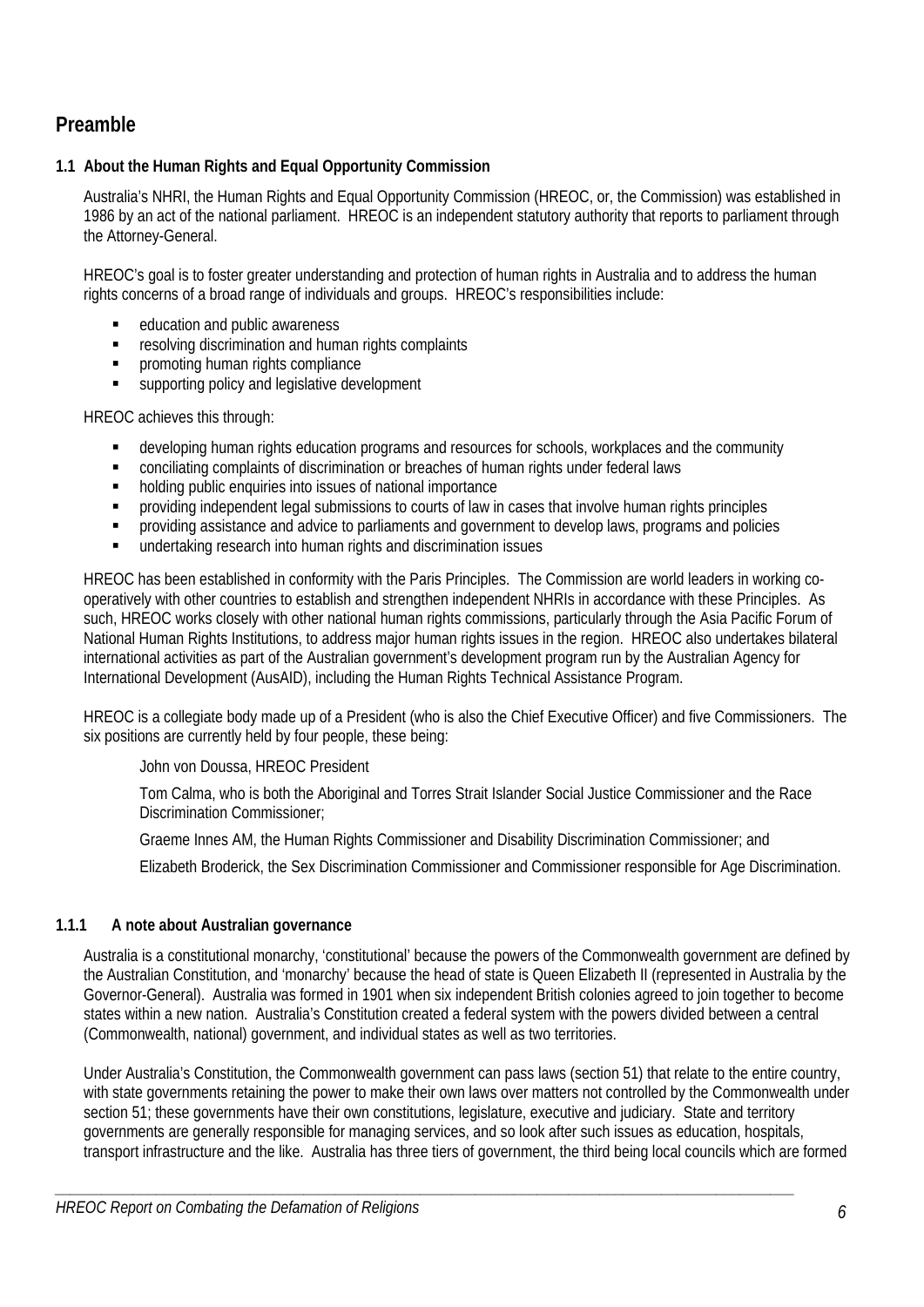by state governments and are responsible for many community services; they have their own legislature and executive, but no judiciary.

HREOC is an independent statutory body created by the Commonwealth government and this report largely focuses on activites at that level (although it should be noted this report is not submitted on behalf of the Australian government). However, the complexity of Australia's system of governance should be understood when reading this report and that various actions taken to 'combat the defamation of religions' may fall into state jurisdictions that have different laws, and which may have their own projects and programs to do so. In Australia, state/territory and Commonwealth relations are managed through the Council of Australian Governments (COAG). National programs can be porous across various administrative and legislative domains making an understanding of the responsibility, as well as consistency, and the collection and auditing of national activities, difficult.

# **1.2 General Assembly resolution 62/154 (18 December 2007)**

The Office of the United Nations High Commissioner for Human Rights sent an invitation dated 29 April 2008 to (inter alia) all NHRIs to submit a report to its office by 24 June 2008 (by 4 July in HREOC's case) on the implementation of the resolution, in particular, the possible correlation between defamation of religions and the upsurge in incitement, intolerance and hatred in many parts of the world.

In summary, the resolution seeks a response on the following issues:

- negative stereotyping of religions and the continuing discrimination against some religions
- physical attacks upon the cultural centres, places of worship, businesses and symbols of religions
- the actions of extremist organisations to defame religions, particularly when this is condoned by governments
- the association of Islam with human rights violations and terrorism
- ethnic and religious profiling of Muslims in the aftermath of 9/11
- the impact of counter-terrorism measures have on the human rights of target groups, as well as their economic and social exclusion
- the use of print, audio-visual, electronic media and the web to incite violence, xenophobia and discrimination towards Islam, but religion generally
- the need to combat the defamation of religions, but Islam and Muslims in particular
- the rights of freedom of belief and expression, and the necessary rights and responsibilities that come with these freedoms as well as reasonable limitations under law
- the provision under legal and constitutional systems to adequately protect against acts of religious hatred and discrimination as well as complementary intellectual and moral strategies to combat such hatred and intolerance
- ensuring public officials (including police, educators and public servants) respect people equally in the conduct of official duties, and provide appropriate training to help them do so
- local, regional, national and international strategies and harmonising actions to combat defamation of religions through education and awareness-raising
- equal access to education
- the fostering of global dialogue to promote a culture of peace and the respect for human rights that includes the participation of government, non-government and religious organisations, as well as the print and electronic media
- to collaborate with other international organisations to hold joint conferences that promote dialogue among civilizations and the universality of human rights, and
- a report on the possible correlation between the defamation of religion and an upsurge in incitement, intolerance and hatred in many parts of the world.

The General Assembly resolution acknowledges a range of previous United Nations resolutions, declarations and reports including the United Nations Millennium Declaration, the Durban Declaration, and the Alliance of Civilizations initiative. Although not referenced in the resolution, the context of this resolution is also a number of other United Nations responses to the escalated risk of global terrorism, including the United Nations Security Council resolution 1373 of 28 September 2001, passed to respond to the real and urgent threat posed by international terrorist networks.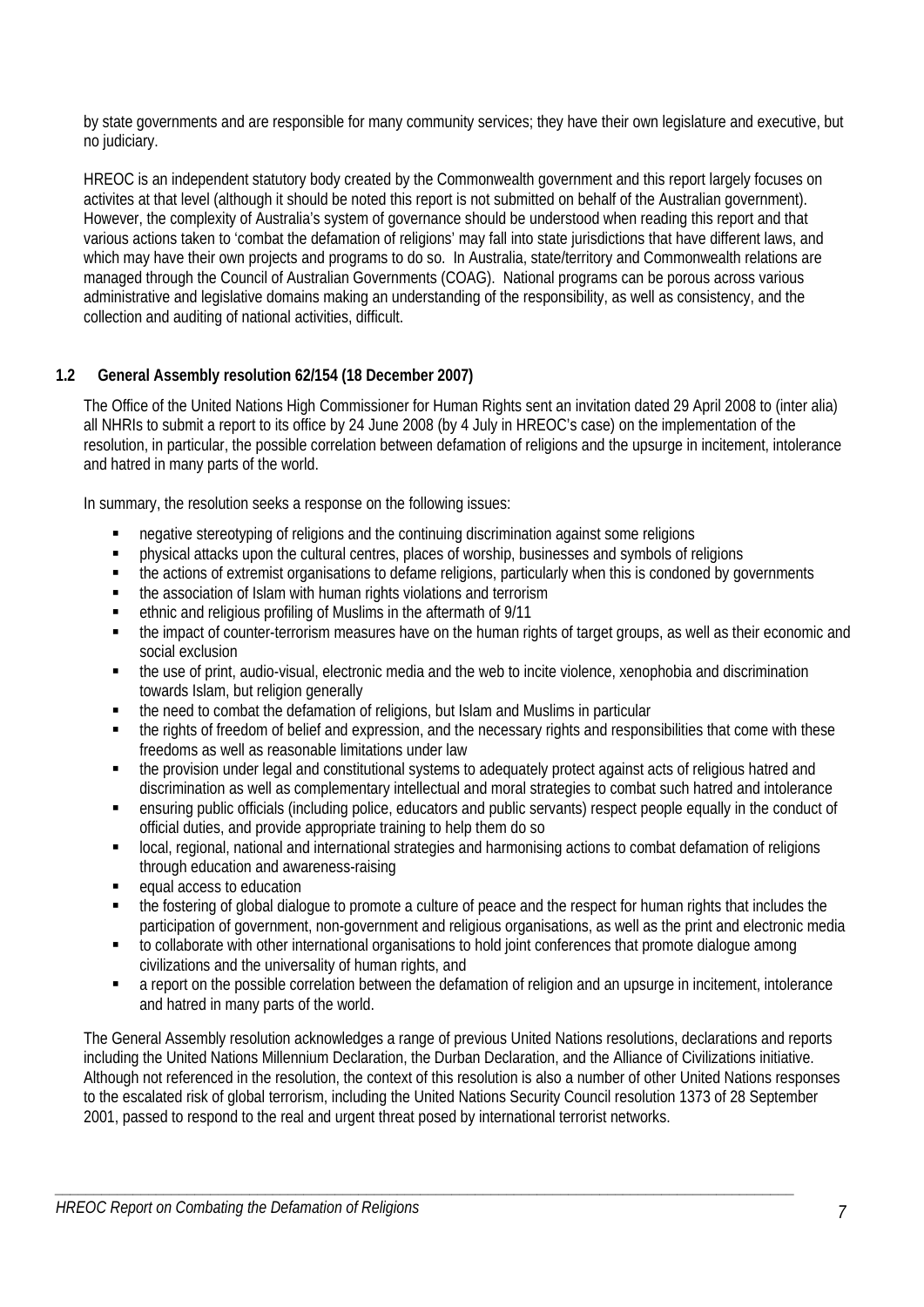There are inherent challenges, complexities and dichotomies associated with the subject, as described, of countering the defamation of religions. On the one hand promoting freedom, respect, human rights and cross-cultural dialogue, and on the other establishing a framework of control, security and protection. This is reflected in the resolution which itemises a long and disparate list of areas where member states are asked to act.

Resolution 62/154 was approved by a recorded vote of 95 in favour, 52 against and 30 abstentions. The United States, New Zealand, Australia and members of the European Union did not support the resolution in its current form and India abstained from voting. The reasons given for this were, firstly, because the resolution focuses primarily on one religion (Islam) and the prevention of defamation and stereotyping should be extended to all religions and, secondly, because the concept of defamation is not applicable to religions and, therefore, is invalid in human rights discourse which should address the rights and freedoms of individuals. Nevertheless, there was overall agreement that vilification and discrimination on the grounds of religious belief is unacceptable and there was concern about serious instances of religious intolerance and violence which should be addressed through international effort.

# **1.3 HREOC's understanding of the invitation to report on combating the defamation of religions**

HREOC understands that resolution 62/154 requests the Secretary-General to submit a report to the 63rd session on implementation of the resolution, including the correlation between attacks against religions and increasing intolerance and hatred in many parts of the world. This report is being submitted to the Office of the High Commissioner for Human Rights (OHCHR) to help inform the Secretary-General's report. HREOC hopes that this report will assist the General Assembly to consider the issues, generally, more fully and may assist the General Assembly to pass a future resolution that has a greater level of support from member states.

The contentious issue associated with resolution 62/154 was the specific referencing to the experience of Muslims and the inference that Islam has borne the brunt of worldwide defamation of religions. Not only is this recognised internationally, including in United Nations documents<sup>2</sup>, it is also a concern recognised within Australia.<sup>3</sup> This has been extensively debated in numerous government reports, discussed in government committees and reflected in policies and programs, in media opinion pieces, academic and research publications, and the work of civil society institutions. It is also reflected in governments' legislation to respond to the increased security environment. This is discussed in detail in section 2.5 because of the unavoidable appearance that counter-terrorism legislation is specifically targeted at Muslim Australians. HREOC is of the view that the use of the term 'defamation of religions', as demonstrated by the debates at the General Assembly, may not be the best way to describe ongoing discrimination, violence and exclusion on the basis of religious belief or affiliation.

In interpreting this resolution, HREOC takes it to mean that the word 'defamation' is used in the widest possible way. HREOC understands defamation to be an act of communication that causes an individual to face a false claim (stated or implied) made about them and claimed to be factual; to be shamed, ridiculed, held in contempt, lowered in the estimation of the community, or otherwise suffer from a damaged reputation. Defamation may also apply to a business, product, group, government or nation. This defamation may involve stereotyping, sensationalising, vilifying, dehumanising and otherwise attacking the cultural, spiritual, ethical and related elements of religions diversity and their associated values.

While recognising the complexity of the issues, and the lack of clarity in the resolution, HREOC interprets that reporting to the OHCHR should address:

- 1. legal issues relating to religious vilification under Australian laws since clause 12 "*…urges States to provide, within their respective legal and constitutional systems, adequate protection against acts of hatred, discrimination, intimidation and coercion.*." and also because the concept of 'defamation' is generally seen as a legal one
- 2. more general issues associated with the disparaging of religions and their associated cultural practices and belief systems
- 3. wider policy and program response to address cultural and religious diversity, and to foster community harmony within Australia that is compatible with the spirit of the resolution.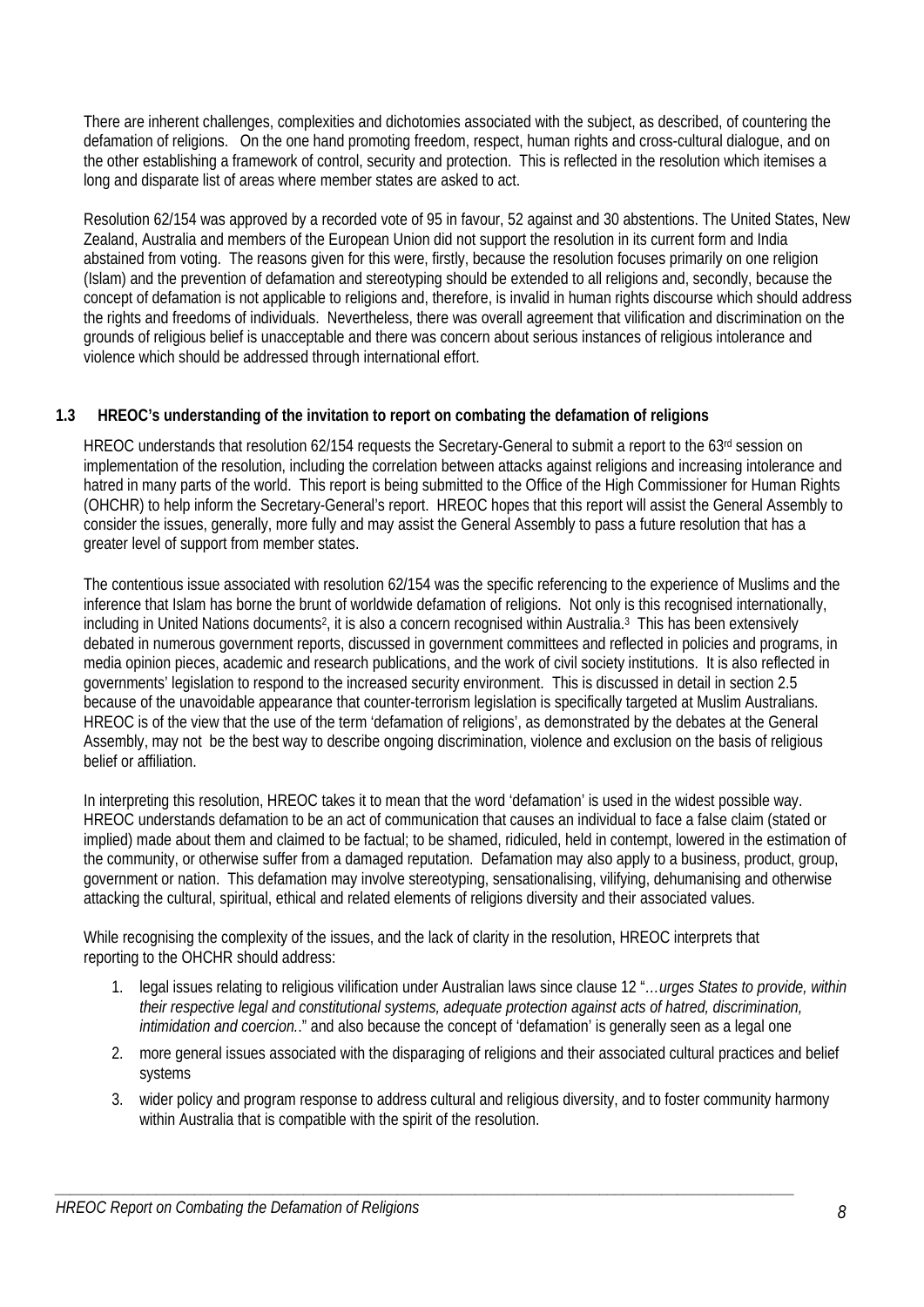Not only is HREOC concerned about the use of the word 'defamation', the verb 'combating' is also one that may not be helpful given the nature of the issues being addressed. HREOC agrees that religious and associated discrimination must be responded to with authority and clarity. Nevertheless, the use of the term 'combat' is perhaps inappropriate under the circumstances. Combat means 'to fight or contend against… a fight between two men, armies etc', a combatant is 'a person or group that fights' and combative is 'ready or inclined to fight' (Australian Macquarie Dictionary, 1985). The language of the resolution, therefore, may not be sending the best message about positive engagement with the challenges of faith-based discrimination, conflict and violence, but may, at a subliminal level, tend to compound the idea that religion, in particular Islam, is generally amplifying the problems of global violence.

Despite the ambiguity of the language in the resolution, HREOC understands and supports the intent behind their use, and quotes the phrase 'combating the defamation of religions' throughout this document to avoid confusion, while registering its concerns.

As well as these concerns, HREOC also notes that a number of issues that could have been included in the resolution were omitted and this has the further excluded groups which face the experience of defamation on the grounds of religion. HREOC, in recognition of this omission, has made reference to the issues of gender and the rights of indigenous peoples within this document.

In this report the approach HREOC has taken is to try and strike a balance between the opportunities and costs, the good and the bad, and the issues that are clear and those that are obscure. The report attempts to describe what are; an enmeshed set of security challenges, human rights dilemmas, complex legislative responses and intractable ethical issues.

### **1.4 HREOC's assessment of the relationship between defamation of religions and the risks to national security and social cohesion4**

There is an increasing body of literature that links the defamation of religions to a growth in the risk of retaliatory violence and an accompanying damage to social cohesion within nation states. As noted in resolution 62/154, this has been identified in the High-Level Group report of the Alliance of Civilizations, it has also been affirmed in other reports<sup>5</sup>. There is also growing recognition that an effective response to international terrorism should not just rely upon 'hard security', but must also take human rights-based approaches to addressing conflict and disequilibria in wealth, freedom and opportunity, as well as recognising the need for dignity and respect (defamation is about disrespect, not poverty).<sup>6</sup>

Australia, like other countries that have assessed their national interests and security as at-risk, has responded in many ways in an attempt to address the economic, political, cultural and other complexities associated with emerging patterns of faith-based violence, inter-religious and inter-cultural conflict, and the exclusion of certain communities by a mainstream apprehension of difference and the escalating speed of social change.

Government response to these challenges is ongoing and this report is submitted to the OHCHR at a time when a policy reorientation is occurring due to the change of government at the Commonwealth level late in 2007.

### **1.4.1 Social cohesion, social inclusion and social connectedness**

Within Australia there is a public policy trend to replace the term 'social cohesion' (favoured by the previous conservative Commonwealth government) with that of 'social inclusion' (a term preferred by the new, centralist government)7. Sometimes used inter-changeably, there is, nevertheless, a distinction between them and the lack of definitional clarity needs to be resolved.

The word cohesion refers to bonding, about bringing together, about adhesion. It is a more centripetal idea, of the disparate being attracted towards a centre, or a 'mainstream'. Inclusivity, on the other hand, is a term that is about inviting or helping others to join in, to participate, or to be part of something on equal terms.

The distinctions between the concepts are significant and, in terms of social capital theory, it could be said that cohesion is about bonding social capital (or building strength within largely homogenous communities when 'core values' are already largely shared and understood), whereas inclusion is about bridging social capital (or bringing diverse communities together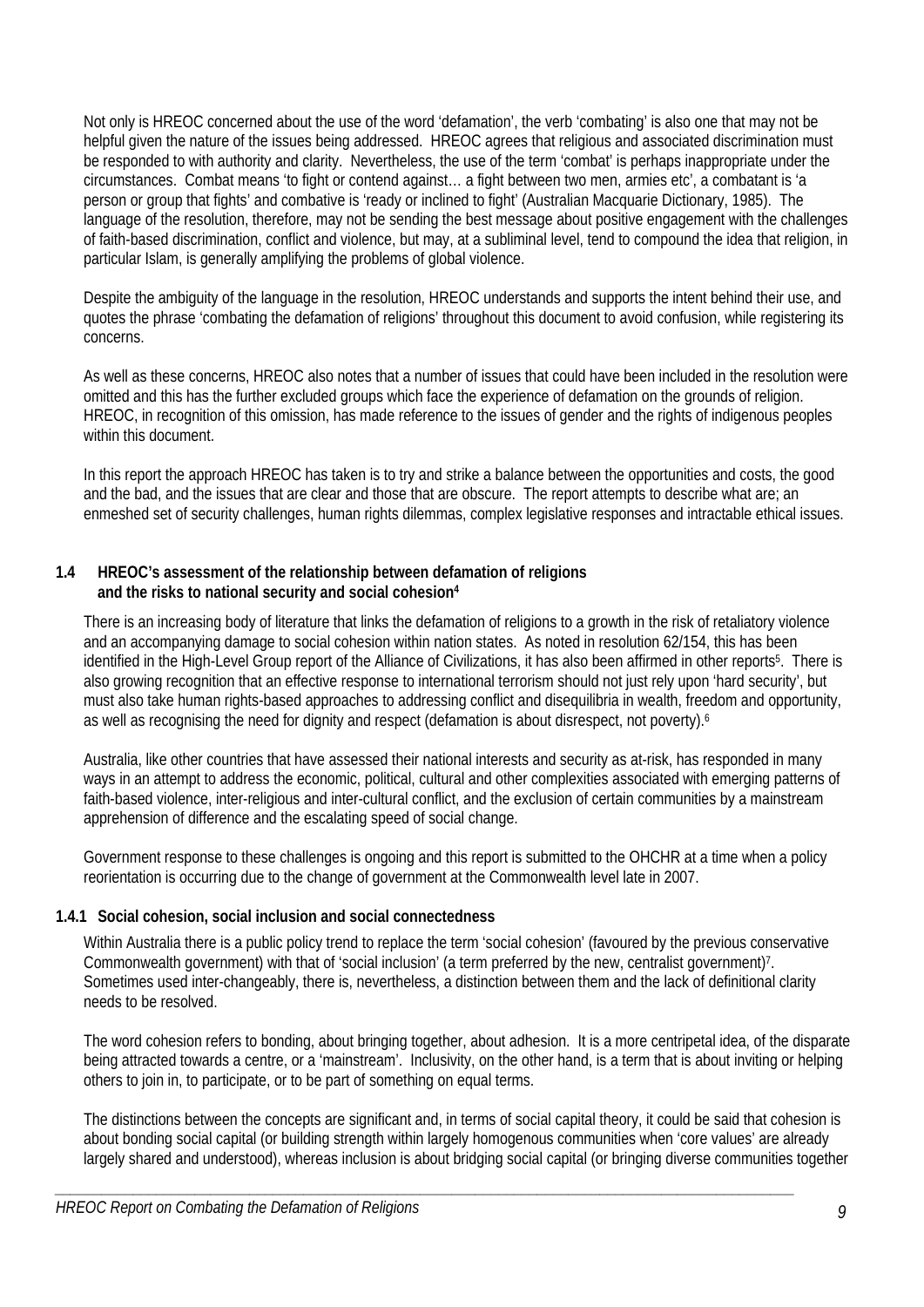to build a shared understanding and a civic discourse that is mutually respectful). Indeed, it has been questioned<sup>8</sup> whether social cohesion is really a virtue at all. Social cohesion actually infers, and promotes, homogeneity and (hence) implies that pluralism may be harmful to social relations.

Not only is it unrealistic (no society can be completely homogenous)9, it denies the dynamism and strength of societies that function within an environment of creative complexity, and, that many members of society may actively choose diversity over mono-culturalism. Nevertheless, others have argued this reads too much into the phrase and it really describes a model of reciprocal recognition of rights and responsibilities within a liberal, plural, democracy.

Social inclusion, on the other hand, is a more elastic term, partly because it is often vaguely defined. It could be described as a 'value', which is essentially an intangible quality, as well as a policy principle upon which tangible programs may be built. In Australia, the new Commonwealth government has strongly endorsed social inclusion as a process to resolve systemic disadvantages and barriers to human development. The use of the term is associated with programs of the previous Blair government in the UK which saw social inclusion as a means to address immediate material issues that also have a social justice dimension, such as homelessness, workforce participation, education, and costs of living.

Hitherto, and in what is still an evolving social policy environment in Australia, social inclusion is yet to be considered in a broader way, particularly in how it encompasses culture. In genuinely socially inclusive communities, members of these communities' religious, cultural, ethnic and racial beliefs and backgrounds will be, as an absolute minimum, respected. More properly, they should be seen as an asset that enriches civic life.

Another concept that may be useful as a way of describing the goal of building respectful civil societies, and members of those societies with a strong sense of wellbeing, is that of 'social connectedness'. This is a term that HREOC uses to describe some of the project goals of its *Community Partnership for Human Rights Program* (for details, see section 4.3.2).

Social connectedness is normally understood as a psychological term that describes the quality and quantity of connections that people have with others within their social circle of family, friends and colleagues. These can be in real life, or on-line. The more socially connected a person is in their life, the greater their sense of self-control and self-determination. While still predominantly used in the health promotion literature, it is being increasingly used in wider social policy<sup>10</sup>. Alternative social policy models may be helpful to understand how a human rights-based approach to counter-radicalisation may be developed and implemented. The concept of social connectedness, as a way of understanding the dynamics within tightly knit and vulnerable communities, is worthy of close examination.

On 13 February 2008 the first act of the new national Government, led by Prime Minister Kevin Rudd MP, was to deliver a National Apology to Indigenous Australians for the highly damaging policies implemented over many decades by previous governments, in particular, the forced removal of children from their families (often described as 'Stolen Generations'), allegedly to aid their 'assimilation' into the wider Australian society.

This reconciliation initiative could, ideally, be extended to other communities that have experienced discrimination, degrading treatment, or social exclusion over recent years. Such recognition of past wrongs could be a valuable way of 'integrating' such groups into the wider community through a reconciliatory process modelled, in a more modest way, on the Stolen Generations Apology. This could also be a method of 'de-stigmatising' certain communities, and sending a message that racist behaviour and stereotyping is not tolerated.

# **1.4.2 Multiculturalism as a key aspect of social inclusion**

In 2004, the United Nations Development Program (UNDP) recognised, for the first time, that culture was a critical element to promote human development<sup>11</sup> in its annual report that examined cultural liberty. In particular, it noted that most nations are culturally diverse and what it describes as 'multicultural democracies', while imperfect, are the closest that humans have come to developing an optimal form of governance.

Along with Canada, Australia developed and implemented a national multicultural policy well before many other countries. Just prior to its loss at the November 2007 election, the previous government declared that multicultural policy in Australia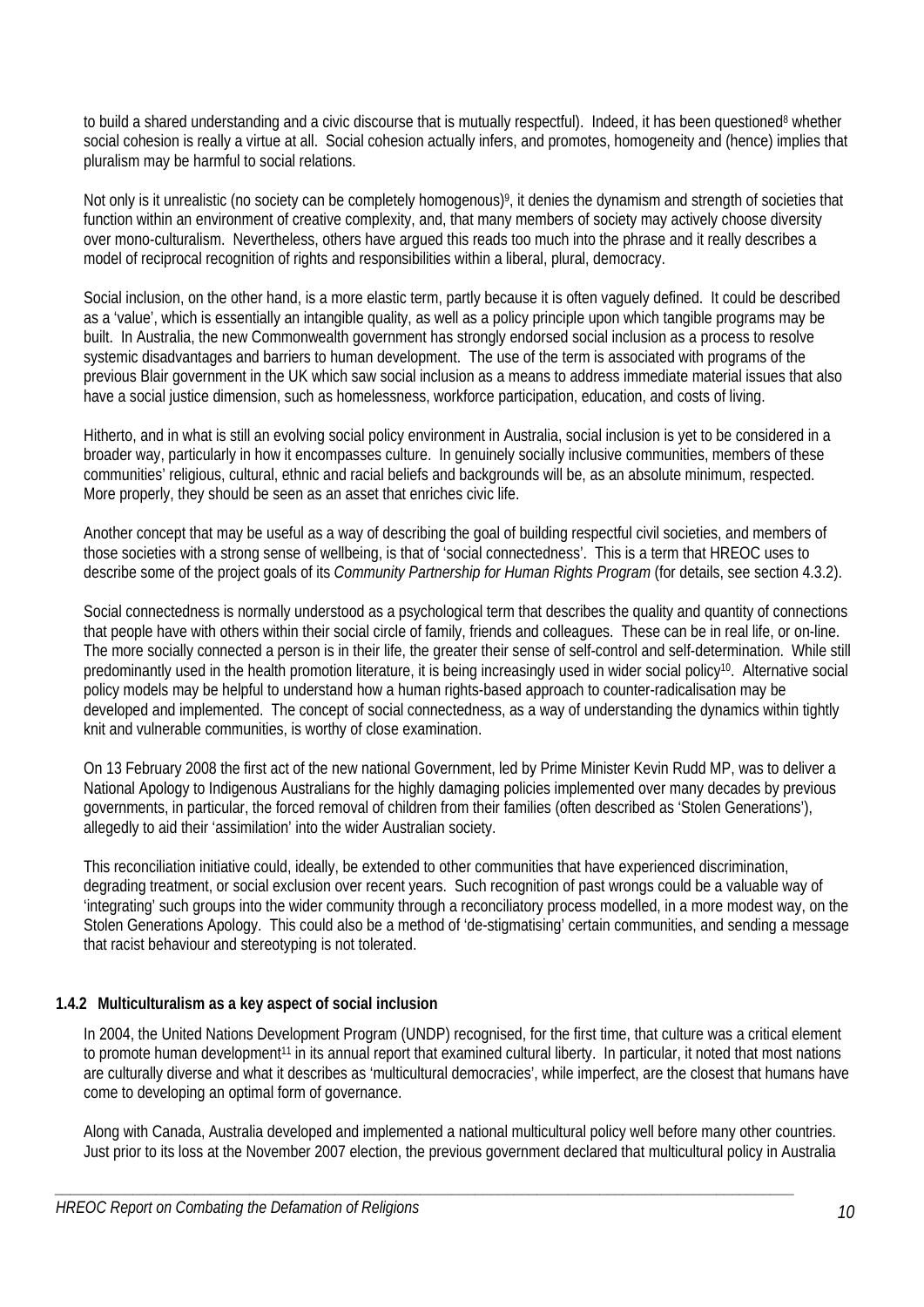had ended – a position reversed by the incoming government. In the months leading to this election HREOC was concerned, that at a time when the rest of the world had recognised the importance of multiculturalism as a means to maintain social harmony, promote human rights, and to progress human development (as demonstrated in the UNDP report), Australian policy was heading in the wrong direction.

The Commission published a paper12 defending multiculturalism to add to public discourse about the importance of both the policy and the principles it supports. In summary, HREOC's paper mirrors many of the critical themes outlined in the UNDP report, including that:

- policies recognising cultural identities and encouraging diversity to flourish do not result in fragmentation, conflict, weak development or authoritarian rule. It is often the suppression of culturally identified groups that leads to tensions
- a sense of identity and belonging to a group with shared values and other bonds of culture is important for all individuals. But each individual can identify with many different groups
- cultural liberty is a human right and an important aspect of human development and thus worthy of state action and attention
- multicultural policies that recognise differences between groups are needed to address injustices historically rooted and socially entrenched
- maintenance of a liberal society depends upon respecting the rule of law, listening to political claims and protecting fundamental human rights – even of vile people, and
- **EXECT:** individuals have to shed rigid identities and respect human rights if they are to become part of diverse societies.<sup>13</sup>

HREOC's position paper also emphasises that multiculturalism is not about establishing a system of special favours for minorities, nor is it about encouraging segregationism. Multicultural policy in Australia has always demanded commitment to the democratic systems and institutions of the country and the respect of the rights of all its members. It is about inclusion, while recognising the cultural liberty and preferences of its citizens; importantly, multiculturalism is also about human rights, in particular, confronting race and related forms of discrimination. Increasingly, it is also about recognising the importance of religion as a dimension of peoples' cultural lives, personal identity, and as a means of building social capital.

Social inclusion principles and policy, which are now being developed by the new government, would be strengthened if they embraced a multiculturalism that focuses on inter-cultural respect, a rejection of racism in its widest definition, and is underpinned by a new charter of rights for Australian citizens. Structural discrimination can continue to appear at unlikely times and in vehement ways as, for example, was recently illustrated at Melbourne's RMIT University, which refused to provide the appropriate prayer facilities that were promoted in its literature to overseas fee-paying students.14 These kinds of scenarios not only impact negatively on the institutions where they occur, they can have wider economic and social impacts upon the community and the nation.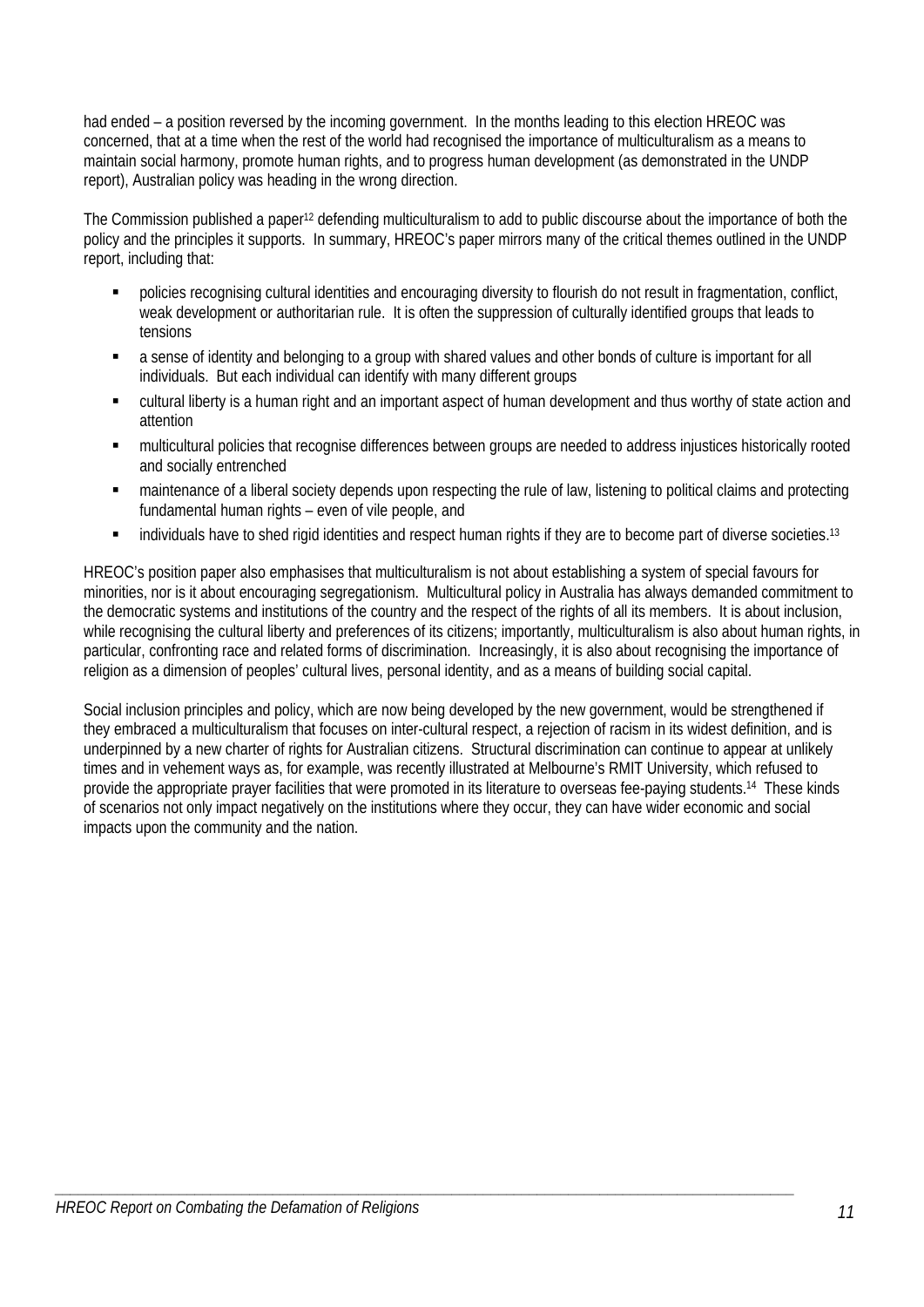# **2. LEGAL ISSUES**

Australia's laws provide limited protection from religious discrimination and vilification. The uneven protection that is available exists mostly under laws relating to racial discrimination and laws in some states that cover religious discrimination and vilification.

Issues concerning defamation of religion have also arisen Australia in the context of cyber-racism and counter-terrorism debates.

# **2.1 Australia's federal protections from racial and religious discrimination and vilification**

# **2.1.1 The Constitution**

The Australian Constitution contains no protection against discrimination, except on the narrow grounds of state residency. However, clauses under the Constitution have led Australia to be described as a secular state, most specifically because of section 116, which states that the Commonwealth government cannot pass legislation:

"*…establishing any religion, or for imposing any religious observance, or for prohibiting the free exercise of any religion and no religious test shall be required as a qualification for any office or public trust.*.."

This has been interpreted to mean that the Australian government cannot pass laws that:

- (i) create a religion
- (ii) endorse one specific 'state religion'
- (iii) require particular religious observances, or
- $(iv)$  prohibit the doing of an act done in the practice of religion.

Moreover, the Australian government cannot, whether by law or otherwise, require that a prospective holder of public office be affiliated with a (or any) particular religious views.

Australia's federal parliament has passed laws to prohibit racial discrimination and vilification on the basis of its power under the Constitution with respect to 'external affairs'. This power has been held to extend to passing laws to ensure that Australia complies with international human rights obligations.

# **2.1.2 The Racial Discrimination Act**

Australia ratified the 1966 *International Convention on the Elimination of All Forms of Racial Discrimination* (ICERD) on 30 September 1975. This has been implemented through the *Racial Discrimination Act 1975* (Cth) (RDA).

The central prohibition against racial discrimination is contained in s 9(1) of the RDA which provides:

"…*any act involving a distinction, exclusion, restriction or preference based on race, colour, descent or national or ethnic origin which has the purpose or effect of nullifying or impairing the recognition, enjoyment or exercise, on an equal footing, of any human right or fundamental freedom in the political, economic, social, cultural or any other field of public life.*"

As well as this general prohibition, the RDA makes racial discrimination unlawful in a range of specific areas such as employment, housing and the provision of goods and services.

The RDA prohibits both direct and indirect discrimination. An example of direct discrimination (also called 'disparate treatment' discrimination) is refusing to serve a person of a particular race at a hotel.

*\_\_\_\_\_\_\_\_\_\_\_\_\_\_\_\_\_\_\_\_\_\_\_\_\_\_\_\_\_\_\_\_\_\_\_\_\_\_\_\_\_\_\_\_\_\_\_\_\_\_\_\_\_\_\_\_\_\_\_\_\_\_\_\_\_\_\_\_\_\_\_\_\_\_\_\_\_\_\_\_\_\_\_\_\_\_\_\_\_\_\_\_\_\_\_* 

Indirect discrimination (also called 'disparate impact' discrimination) refers to the imposition of policies or rules that unreasonably disadvantage people of a certain race, colour, descent or national or ethnic origin, even if it is applied equally and appears to provide equality of treatment. An example of this kind of indirect discrimination is a company that may require night stackers to have high levels of English language competency to be employed, even though this is not required for the discharge of their duties as employees. There are, however, situations where this kind of discrimination may be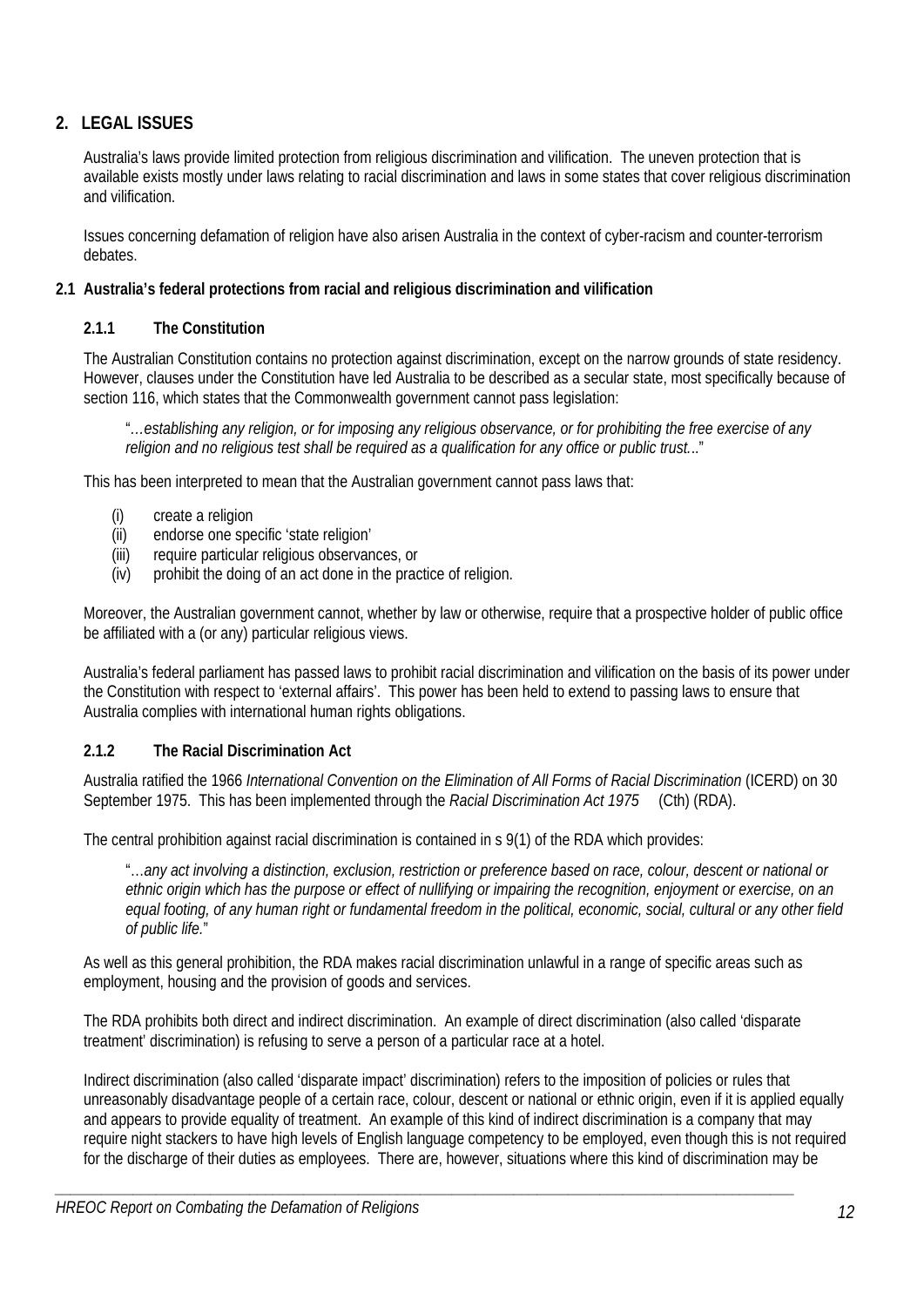reasonable if it has a clearly demonstrable purpose, for example, if that same business had a position taking telephone orders, then it might not be discriminatory to require good English language skills.

The RDA applies to businesses of all sizes, schools, local governments, state, territory and Commonwealth government agencies and departments, and individuals. It covers a wide range of circumstances such as employment, housing and accommodation, education at all levels, the provision of goods and services, access to facilities meant for use by the public, advertising, and trade union membership. Nevertheless, it is not against the law to make racial distinctions in private life (for example, when you choose friends, or who you allow into your home).

The RDA also permits racial distinctions to be made if they are considered to be 'special measures'. The special measures exemption to the RDA is intended to permit positive discrimination for racial groups who have been disadvantaged and who suffer from great social and economic disadvantage or exclusion compared to other groups in society and may require assistance to better enjoy their human rights to the same level that other Australians enjoy.

# *Racial vilification*

In addition to prohibiting racial discrimination, the RDA also prohibits public behaviour that is racially offensive or abusive (see s 18C). Examples include: writing racist graffiti in a public place, making racist speeches at a public event, placing racist posters in a public place, making racially abusive comments, jokes, songs or gestures in public, offensive comments or drawings in newspapers or publicly available websites. In a number of cases it has been confirmed that 'cyber racism' may be covered by the prohibition in s 18C.<sup>15</sup>

The RDA, nevertheless, recognises that there is a need to balance rights and values, between the right to communicate freely ('freedom of speech') and the right to live free from racial vilification. To attempt to manage these potentially conflicted human rights, the racial vilification provisions only apply to an act done 'otherwise than in private'. Further, s 18D of the RDA provides an exemption for acts done 'reasonably and in good faith':

- (a) in the performance, exhibition or distribution of an artistic work, or
- (b) in the course of any statement, publication, discussion or debate made or held for genuine academic,
	- artistic or scientific purpose or any other genuine purpose in the public interest, or
- (c) in making or publishing:
	- (i) a fair and accurate report of any event or matter of public interest, or
	- (ii) a fair comment on any event or matter of public interest if the comment is an expression of a genuine belief held by the person making the comment

# *Religious discrimination under the RDA*

Religious discrimination is not, per se, made unlawful by the RDA. However the Act does prohibit discrimination on the grounds of 'ethnic origin'. The term 'ethnic origin' has been interpreted broadly in a number of jurisdictions to include certain religious groups such as Jewish and Sikh people.

### *Complaints by Jewish people*

A New Zealand court in *King-Ansell v Police16* held that Jewish people in New Zealand formed a group with common ethnic origins within the meaning of the *Race Relations Act 1971* (NZ).

In *Miller v Wertheim*, 17 the full Federal Court of Australia stated that it could be "*readily accepted that Jewish people in Australia can comprise a group of people with an 'ethnic origin'* "18 for the purposes of the RDA, and cited with approval the *King-Ansell* case*.* In *Jones v Toben19* Branson J held that she was "*satisfied that Jews in Australia are a group of people*  with a common 'ethnic origin' within the meaning of s 18C of the RDA."<sup>20</sup>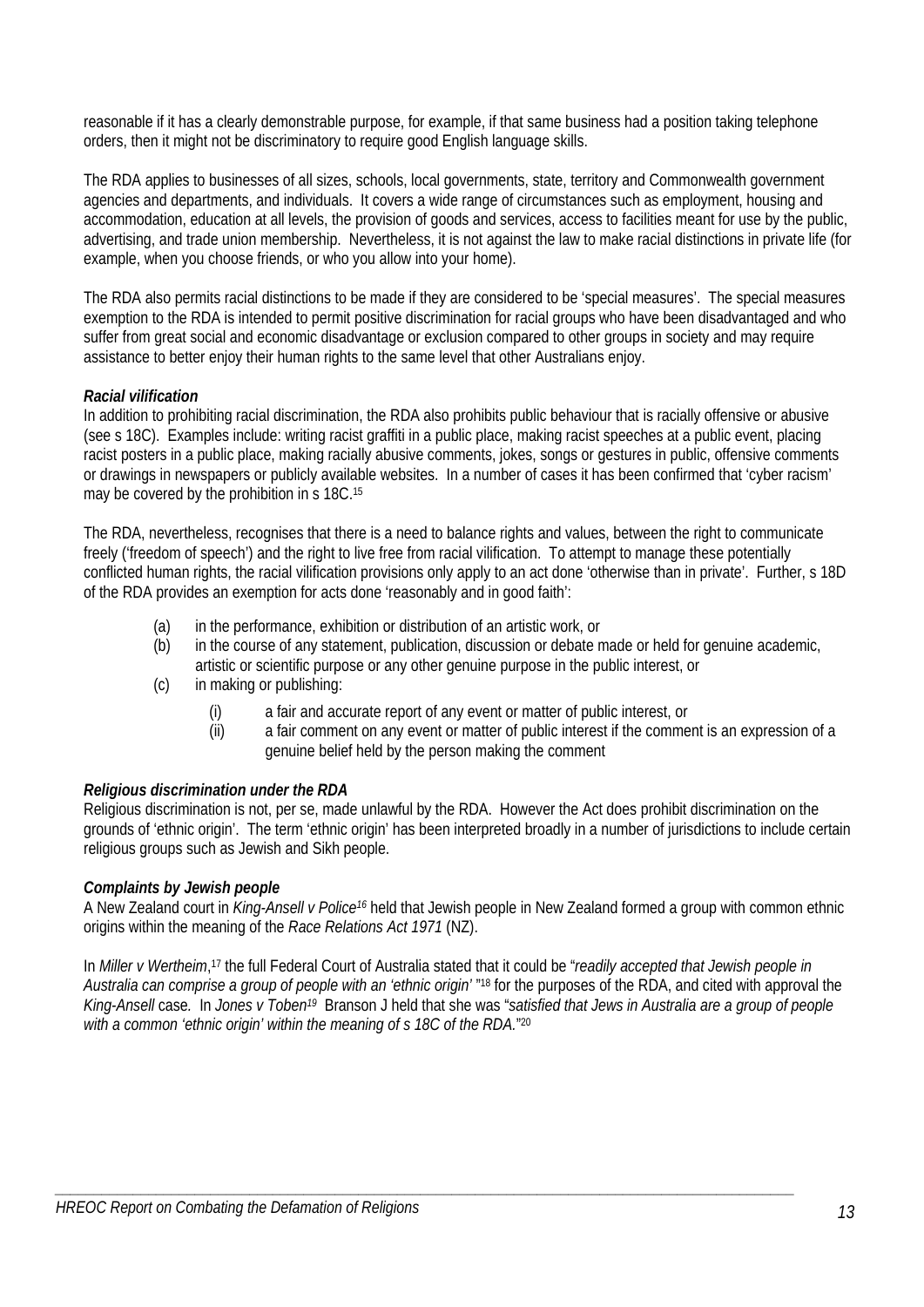# *Complaints by Sikhs*

In *Mandla v Dowell Lee21* the House of Lords held that Sikhs are a group defined by a reference to ethnic origins for the purpose of the *Race Relations Act 1976* (UK). The Court held that for a group to constitute an ethnic group for the purposes of the legislation in question, it had to regard itself, and be regarded by others, as a distinct community by virtue of certain characteristics.

# *Complaints by Muslims*

There have been no cases decided on the question of whether Muslim people constitute a group with a common 'ethnic origin' under the RDA. It is noted, however, that the Explanatory Memorandum to the *Racial Hatred Bill 1994* (Cth) (which became the *Racial Hatred Act 1995* (Cth) and introduced Part IIA of the RDA which prohibits offensive behaviour based on racial hatred) suggests that Muslims are included in the expressions 'race' and/or 'ethnic origin'. It states:

"*The term 'ethnic origin' has been broadly interpreted in comparable overseas common law jurisdictions* (cf *King-Ansell v Police* [1979] 2 NZLR per Richardson J at p.531 and *Mandla v Dowell Lee* [1983] 2 AC 548 (HL) per Lord Fraser at p.562). *It is intended that Australian courts would follow the prevailing definition of 'ethnic origin' as set out in King-Ansell. The definition of an ethnic group formulated by the Court in King-Ansell involves consideration of one or more of characteristics such as a shared history, separate cultural tradition, common geographical origin or descent from common ancestors, a common language (not necessarily peculiar to the group), a common literature peculiar to the group, or a religion different from that of neighbouring groups or the general community surrounding the group. This would provide the broadest basis for protection of peoples such as Sikhs, Jews and Muslims.* 

*The term 'race' would include ideas of ethnicity so ensuring that many people of, for example, Jewish origin would be covered. While that term connotes the idea of a common descent, it is not necessarily limited to one nationality and would therefore extend also to other groups of people such as Muslims*".22

This issue has, however, been considered by the Administrative Appeals Tribunal in NSW which upheld a race discrimination complaint brought by a man who was a Lebanese Muslim. In New South Wales (NSW), however, unlike under the RDA, the anti-discrimination legislation defines 'race' to include ethno-religious origin.<sup>23</sup>

### **2.1.3 Protections under the** *Human Rights and Equal Opportunity Commission Act 1986* **(Cth) ('HREOC Act')**

Under the HREOC Act, discrimination or vilification of people on the basis of religion may be dealt with in two ways.

### *Acts or practices of the Commonwealth that are inconsistent with the right to freedom of religion*

The Commission is given the function to inquire into, and attempt to conciliate allegations that, an act or practice of the Commonwealth (including things done 'on behalf of the Commonwealth') is inconsistent with any human right.

'Human rights' mean the rights and freedoms recognised in the international instruments which are declared or scheduled to the HREOC Act. Two such instruments have particular relevance to the freedom of religion:

- the *International Covenant on Civil and Political Rights* (ICCPR), and
- the *Declaration on the Elimination of All Forms of Intolerance and of Discrimination Based on Religion or Belief* (Religion Declaration).

The freedom to hold and manifest religions and other beliefs is guaranteed by article 18 of the ICCPR. The ICCPR also provides that:

- advocacy of religious hatred which amounts to incitement to discrimination, hostility or violence must be prohibited by law (article 20)
- everyone is entitled to equality before the law and equal protection of the law without discrimination on the ground of religion among other grounds (article 26), and
- minority groups are entitled to profess and practice their own religion (article 27).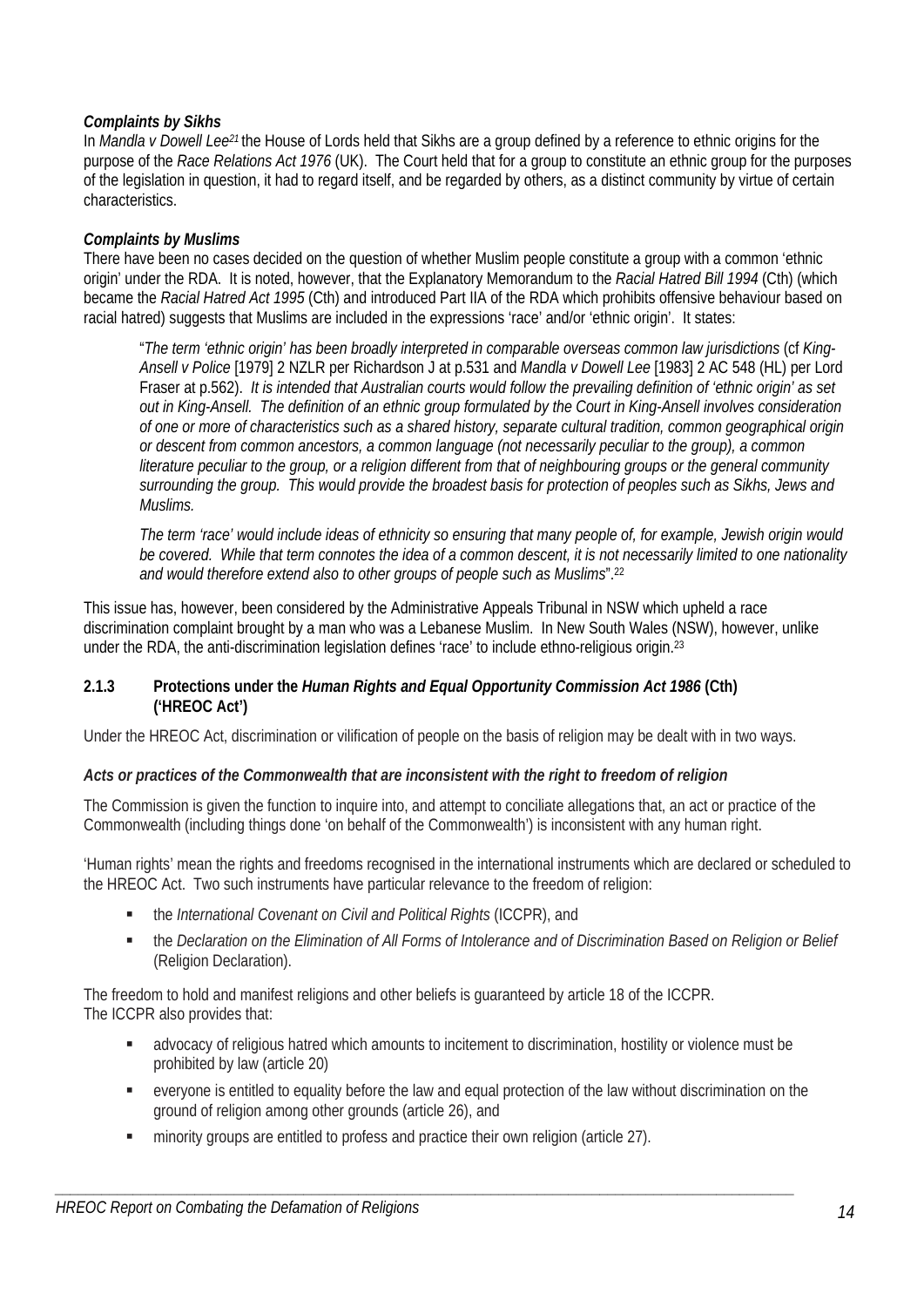The Religion Declaration is a comprehensive statement of the right to freedom of religion and belief and elaborates on the ICCPR guarantees. This freedom is not to be inhibited by discrimination on the ground of religion or other beliefs (article 2). Some of the elements of the freedom to manifest one's religion or

belief are listed in article 6 and include the freedom to assemble for worship, freedom to use the articles and materials related to rites or customs, freedom to write and disseminate publications, and freedom to teach the religion.

# *Discrimination in employment or occupation based on religion*

Under the HREOC Act, the Commission is also given the function to investigate and attempt to conciliate complaints of discrimination in employment or occupation on a number of specified grounds including religion. This part of the HREOC Act has its basis in the International Labour Organisation *Discrimination (Employment and Occupation) Convention 1958* (ILO Convention 111). ILO Convention 111 defines discrimination to mean any distinction, exclusion or preference made on the basis of, amongst others, religion, that has the effect of nullifying or impairing equality of opportunity or treatment in employment or occupation.

The definition of discrimination in s 3 of the HREOC Act relevant to this particular function is based on the definition of discrimination in article 1 of ILO 111. However, the definition of discrimination in s 3 of the HREOC Act also recognises that a distinction, exclusion or preference will not amount to discrimination when it is:

- based on the inherent requirements of a particular job, or
- in connection with employment as a member of the staff of an institution that is conducted in accordance with the doctrines, tenets, beliefs or teachings of a particular religion or creed, and
- **EXECT** is a distinction, exclusion or preference made in good faith in order to avoid injury to the religious susceptibilities of adherents of that religion or that creed.

# **2.1.4 Other laws**

The *Workplace Relations Act 1996* (Cth) prohibits discrimination in the area of federally regulated workplace agreements and terminations, the *Public Service Act 1999* (Cth) and the *Equal Employment Opportunity (Commonwealth Authorities) Act 1987* (Cth) also impose some obligations on Commonwealth authorities and public service agencies to combat race discrimination.

### **2.1.5 Possible reforms**

HREOC has recommended that a federal law be introduced making unlawful discrimination on the ground of religion or belief, and, vilification on the ground of religion or belief.24 The issue of combating the defamation of religion by the Commonwealth government, from a legal perspective, might be most succinctly answered if the RDA was amended to make religious vilification unlawful. Many advocates have argued that such an amendment is required for the RDA<sup>25</sup>.

### **2.2 Existing legislation under State/Territory laws**

Some states and territories have legislation that expressly prohibits religious discrimination and vilification.

In other states and territories religious discrimination and vilification is not, per se, made unlawful. However, the racial discrimination and racial vilification laws in these other states and territories may provide some protection against religious discrimination or vilification.

### *Express prohibition of religious discrimination*

Discrimination on the basis of religion is unlawful in the Australian Capital Territory (the ACT), Northern Territory, Queensland, Western Australia, Tasmania and Victoria.26

*\_\_\_\_\_\_\_\_\_\_\_\_\_\_\_\_\_\_\_\_\_\_\_\_\_\_\_\_\_\_\_\_\_\_\_\_\_\_\_\_\_\_\_\_\_\_\_\_\_\_\_\_\_\_\_\_\_\_\_\_\_\_\_\_\_\_\_\_\_\_\_\_\_\_\_\_\_\_\_\_\_\_\_\_\_\_\_\_\_\_\_\_\_\_\_* 

In the ACT and Western Australia, the term used is 'religious conviction'.

In Queensland, the Northern Territory and Victoria, the terms used are 'religious belief or activity'.

In Tasmania the terms used are 'religious belief or affiliation'.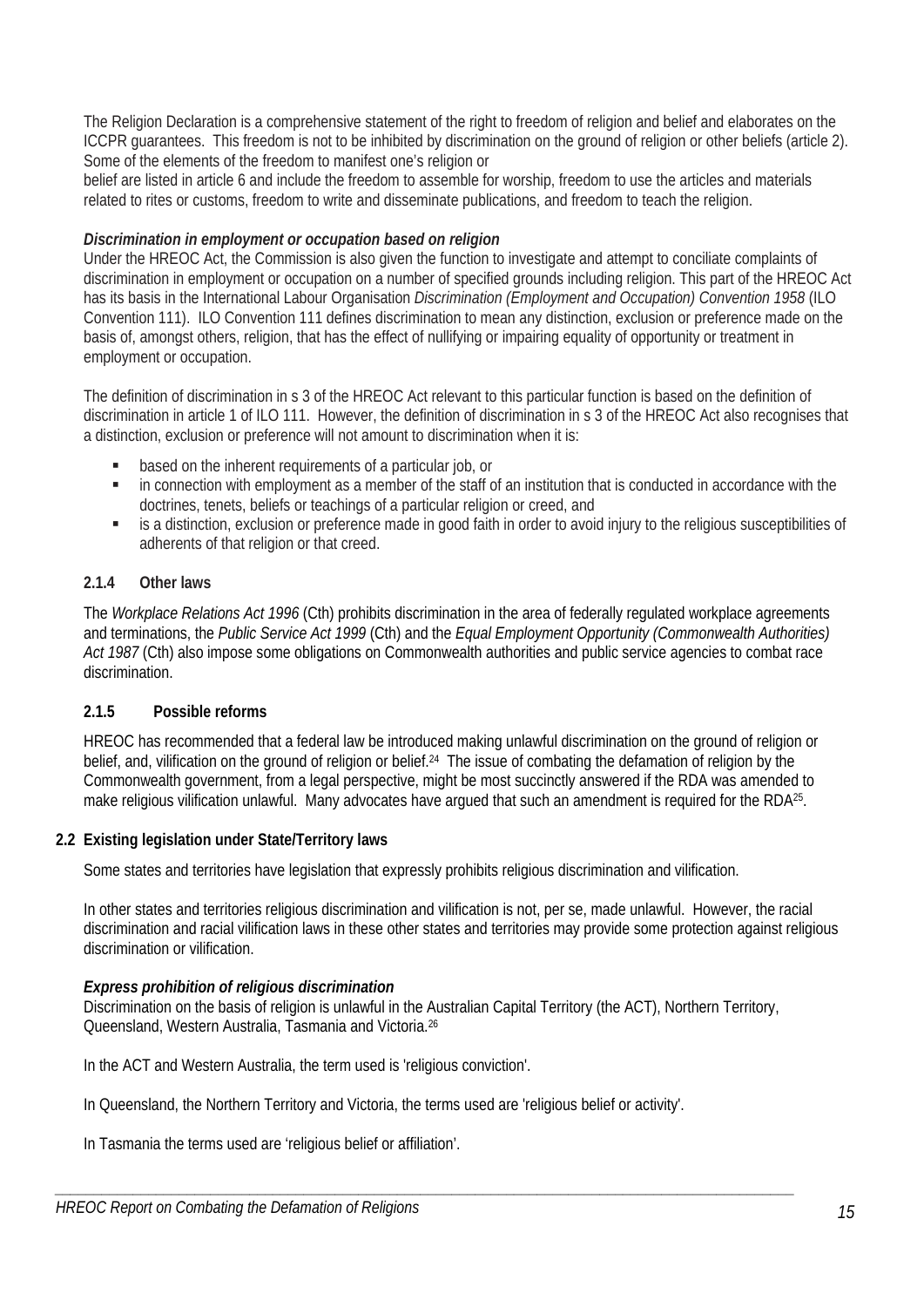Furthermore, in Queensland27 and Victoria,28 these terms include the absence of religious belief as well as any refusal to participate in religious activity.

# *Express prohibition of religious vilification*

Queensland, Victoria and Tasmania are the only states in Australia that expressly prohibit religious vilification.

Vilification based on 'religion' is against the law in Queensland; vilification based on 'religious belief or activity' is against the law in Victoria and vilification based on 'religious belief or affiliation' is against the law in Tasmania.<sup>29</sup>

The key elements of the provisions in these states are as follows:

- there (firstly) must be a public act (the Victorian legislation talks about 'engaging in conduct'),
- which (secondly) incites hatred towards, serious contempt for or severe ridicule of another person or group (the Victorian legislation also includes revulsion), and
- because (thirdly) of the persons'/groups' religion, religious belief, religious activity or religious affiliation.

The legislation in these states contains exceptions to what would otherwise be unlawful conduct similar to the exceptions provided for racial vilification complaints under the RDA.30

The Victorian law also prohibits 'serious' religious vilification which requires the conduct referred to above to be done 'knowingly'.31 The Tasmanian and Queensland legislation do not have an equivalent offence.

# *Race Discrimination in other states and territories*

In NSW and South Australia the anti-discrimination laws do not expressly prohibit religious discrimination.

In NSW, however, the *Anti-Discrimination Act 1977* (NSW) prohibits 'race' discrimination and defines 'race' to include 'ethnic origin' or 'ethno-religious origin'.32 33 'Ethnic origin' has been interpreted broadly in the federal context as including some religious groups. As indicated above, a man who was discriminated against on the basis of his Muslim faith and middleeastern appearance succeeded in his race discrimination complaint under the NSW legislation as such discrimination was considered by the Tribunal to be ethno-religiously based.34 In an earlier decision, however, the Tribunal held that in order to establish a complaint under the ethno-religious ground, a person cannot rely solely on their religion, such as Islam.<sup>35</sup>

The South Australian law definition of 'race' does not expressly include ethnic origin.36 The South Australian law defines 'race' to mean 'nationality, country of origin, colour or ancestry'. As such in South Australia a person who is subject to religious discrimination is probably left without any remedy.

### *Racial vilification in other states and territories*

The Northern Territory does not have any provisions that prohibit vilification whether it be racial or religious vilification.

The ACT, Western Australian, South Australian, and NSW laws prohibit 'racial vilification' which covers vilification against groups on the basis of 'ethnic origin'.37 The NSW racial vilification provisions also cover vilification against an 'ethnoreligious' group.38 'Ethnic origin' and 'ethno-religious' origin may be interpreted to include certain religions and as such vilification against certain religious groups may be covered by the racial vilification provisions in these states and the ACT.

The elements of racial vilification under NSW, ACT and South Australian laws are the same as the elements of religious vilification in Tasmania, Queensland and Victoria except the prohibition is against vilification on the ground of 'race' rather than religion. These states and territory also have similar exceptions to racial vilification claims to those available under the RDA.39

NSW, the ACT and South Australia also have laws that make certain types of racial vilification an offence.

The NSW and South Australian Acts make racial vilification that involves either of the following an offence:

(a) threatening physical harm towards, or towards any property of, the person or group of persons, or

*\_\_\_\_\_\_\_\_\_\_\_\_\_\_\_\_\_\_\_\_\_\_\_\_\_\_\_\_\_\_\_\_\_\_\_\_\_\_\_\_\_\_\_\_\_\_\_\_\_\_\_\_\_\_\_\_\_\_\_\_\_\_\_\_\_\_\_\_\_\_\_\_\_\_\_\_\_\_\_\_\_\_\_\_\_\_\_\_\_\_\_\_\_\_\_* 

(b) inciting others to threaten physical harm towards, or towards any property of, the person or group of persons.40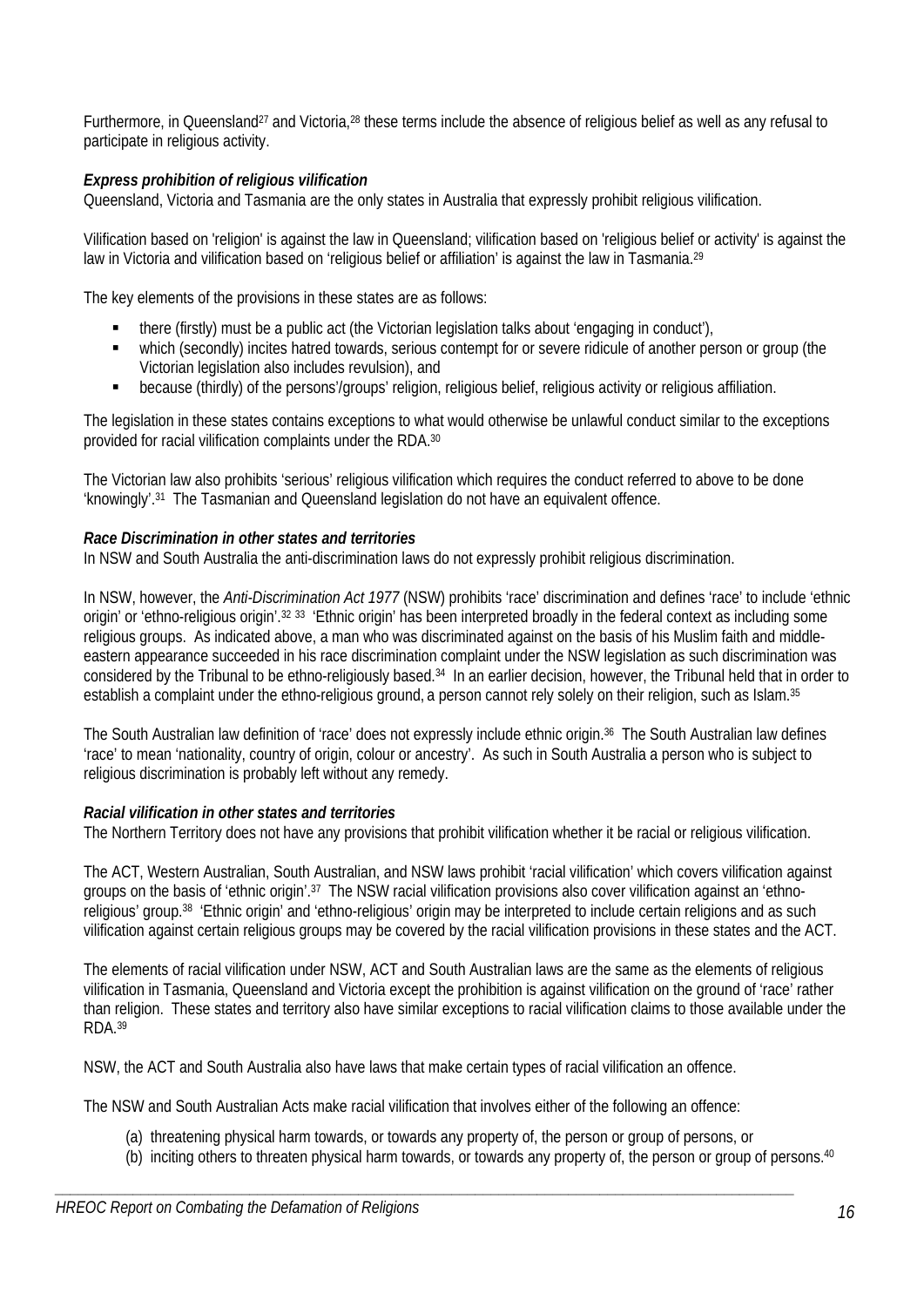The NSW and South Australian laws do not expressly require the act to be done with intent, however, there is generally a presumption that intent (or mens rea) is required in the case of statutory offences.41

The ACT offence contains essentially the same elements as the offences in NSW and South Australia except it expressly requires the act to be done with intent or recklessness.42

The NSW, South Australia and ACT provisions creating these offences do not have the exceptions that exist in the case of civil racial vilification claims.

The Western Australian racial vilification provisions are more extensive than the racial vilification provisions in the other states and territories. The provisions that deal with racial vilification in Western Australia are in Chapter XI of the *Criminal Code* (WA). This Chapter contains provisions that create the following criminal offences:

- engaging in conduct, otherwise than in private, that the person either intends (s 78), or is likely (s 79), to create, promote or increase animosity towards, or harassment of a racial group or person who is a member of a racial group
- possession of material for dissemination intended (s 79), or likely (s 80), to create, promote or increase animosity towards, or harassment or, a racial group or member of a racial group
- engaging in conduct intended (s 80A), or likely (s 80B), to harass a racial group or member of a racial group
- **Provides solution** or material for display intended (s 80C), or likely (s 80D), to harass a racial group or member of a racial group.

In the case of the offences of conduct or possession of material for dissemination likely to create, promote or increase animosity towards, or harassment of, a racial group or person who is a member of a racial group there are similar exceptions available to defend such offences as those available to defend a claim of racial vilification under the RDA.<sup>43</sup>

### **2.3 Case study:** *Islamic Council of Victoria v Catch the Fires Ministries Inc (Final)44*

Probably the most significant legal interpretation of religious vilification in Australia, and one which also aroused considerable media interest as well as intense debate within religious communities, was the *Islamic Council of Victoria v the Catch the Fires Ministries* case.

In this case the Islamic Council of Victoria sought to apply s 8 of the Victorian *Racial and Religious Tolerance Act 2001*, which provides remedies for religious vilification, against the Catch the Fires Ministries (a non-denominational evangelical group) to apologise for its defamation of Muslims. This Victorian Act prohibits conduct "*that incites hatred against, serious contempt for, or revulsion or severe ridicule*" of others on the grounds of religious belief.

The Islamic Council of Victoria complained that, during an all-day seminar organised by the Catch the Fire Ministries in March 2002, which was promoted as an "insight into Islam", Pastor Daniel Scot who led the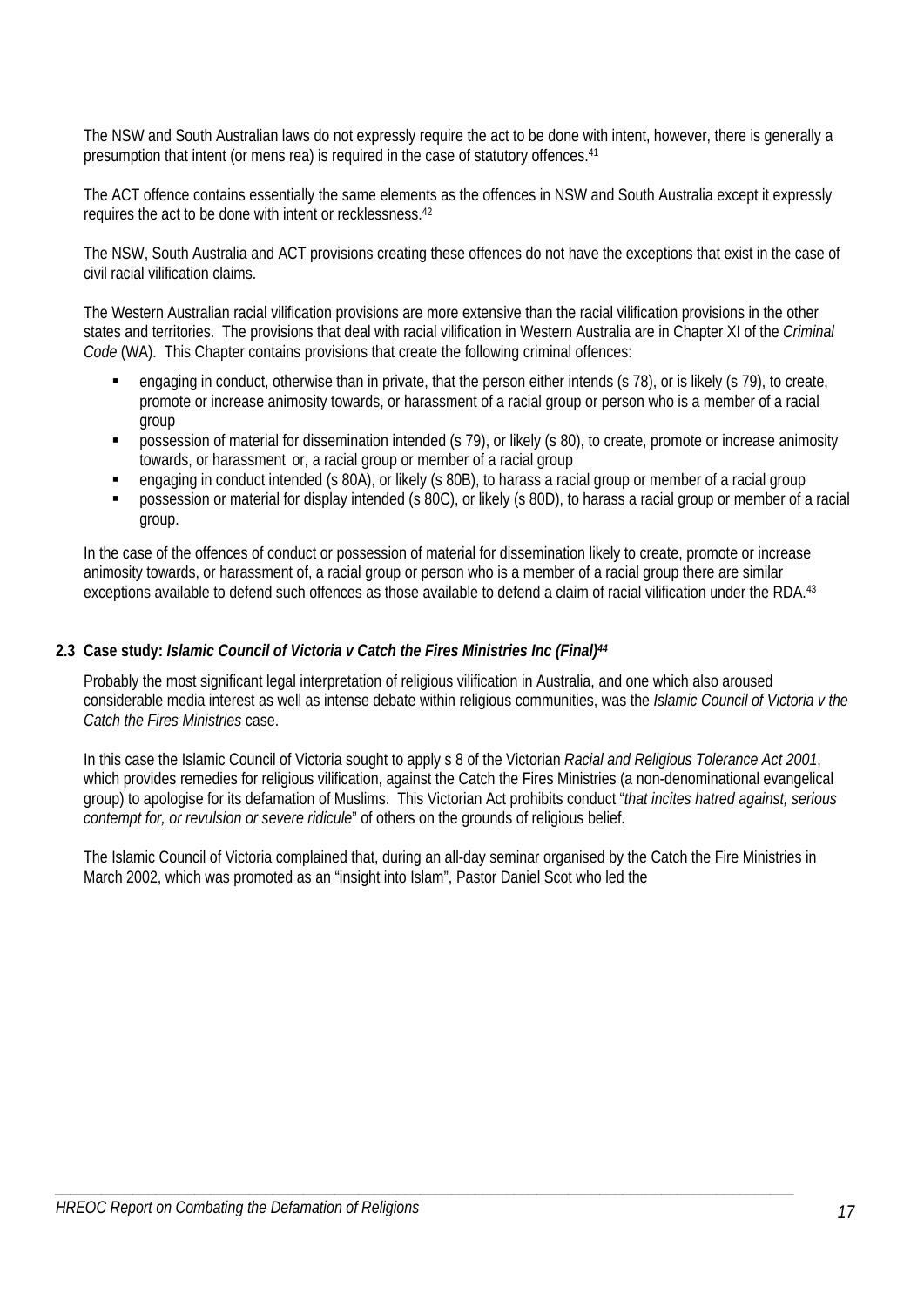seminar, made a number of statements including:

- the Qu'ran promotes violence, killing and looting, and encourages domestic violence
- **Muslims are liars and demons**
- Muslims use money to induce people to convert to Islam and have a plan to overrun western democracy by the use of violence and terror
- Muslims intend to take over Australia and to declare it as an Islamic nation
- people we call terrorists are true Muslims
- Muslims in Australia are increasing at substantial rates and have influence or control over the migration of people to Australia.

A newsletter, written by a second respondent in the case, Pastor Danny Nalliah, described Muslims as "the enemy" and asked rhetorical questions inferring that Muslims will eventually rape, torture and kill Christians in Australia. Other material on the Catch the Fires Ministries website further suggested that Islam is an essentially violent religion and implied that Muslims endorse the killing of people based on their religion.

The Victorian Civil and Administrative Tribunal ruled in 2004 that the ordinary, reasonable person would understand from Pastor Scot's seminar that they were being incited to hatred or serious contempt or ridicule of Muslims and that this, along with the newsletter and article, all constituted activities in breach of s 8 of the Act.

This decision caused an outcry from a wide spectrum of Christian groups, and included their political parties such as the Festival of Light and Christian Democratic Party, which argued that the ruling denied them freedom of speech. On the other hand, the Roman Catholic and Uniting Churches actually sought to intervene in the case to support the Islamic Council of Victoria.

The Catch the Fires Ministries appealed the ruling in the Supreme Court of Court of Victoria. All three judges in the Supreme Court upheld the appeal and set aside the decision of the Tribunal but for varying reasons.<sup>45</sup> The only findings common to the reasoning of all three judges in relation to the substantive decision of the Tribunal were their findings that:

- 1. s 8 requires consideration to be given to the effect of the impugned conduct on a reasonable member of the class of persons to whom the conduct was directed rather than the effect on a reasonable reader<sup>46</sup> (Neave JA, Ashley JA agreeing, held that the standard should be the effect on an 'ordinary' member rather than a reasonable one)<sup>47</sup>
- 2. for the purposes of s 8, the motivation of the impugned conduct is irrelevant.<sup>48</sup>

Nettle JA<sup>49</sup> and Ashley JA<sup>50</sup> both held that the Tribunal had erred by failing to take into account aspects of the seminar which ameliorated any risk of inciting hatred of Muslims.

The Supreme Court set aside the penalties laid down by the Tribunal and sent it back to be heard again. The Supreme Court also ordered the Islamic Council of Victoria to meet half the appeal costs of the two pastors, and there was also a risk that they would have to meet other costs as well. The parties subsequently resolved the matter through conciliation.

# **2.4 Cyber-racism**

While racism can manifest itself in many ways, one of the most pernicious and increasingly common, is cyber-racism - the use of a range of on-line methods to promote racism. Some of these methods include:

- racist websites, racist chat-rooms, discussion groups, blogs and other forms of on-line dialogue (some of these are pass-word protected, others are not)
- **racist games**
- racist music and music merchandising
- spam unsolicited, uninvited racist email messages, often including highly offensive images such as photographs and cartoons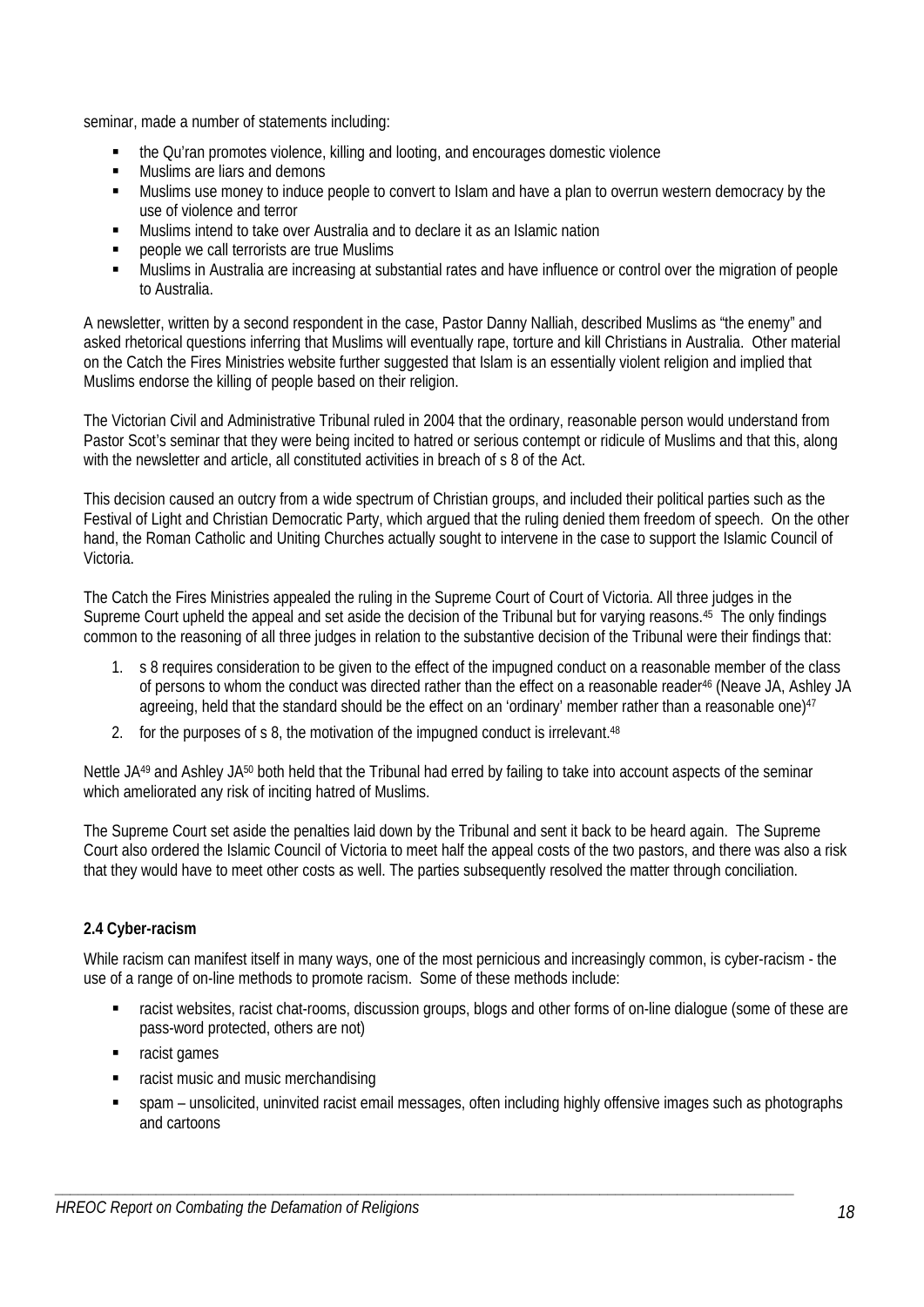racist vandalism - 'unconstructive editing' or other forms of mischievous tampering with websites, for example, Wikipedia lists a range of topics as 'semi-protected against vandalism', or no further editing, because of racist entries associated with listings including on Islam and Judaism.

As elsewhere, in Australia cyber-racists tend to be, but are not exclusively, white supremacists: neo-Nazi revisionists who promote the myth of white race superiority and destiny and the cultural, moral, intellectual and physical inferiority of all other peoples. Australian cyber-racist sites tend to be vectors for shared vilification, conspiracy theories, propaganda and humour. These sites, generally, are helping to reinvent and maintain race and religious hatreds, in particular hatred targeted at both Muslims, Jews and (by race) Asians, 'blacks' and Indigenous Australians.

Because web-based racism goes beyond the boundaries of nation states it is difficult to control under Australian laws. It is also a contentious area because of the discourse around what is, or is not, deemed to be 'public' and 'published'. Another important issue concerning cyber-racism relates to whether the host of an internet site can be responsible for, or has a duty of care over, it's content.

In 2002 the organisation Electronic Frontiers Australia provided a submission to HREOC's paper on cyber-racism. Broadly, the EFA argued against control. It's paper states:

"…*while open web sites are certainly not 'private', they are public in a rather different fashion to radio or television broadcasts, since the web is a 'pull' medium… in particular, they are not intrusive: web sites do not appear on computer screens unbidden; one must choose to view a view site, taking affirmative action to do so. (The delivery of offensive material in unsolicited email… would be a different matter)…"* 

While there has been a focus in recent years on controlling both terrorist networks that use the internet and digital technologies to organise terrorist attacks and motivate recruits, as well as local and internationally networked cyberpaedophiles, there would appear to have been less effort expended in countering cyber-racism.

# **2.4.1 Cases concerning cyber-racism**

In Australia there have been three notable cases that are relevant to cyber-racism.

In *Jones v Toben*,<sup>51</sup> Jeremy Jones (representing the Executive Council of Australian Jewry) argued that Frederick Toben (a member of the Adelaide Institute) had breached s 18C of the RDA by publishing material on a website that included Holocaust denial materials.

Justice Branson held that placing material on a website which is not password protected is an act to which s 18C of the RDA applies as it is taken not to be done in private.52 Justice Branson further held that the material was offensive and was done because of the applicant's ethnic origin, namely because he was Jewish.

Justice Branson ordered Toben to remove all reference from the site which denied the Holocaust or were offensive to Jewish people. It could be argued that this case demonstrates Australia's capacity to manage, through the courts, the defamation of religion although this may have only been possible because Judaism is considered to fall within the phrase 'ethnic origin', and hence is classified as a 'race' under the RDA. The case also demonstrates that the RDA does apply, in a limited way, to racist material placed on websites. The racial vilification provision may not, however, apply to racist comments, images or language sent via text messages or emails or placed on websites that are password protected as the provision only applies to acts done otherwise than in private and these acts may be held to be done in private.

The second case is *Silberberg v The Builders Collective of Australia Inc53* ('*Silberberg*'). In *Silberberg* the applicant, who is Jewish, alleged a breach of the racial hatred provisions of the RDA in respect of two postings on an internet discussion forum. The claim was brought against the individual who posted the relevant postings, as well as against the incorporated association which hosted the forum as part of its website.

Gyles J held that it was reasonably likely that a person of the applicant's ethnicity would have been offended, insulted, humiliated or intimidated by the messages. Accordingly, his Honour upheld the complaint against the individual respondent and ordered a restraint against him from publishing the same or similar material.<sup>54</sup>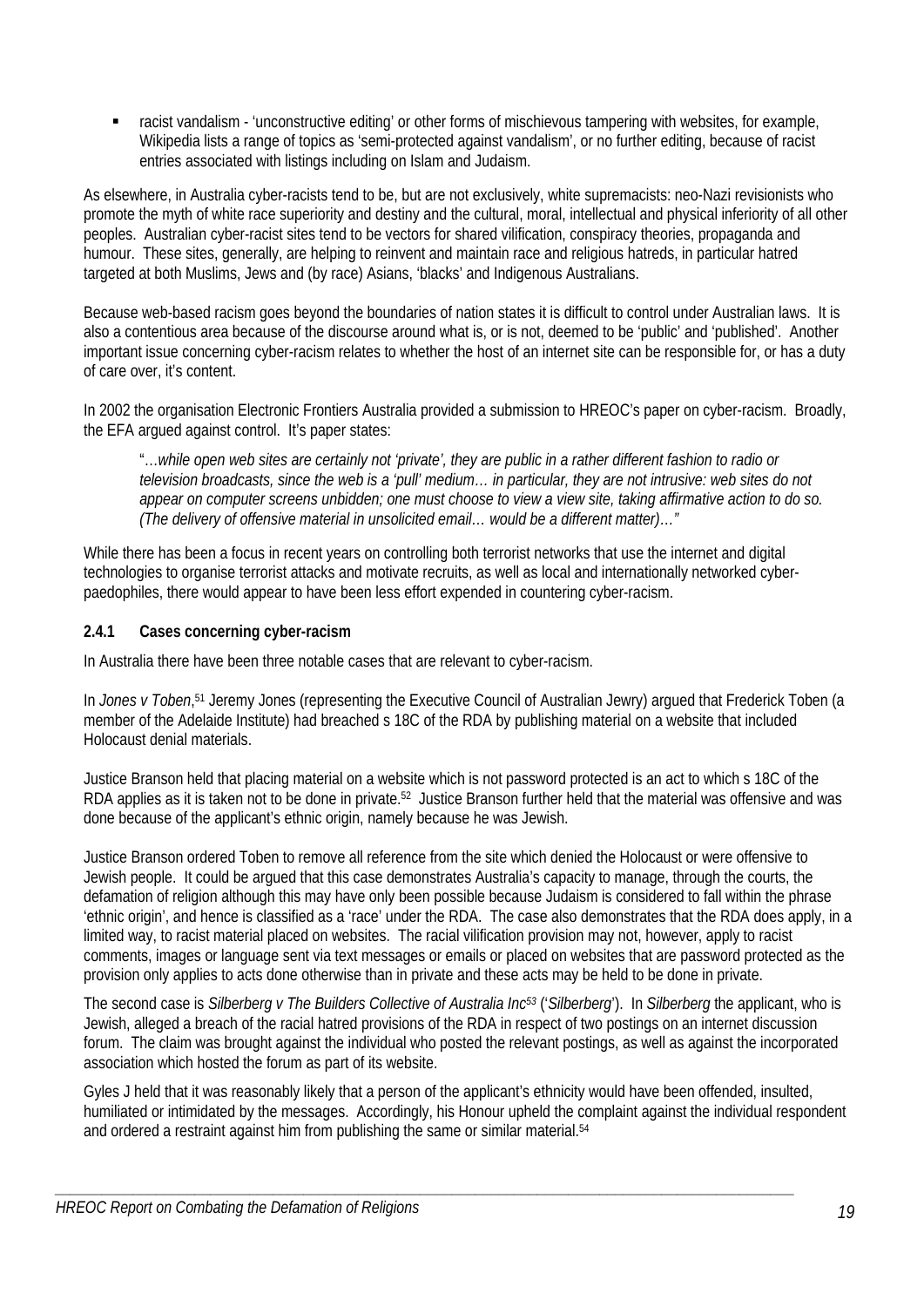In relation to the website host, his Honour held that the failure to remove material "known to be offensive" within a reasonable time is an act caught by s 18C(1)(a).55 Ultimately, in that case, the Court did not find the website host had breached s 18C(1) because its act of not removing the material was not connected to the race or ethnic origin of the applicant. The case, however, demonstrates that a website host could potentially be found to have committed racial vilification under the RDA.

The third case, although not a response to cyber-racism, is relevant to it. In this case, *Dow Jones v Gutnick56*, an Australian (Joseph Gutnick) claimed that he had been defamed in an article reproduced by Dow Jones on a website available on the World Wide Web. Dow Jones was an American company and it had uploaded the article onto the website in New York. Mr Gutnick commenced the defamation proceedings in the Victorian Supreme Court. The Victorian Supreme Court of Victoria held that it had jurisdiction to hear the claim because the claim was about damage done to Mr Gutnick's reputation in Victoria. On appeal, the High Court upheld the decision of the Victorian Supreme Court. The decision was based on the wording of the rules of the Victorian Supreme Court, however, in the course of the judgment of Gleeson CJ, McHugh, Gummow and Hayne JJ said the following about the meaning of the term 'publishing':

"*Harm to reputation is done when a defamatory publication is comprehended by the reader, the listener, or the observer. Until then, no harm is done by it. This being so it would be wrong to treat publication as if it were a unilateral act on the part of the publisher alone. It is not. It is a bilateral act — in which the publisher makes it available and a third party has it available for his or her comprehension*".57

This case is important because it could be used to support an argument in other contexts, such as racial vilification cases, that even though material is placed on a website overseas, the Australian courts may still have jurisdiction to deal with a claim in relation to such material if it is accessible in Australia.

# **2.4.2 Section 474.17 of the** *Criminal Code 1995* **(Cth)**

Under s 474.17 of the Commonwealth *Criminal Code 1995 (Cth)* it is an offence to use a carriage service (which includes the use of the internet or e-mail) in such a way that reasonable persons would regard as being menacing, harassing or offensive.

# **2.4.3 Complaints to the Australian Communications and Media Authority**

The Australian Communications and Media Authority (ACMA) is the Commonwealth agency responsible for dealing with prohibited materials, including those which would be considered excessively violent, of an inappropriate sexual nature, or which contain offensive racist content. ACMA investigates all complaints, but makes its assessment against classification guidelines. In recent years only a very small handful of complaints have related to racially offensive websites and there is no special team at the agency that monitors extremist sites.

# **2.4.4 Complaints to the police re websites that threaten harm or violence**

Websites which, apart from being racist, also threaten people of a certain race or background with harm or violence, can be referred in Australia to the police. Most state police agencies have special units that work on computer crime and which may fall under state legislations (for more information, see section 3.1).

It should be noted that the RDA was enacted in 1975 and its most recent amendment was in 1995. This means that the Act has not always kept abreast of new technologies, for example those exploited by cyber-racists. The *Jones v Toben* case took 6 years to resolve, but still continues with ongoing defiance of the court ruling by the Adelaide Institute.58

The internet also poses a number of challenges regarding public/private dichotomies and this is clearly one area where the law needs to reflect changed circumstances and Commonwealth administering bodies such as HREOC would be assisted by having greater scope to respond to new methods, and varieties of discrimination based on race, culture, ethnicity and religious belief.

# **2.5 Australian counter-terrorism legislation and its impacts on potential 'target' communities**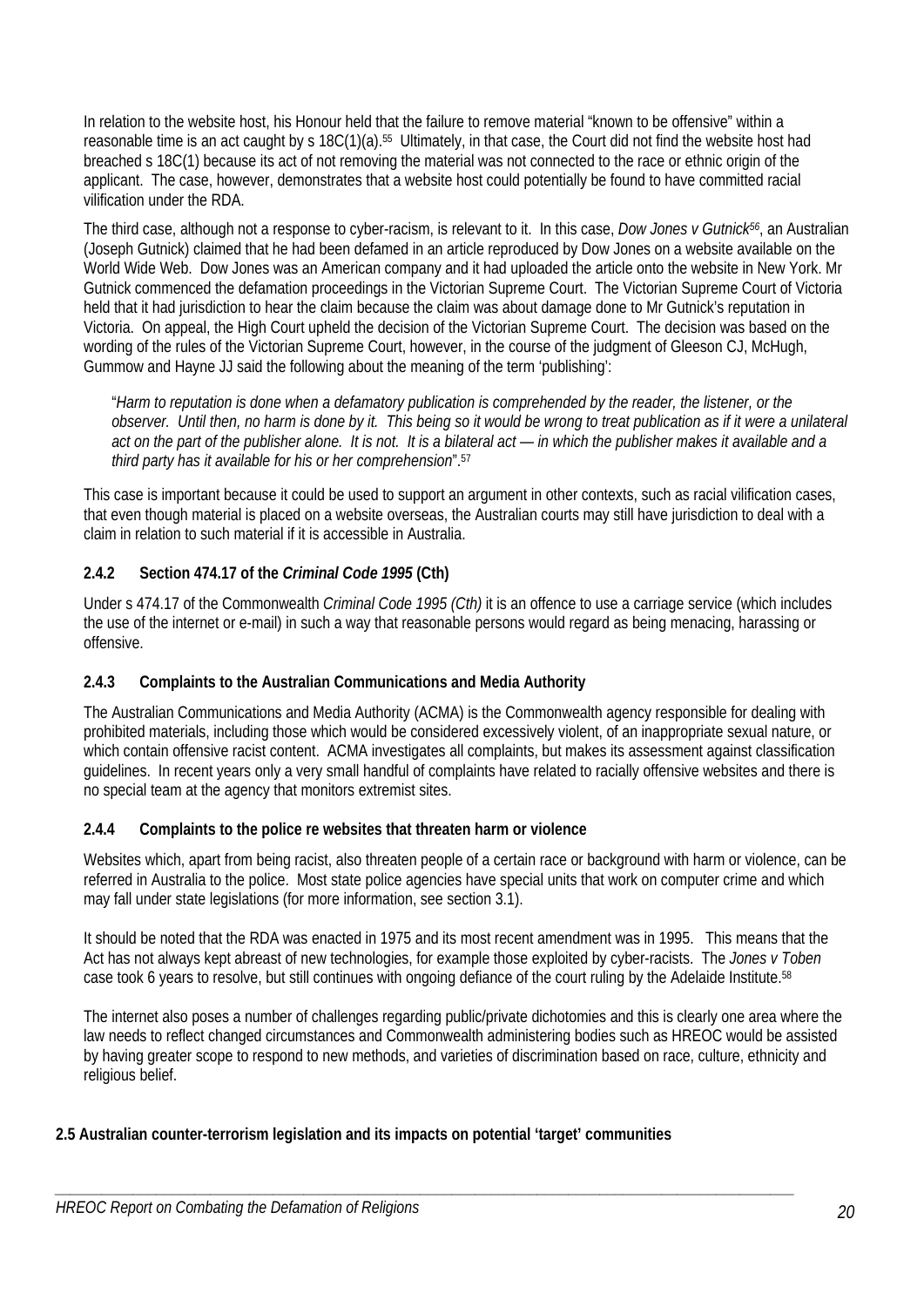Since 2001 the Australian government has introduced more than 40 pieces of legislation to respond to terrorism and related activities.59 The key pieces of counter-terrorism and their rationale are:

- i. the *Anti Terrorism Act (No.2) 2005* which amends the Criminal Code to extend the definition of terrorist organisation to allow for the listing of organisations that advocate committing acts of terrorism, updates the offence of sedition, and establishes procedures for control orders and preventative detention orders, strengthen offences of financing terrorism and to increase search and seizure powers of ASIO and the AFP<sup>60</sup>
- ii. the *Australian Security Intelligence Organisation Legislation Amendment (Terrorism) Act 2003* which empowers ASIO to detain and question a person whom they think may have information relevant to intelligence gathering related to terrorism
- iii. the *Criminal Code Amendment (Offences Against Australians) Act 2002* which makes certain harmful acts committed against an Australian outside of Australia an offence, thus making extradition easier
- iv. the *Criminal Code Amendment (Suppression of Terrorist Bombings) Act 2002* which makes it an offence to place explosives in prescribed places with the intention of causing death, or, destruction which would cause major economic loss
- v. the *Security Legislation Amendment (Terrorism) Act 2002* modernises treason offences, inserts a series of new terrorism offences and creates offences relating to membership, or other links to, terrorist organisations
- vi. the *Suppression of Financing of Terrorism Act 2002* targets those who provide or collect funds where the person is reckless as to whether those funds will be used to assist a terrorist act
- vii. the *Telecommunications Interception Legislation Amendment Act 2002* permits law enforcement agencies to use interception warrants in connection to their terrorism-related investigations, and
- viii. the *National Security Information (Criminal and Civil Proceedings) Act 2004* protects information from disclosure during a proceeding for a Commonwealth offence where such disclosure could prejudice Australia's national security.

The previous government argued that this legislation was needed for national security, and that it helped Australia to conform to United Nations resolutions.<sup>61</sup> However, because of the context in which these laws have been changed and some of the public debate that has surrounded the issue of national security, there has been a perception in some parts of the Australian community that the purpose of the legislation is to control threatening behaviour by Australian Muslim communities.

The *Review of Security and Counter Terrorism Legislation*, conducted by the Parliamentary Joint Committee on Intelligence and Security (December 2006) acknowledges the impact that the laws have had, specifically upon the Australian Muslim community. The committee noted that:

"(3.8) *It is not the intention of the Parliament that anti-terrorism laws should have a negative impact on the integrity of normal life of Arab and Muslim Australians or any other sector of Australian society. It is central to Australian democratic values that people are free to practice their religious beliefs in community with one another. A healthy and robust civil society promotes both social interaction and political participation. The voluntary involvement in faith based, social and welfare organisations, and the participation of young people in group activities are all aspects of the Australian way of life that promote social inclusion and personal development*."

The committee's report elsewhere honestly assesses the extent to which Australians of Arabic heritage, and Australian Muslims, feel under greater surveillance and suspicion, and that the counter-terrorism laws have increased distrust of authority and alienation from the wider community within these groups.

Reports from NGOs such as AMCRAN advised that Muslims have felt that the laws are selectively applied to them and the fact that it was only Muslim organisations that were listed as 'terrorist organisations' under the *Criminal Code*, compounded by uncertainties around the definition of terrorism and terrorist organisations, increased this perception and has fuelled confusion and fear. In many instances this has led to self-limiting behaviours, a form of self-censoring that has reduced personal freedom and choices.62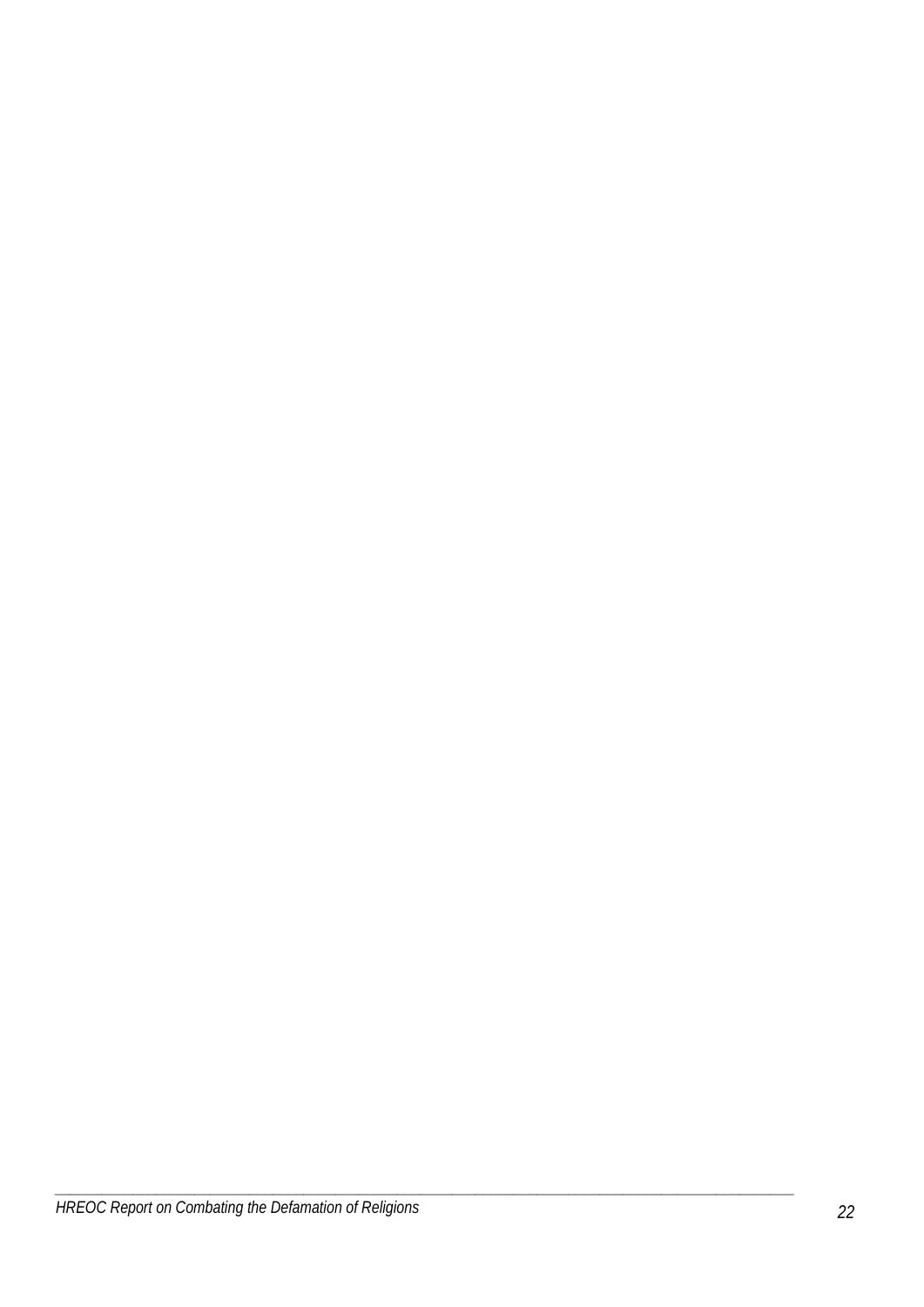# **3. Issues Outside the Legislative Domain to Counter the Defamation of Religions in Australia**

# **3.1 Ethnic and religious profiling by policing and security agencies**

There has been, and continues to be, concern about what is often described as 'ethnic profiling' as a form of race discrimination. While this concept can be seen as a form of stereotyping – which often occurs in the media – there are difficult issues, particularly in the policing context, where it is often important to describe a wanted, lost, missing or dangerous individual who is urgently sought. Police agencies have argued that it is difficult to put out a description that does not rely upon certain, widely based, assumptions on how people look.

In an attempt to manage the competing concerns of racism with the legitimate need for descriptors, there has been a national standard in Australia for ethnic descriptors since 1997. There are four categories in this national standard: Aboriginal, Asian, Caucasian and other. The standard has been adopted by all state police forces except New South Wales, who distinguish eight groups: Asian, Aboriginal, Black/African, White/European, Indian/Pakistani, Pacific Islander, South American and Middle Eastern/Mediterranean.

NSW Police also have a Middle Eastern Organised Crime Squad and an Asian Crime Squad. HREOC's *Unlocking Doors*  report (see section 4.3.1) noted that policies that distinguish ethnic groups as being more predisposed to crime increases distrust of law enforcement agencies. Some NSW and Victorian participants in the *Unlocking Doors* forum felt that they had been racially profiled by police. While acknowledging racism did occur, police representatives argued that these were isolated incidents and did not reflect the practices of the entire police force.

It should also be noted that police are public servants of the state or territory government where they are based, unless they are members of the Australian Federal Police, in which case, they are members of the Australian Public Service. As such, they are bound by the relevant anti-discrimination legislation (under Commonwealth, state or territory laws), as any other Australian citizen, as well as their professional codes of conduct as members of the executive arm of government. As discussed under section 4.1.2, Australia has a *Charter of Public Service in a Cultural Diverse Society*, this also sets clear parameters for services and conduct by police officers.

Policing agencies are also closely monitored to ensure proper conduct by sworn officers. Information about these professional standards are available through the relevant websites of police departments and well-publicised information about complaints processes are available to the public, so that this avenue is available if a person feels they have been abused, treated unfairly or discriminated against by a police officer, or by police department staff, or their concerns have not been taken seriously, or not properly documented.

Police departments do treat the diversity of Australia's population seriously and, as noted above in relation to crime units, there are teams of staff dedicated to work with various communities. For instance, most commands have Multicultural Liaison Officer staff (known as Community Liaison Officers in some states) whose responsibility it is to build and maintain close relationships between the police and the communities they serve. Agencies also have policies that address the issue of discrimination by their staff and standards that guide recruitment from ethnic communities. Most also conduct research into community perceptions and attitudes towards policing, crime and safety (some can be found at the APMAB site – see reference below).

It is worth noting that Australia also has its own independent statutory authority, responsible for monitoring the conduct of its six security agency. The office of the Inspector General of Intelligence and Security (see: www.igis.gov.au) is an important branch of government that also helps to ensure that Australian security agencies are accountable and that they meet national standards of conduct and adhere to Australian laws.

Australian police previously supported an organisation called the Australasian Police Multicultural Advisory Bureau (APMAB) which provided expert advice on issues pertaining to religious and cultural diversity. Among other work, they produced a specific publication for police officers to build their cross-cultural competence when working with members of the community from different religious backgrounds.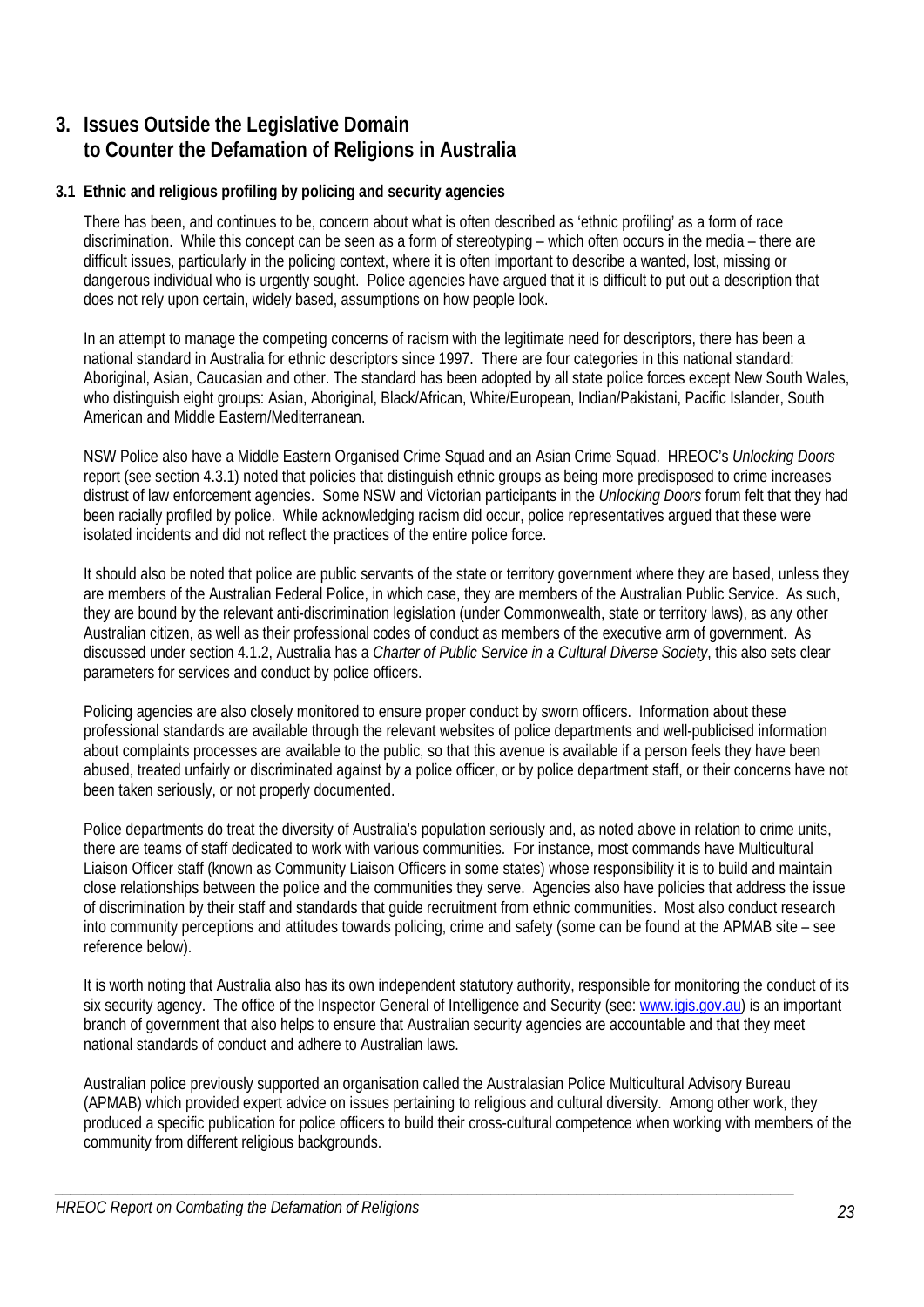Some police departments have gone even further to address the issue of religious diversity, for example, in Victoria there is now a specific multi-faith advisory committee. Unfortunately, APMAB was discontinued in 2007, (although its helpful site is still active at: http://apmab.gov.au/) and a new secretariat for Australasian police commissioners has been set up: the Australian New Zealand Police Advisory Agency (see: http://anzpaa.org/). Under this new organisation issues relating to policy, and responses to cultural and religious pluralism, will be addressed once it is fully established.

# **3.2 Influence of the media in Australia**

The mass media in Australia broadly reflects the widely held view in the community that Australia has developed as a secular society with, what is often called 'Judaeo-Christian' values. However, tensions between a broadly secular view of the world, and Christianity-influenced values and behaviours, often finds expression in the media. Most religious conflict tends to be reported in the media as a consequence of the cultural practices of certain ethno-religious groups, rather than a direct result of the specific beliefs associated with religious teachings, although many of the arguments used within the media may do so from a specific religio-cultural perspective that reflects Australian 'norms'.63

In Australia, the media's relation with Islam is, this century, almost certainly the most controversial dimension of the media and how it responds to cultural and religious diversity. The popular media have been the most criticised for its portrayal of Muslims, its encouragement of hysteria about Islamic fundamentalism, and its willingness to reinforce stereotypes and prejudices about Australian Muslim communities.

Australian research has shown systematic stereotyping, the promotion of negative images and perspectives, and a strong tendency to link any reporting or discussing of Islam with terrorism<sup>64</sup>. The main incidents that attracted media attention were, firstly, the series of events in 2001 when the Norwegian boat *Tampa* rescued asylum seekers from a sinking vessel off the Western Australian coast. This occurred just prior to the September 11 terrorist attacks and were followed by the Bali bombings of 2002 and 2005, the Jakarta Australian embassy bombing of 2004, the London bombings of 2005 and the attempted terrorist attacks in 2007, the arrests of the 'home grown' terrorists in England and Australia, and the continuing horrific internecine conflict in Iraq.

Numerous commentators have examined the successful way in which the government of the day were able to use the *Tampa*, and then subsequent incidents, to reinforce through the media a potential connection between Muslim asylum seekers and the risk of terrorism being introduced into Australia.<sup>65</sup>

This was repeated in coming years and embedded a relationship between the communication agents of government and certain members of the media which compounded perceptions in the wider community that Australian Muslims were a threat to public safety, Islam is a religion of violence and that national security management should be higher priority than individual rights<sup>66</sup>. The concept of 'dog whistling' has also been widely discussed by media academics who have raised concerns about these issues, in particular, how certain religious communities and ethnic groups have been labelled and discriminated against.<sup>67</sup>

While terrorism has clearly been a matter of continuing concern for the Australian community, and the media has an important role to inform the public about this threat, there have been innumerable claims that careless or mischievous reporting that associates Islam and the Muslim community in Australia with violence and terrorism has had a major impact upon Muslims with no association with terrorism, and has effected community relations between Australian Muslims and their fellow citizens.68

Local and state media have played a role in publicising one of the more divisive issues that involve Muslim communities. With the rapid growth and increasing prosperity of Muslim communities in Australia, as well as the communities' diversity and geographic spread, there have been many occasions where communities have sought to build new religious schools or mosques. Planning decisions on these applications are the responsibility of local governments in Australia, and these attempts have often triggered local protest. These protests have not been limited to the usual concerns relating to zoning and development, such as changes in traffic flow and increased noise, but have often demonstrated religious bigotry, cultural ignorance and racial discrimination.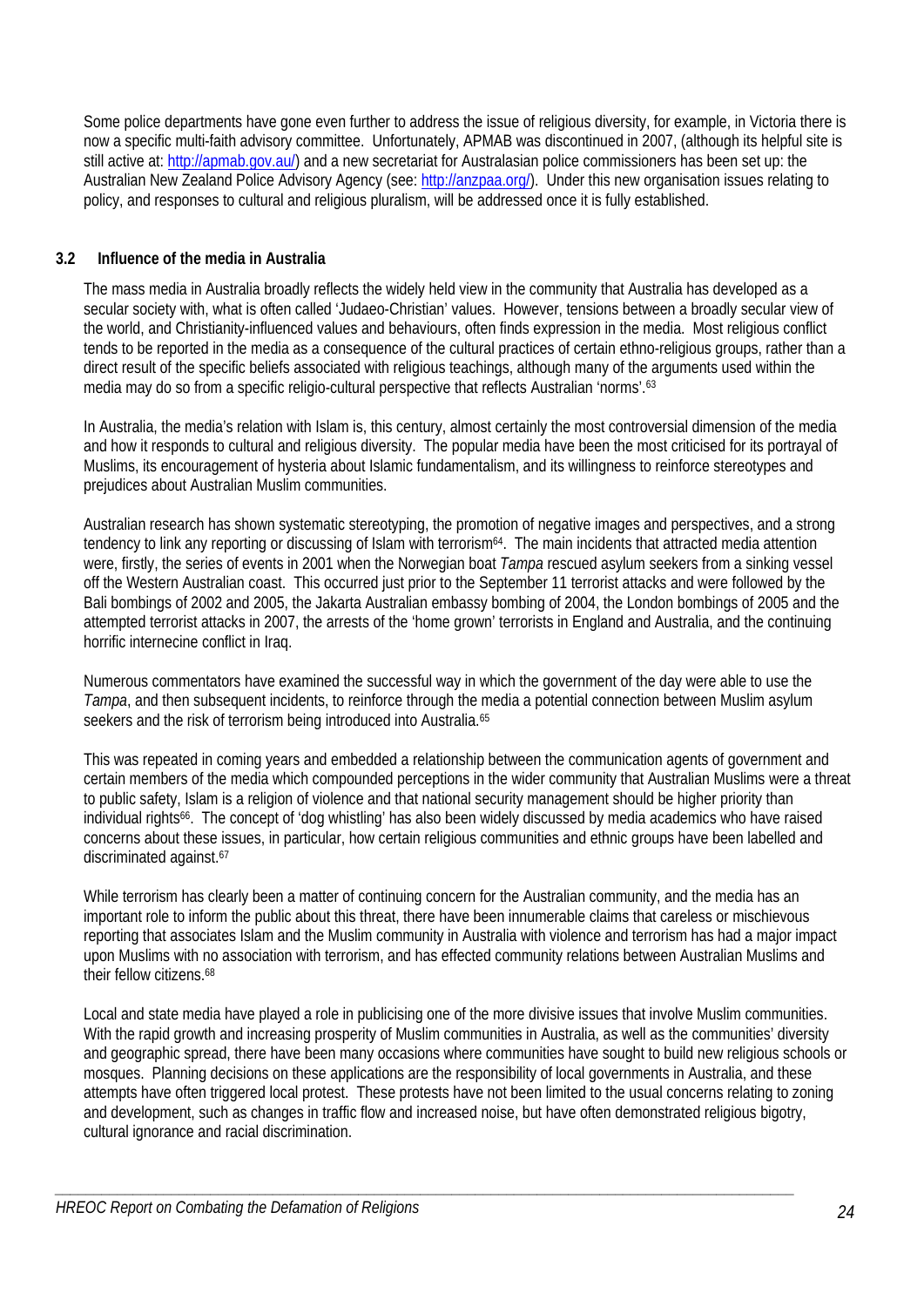Local newspapers have often reported these issues; their approach has ranged from the balanced to the inflammatory. The most recent controversy relating to this issue was the decision in May 2008 to deny an application to build a large Islamic school in the far-outer, south western Sydney region of Camden. The local council rejected the application on zoning grounds, however, this has been viewed critically given the enormous community pressure to reject the request. The event raised national media coverage, and locals complained that they didn't want the school built because, for amongst other reasons, they "didn't speak Islam".

The print media publishes all types of material that range from the (ostensibly) balanced and neutral news reports, to far more personal opinion columnists, as well as a range of reader comments in 'Letters to the Editor'. The most relevant material to this report is probably that written by columnists, where for the most part the views represented are often suspicious of diversity and multiculturalism.

There has often been debate about the intent, content, and effects of reporting from news rooms. Some analysts have argued there persists a systematic bias in news reporting so that a review of the print media over time reveals a deeply embedded set of views that reinforce Anglo-Christian (or at least Euro-Christian) world views. If this is true, such biases would essentially reflect the broad nature of Australian society, even if it is not desirable and may have negative long-term consequences for community harmony.69

The news media, generally, does face a reporting 'vicious circle'. Fear of social conflict, terrorism, inter-cultural and religious violence – as covered in the media - fuels fears in the wider community which, in turn, generates more media material for analysis or reporting. However, in the long-run, heightened conflict is most certainly not in the media's interest, as it is not in the interest of the wider community.

The media, itself, does look at some of these issues through its own institutions, as do civil society organisations that attempt to combat some of the more discriminatory and unprofessional conduct by the media. Some of these are:

# Reporting Diversity

This project builds on an earlier initiative called *Journalism in Multicultural Australia*, a project funded under *Living in Harmony* (see section 4.1.2) and involving a partnership between the Murdoch, Griffith, South Australia, Canberra and Western Sydney universities, Media Monitors, the SBS network and Journalism Education Association (see below). The goals of this project are to:

- increase understanding of the links between media reporting and community perceptions of safety, harmony and multicultural issues
- provide media practitioners, academics and students with tools to improve their understanding of multicultural issues and to equip them for better reporting
- **PEDRO)** provide members of the community with information about how the media reports multicultural issues, and how this impacts upon community harmony, and
- to develop curriculum resources for students of journalism and communication.

Information about this alliance, its work, and the available resources, can be sourced at: http://reportingdiversity.murdoch.edu.au/rdpaims.html

### Media Watch

Media Watch is a program broadcast on Australia's national, free-to-air television network, ABC1. It is an independent forum of media analysis and comment (for example, often the ABC is an object of criticism). The main intention of the program is to expose unprofessional or inaccurate media coverage and to alert the general public to such failings in the media. Many of the issues discussed in Media Watch relate to matters covered in this section of the report including defamatory or stereotyping reporting about various ethnic, racial or religious communities. Information about this program can be found at: http://abc.net.au/mediawatch/more.htm

### The Walkley Foundation

This organisation was established in 1956 to recognise excellence in media reporting and journalism. In particular, it aims to award professional and ethical journalism, particularly in the areas of print, television, radio, photography and on-line media through, amongst other things, a major annual awards ceremony.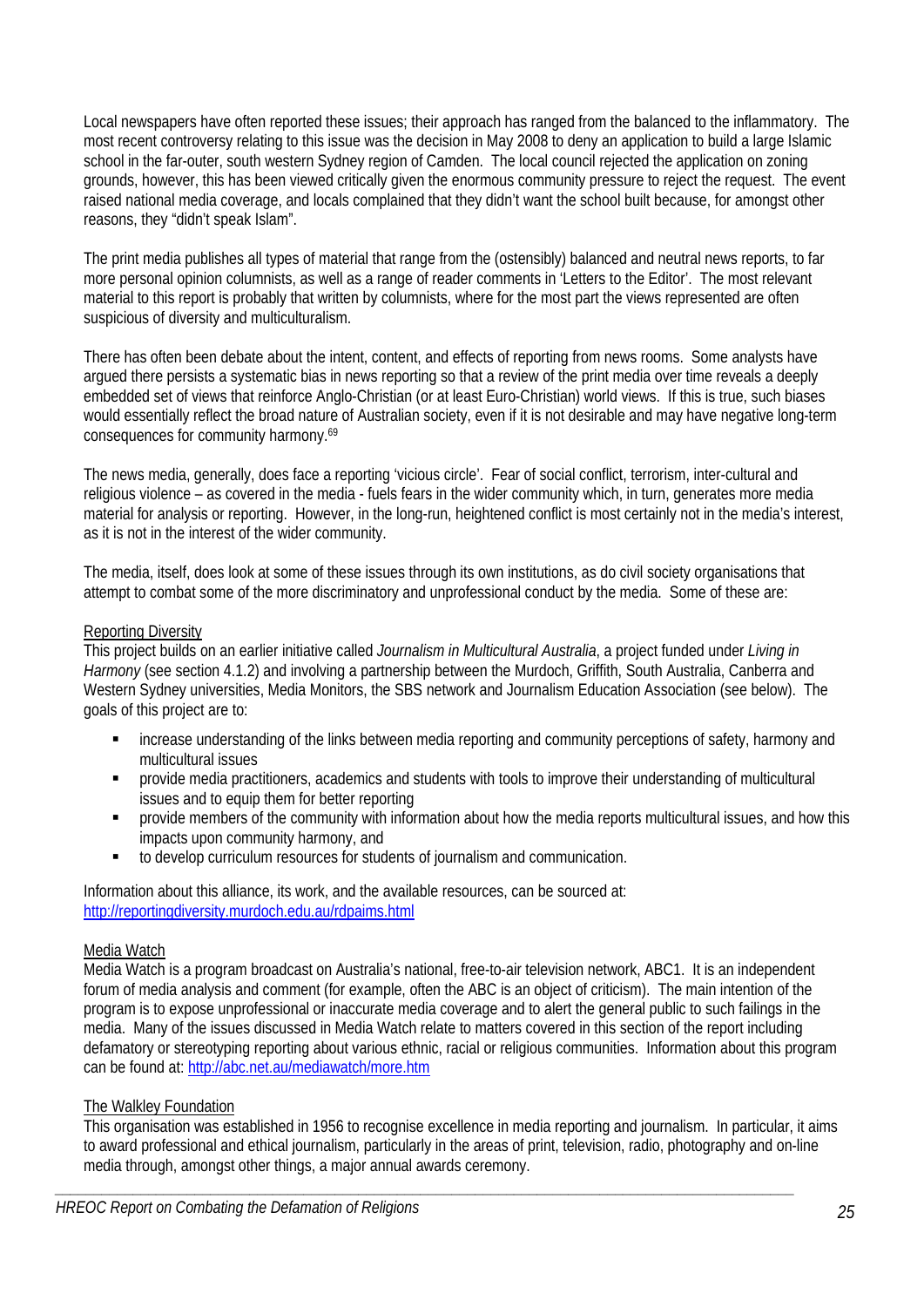# Journalism Education Association (JEA)

JEA is a collection of people from within Australia and the South Pacific who are either involved in media education, training, or who support the organisation's objective of raising standards in the teaching of journalism and communications, as well as improving links between mass media organisations and professional media associations. Like the Walkley Foundation, it conducts an awards program to promote accuracy, ethics and professionalism in the industry. See: http://www.jea.org/.

As well as the role of Australia's media industries, the influence of overseas media, in a globalised world, cannot be neglected. This media may be picked up via satellite, pay television, or on free-to-air networks such as Australia's Special Broadcasting Service (SBS). Some of this, including media produced in Australia and broadcasted, printed (or reprinted) in languages other than English, can be discriminatory and inflammatory, particularly introducing political, military and cultural conflict overseas as a local concern.70

Like many countries, Australia experienced a period of national introversion driven, since 2001, by the fear of terrorism. Security and exclusion have been a common and shared community concern as people have felt under threat. However, this would now appear to be abating with the gradual shift in news reporting away from international to national concerns and the passage of time has seen (as is evident from recent national research, for example by Unisys71) that fear of terrorism has gradually been replaced by economic fears, such as the fear of rising interest rates and the escalating cost of petrol, which are now getting far greater media coverage. Indeed, there is probably a correlation between media reporting about terrorism and the level of 'defamation of religions' and ethno-religious discrimination within Australia.

This is also reflected in recent research released by Monash University and the Scanlon Foundation that maps social cohesion within Australia and demonstrates that most Australian's feel socially and economically included, satisfied and comfortable; although significant pockets of resentment, exclusion and fear (including fear of 'the other') remain<sup>72</sup>.

The media is a diverse industry and, while this report notes the role of news rooms, a small group of newspaper columnists and commercial broadcasters, Australian print media is full of what can be described as lifestyle stories – indeed, this comprises the bulk of the media. These lifestyle stories continue to reflect Australia and Australian culture, society and consumer preference as one increasingly integrated into a globalised world with a fascination with international travel, cuisines of the world, foreign film, arts, crafts and goods reflecting cultures and values very distinct from those of 'mainstream' Australia.

# **3.2.1 Case study: the Cronulla Riots**

In Australia the most analysed event has been the December 2005 riots at Cronulla, a beachside suburb in southern Sydney. Some 5,000 people gathered to 'protect their beach' from the perceived threat of young Muslim men or people of Lebanese ancestry (not necessarily making any distinction between the two) arriving from western Sydney to use the beach. Cronulla is the only seaside suburb with a rail link to the much hotter western suburbs where many Australian Muslims and Australians of Arabic or middle-eastern ancestry live. Not only was there an attempt to protect 'territory', the leaders of the crowds alleged that the 'outsiders' harass local women and attack local lifesavers. Following this riot, there were 'revenge attacks' by members of those communities targeted earlier.

The subsequent police report noted the role of certain players in the media in helping to instigate and organise the event, in particular detailing the participation of commercial radio talk-back commentators who took a sensationalist approach to events and gave airtime to racist agitators and their inflammatory hate speech.

# **3.3 Anti-discrimination and cross-cultural education in schools**

All Australian governments strive to provide access to good quality primary and secondary education for all young people in the country – indeed, this is compulsory up to certain ages. There are no deliberately constructed barriers or policies by the State that exclude young people (on any grounds such as gender, ancestry, disability or religion) from gaining a free, government education. This is not to say that the state education system is never without its critics. Most commonly, this relates to arguments about adequacy of funding or accommodation of the special needs of some students. However, from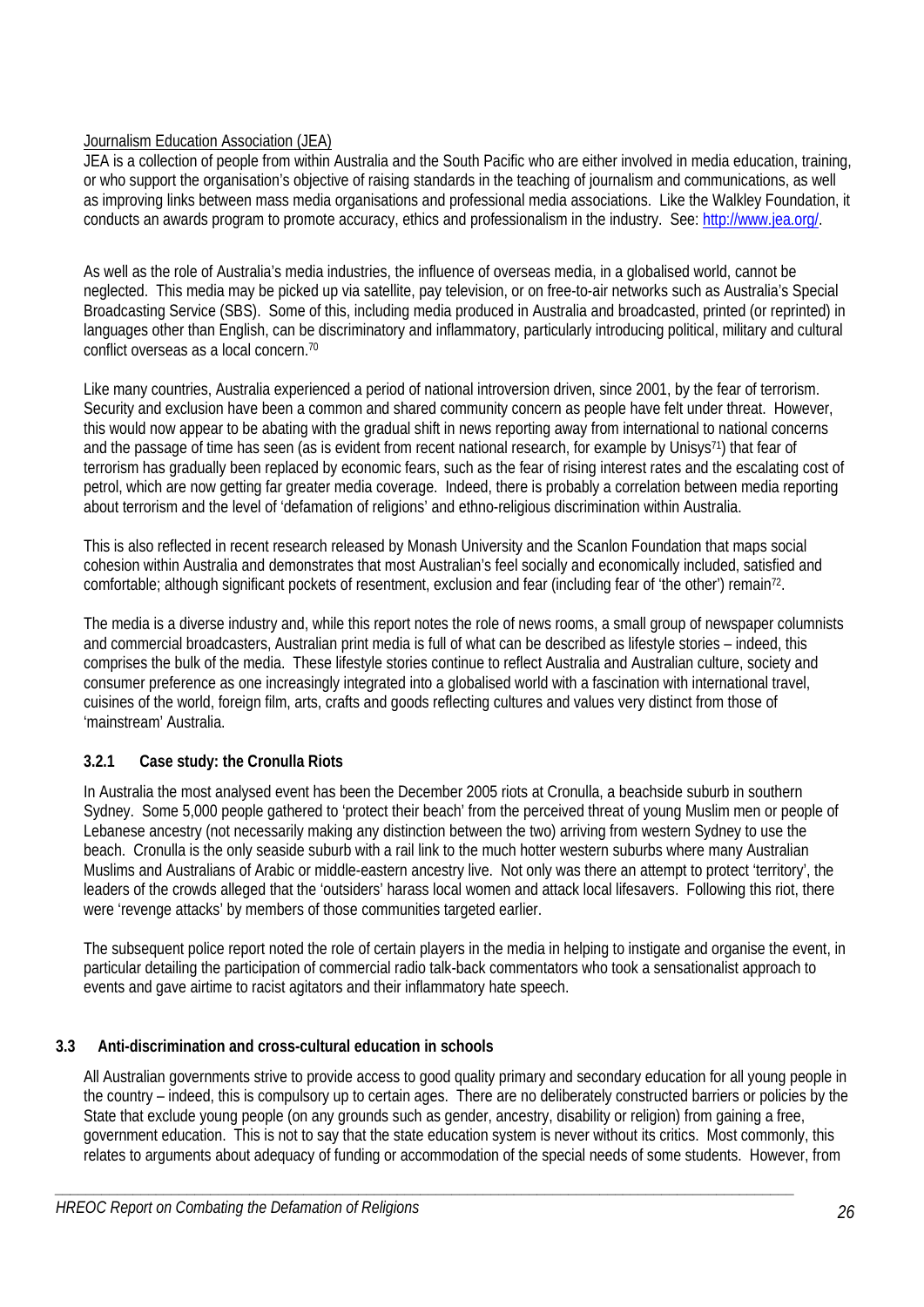time-to-time debate arises about the quality of values education in schools, and this is discussed further below, or about structural discrimination. A recent example of this were a series of media reports earlier in 2008 (that are not necessarily substantiated) about the 'white flight' out of state schools in NSW and the resulting risk of segregation of communities along ethnic or religious lines and the consequences this may have on wider social harmony.<sup>73</sup>

Australian education services in schools are provided by either the public or the private sector (often schools established by a religious community with strong continuing connections to the faith, although there is a large secular sector such as the Steiner and Montessori schools). State and territory governments, as service providers, are responsible for the public education system and, as the major funders, they are also responsible for the curriculum design for public sector schools.

Both the public and private education systems have a wide range of programs and policies designed to build crosscultural understanding within school communities, and it is not possible within this report to audit them. The Commonwealth (in comparison with state and territory governments) has a more limited involvement in public education and HREOC (although if does produce its own range of education and schools resources, as described under 4.3.1 and 4.3.2) can only broadly comment in three areas: those limited areas where it is involved in relevant project or strategic influence, the National Safe Schools Framework, and some comments about the role of the private sector and the contributions of civil society organisations.

# Commonwealth activities

The new Commonwealth government intends to develop a national school curriculum, and work on some subjects has already commenced. This is supported by HREOC which also believes that such a curriculum should have an increased focus on human rights, civics and citizenship (especially in line with the United Nations World Program for Human Rights Education). Anti-discrimination programs which encourage equity, accessibility, tolerance and diversity should also be promoted further in all educational institutions (schools, universities, private colleges, technical collages). HREOC produces, as noted above, a range of educational resources for schools to support these goals and to promote human rights generally.

The Commonwealth often supports pilot projects in schools, with the agreement of state or territory departments. A current example, relevant to the combating defamation of religions resolution, is the work being trialled by the Department of Education, Employment and Workplace Relations (DEEWR), under the National Action Plan ((NAP) for detailed background information, see section 4.2.2). DEEWR is running an inter-faith pilot in the Lakemba and Macquarie Fields regions of Sydney (in the Western and South Western suburbs). The pilot has three education components: inter-school cooperation, the development of educational resources, and support for teacher professional development. 16 pilot schools have been involved in this initiative, which will be evaluated under the overall NAP and reporting on there success will be available at a later time.

# National Safe Schools Framework

This Framework is the result of an agreement between the Commonwealth, state and territories, as well as nongovernment school authorities through the Ministerial Council on Education, Employment, Training and Youth Affairs. The purpose was to establish an approach in schools, that was national, and which addresses such issues as bullying, harassment, violence, child abuse and neglect. The Framework recognises that school attitudes and values impact upon the behaviour of students in their school communities and therefore encourage all members of school communities to value diversity, contribute positively to the safety and wellbeing of themselves and others, and to act independently, justly, cooperatively and responsibly in school, within their families, and in their wider civic relationships.

The government has also released its *Values Education for Australian Schooling.* This is a non-curriculum-based set of resources for schools (primary and secondary levels) incorporating a professional learning program to help better support and educate about values, it includes funding for community engagement programs and can also be used within religious schools.74

It should be noted that school principals (in both public and private schools) have certain levels of discretion regarding how the curriculum is delivered in their schools. This can include inviting volunteers (from the community, secular or religious institutions) to provide supplementary education. However, there has been criticism that there is not always good quality control with the use of these volunteers and religious education may not necessarily be monitored in these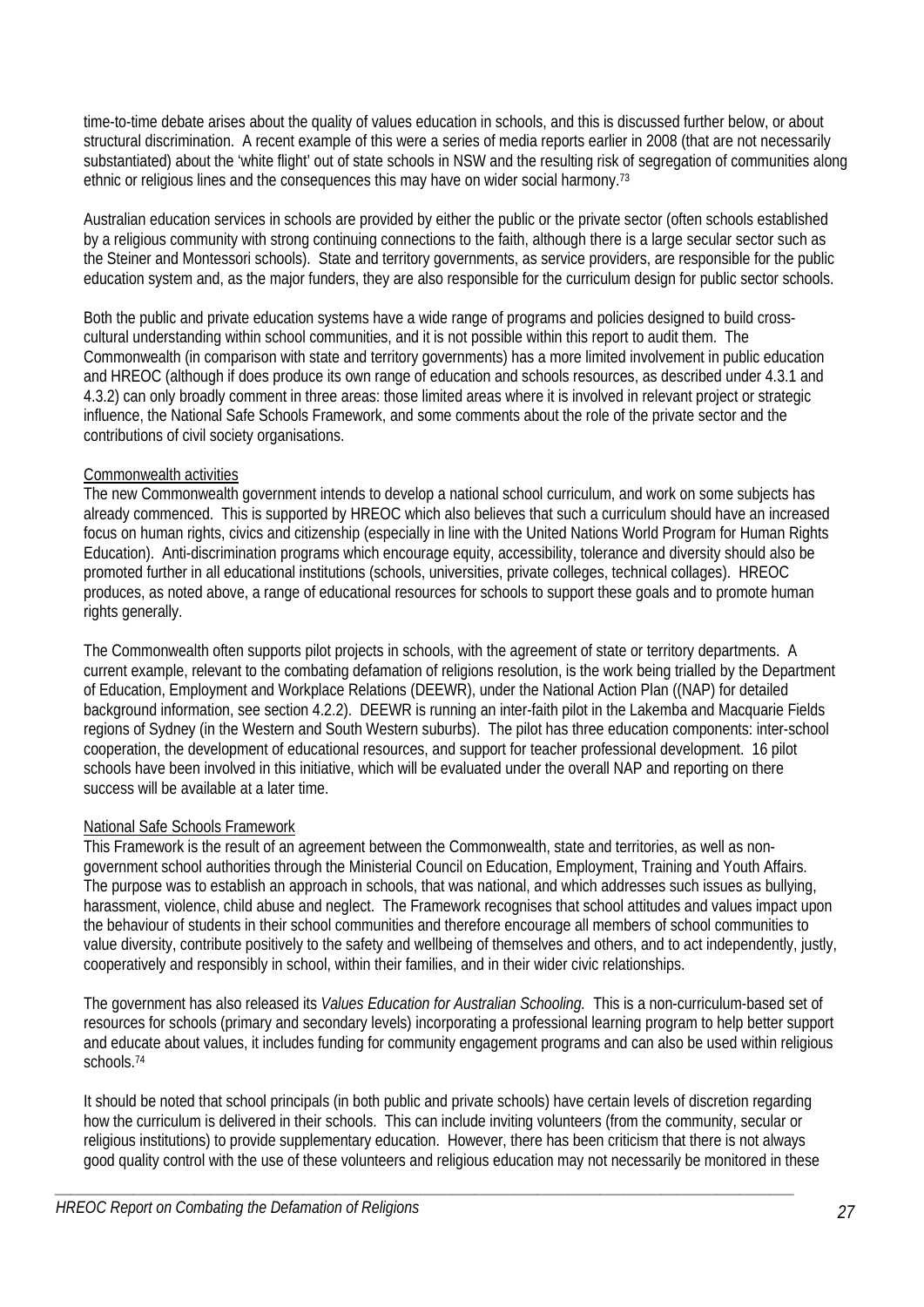circumstances. The previous government also introduced a chaplaincy program for state schools, this was voluntary and school principals could choose not to accept the funding available. HREOC cannot comment on this initiative; anecdotally, there have been mixed responses with some good results reported, but there has also been some criticism that the program is not necessarily supporting the values agenda of the government and could be open to misuse.<sup>75</sup>

### Private schools and the non-government sector

Public schools are mainly funded by the state or territory government in which they are located with only a relatively small amount coming from the Commonwealth, on the other hand, private schools are much more substantially funded by the Commonwealth.76 The majority of private schools are associated with religions, in particular, Catholicism in Australia. There are, however, also Muslim, Jewish schools as well as those linked to the major Christian denominations.

There has been some controversy in Australia about religious schools in particular. This has not been so much about the size and rationale of funding (although this is a separate issue) but the type of education being provided by the schools, especially as it relates to the sciences and theories of evolution, as well as any potential religious biases (including negative attitudes towards other faiths). Most of these concerns have been associated with schools that are generally seen as fundamentalist Christian schools which are a small minority.<sup>77</sup> Other matters such as potential discrimination against staff and students (that is, employment or enrolment) of those who are not of the faith community are also issues that periodically arise. A recent case in Queensland when a Sikh student was allegedly discriminated against at an Anglican school is a case in point.78

It is also worth noting that often civil society organisations develop resources that are used in schools (public and private) on a voluntary basis. These may be resources developed by organisations associated with a particular religion (normally these would be used in schools connected with the particular faith that produced them), or by secular groups. An example of the later is a project with which HREOC is associated, that is being developed by Australian Red Cross, called *Red Connections.*

Australian Red Cross (ARC) is affiliated with the international Red Cross movement and is a humanitarian organisation established to (without discrimination) assist those in need. With a wide-range group of programs, ARC conducts community education project, and amongst these is *Red Connections* (a *Living in Harmony* funded initiative) and a school-based program designed to give resources to students at the secondary level to design their own, local, cultural diversity program (for example, getting to know about the cultural mix in the region of the school; designing programs to increase cross-cultural respect and understanding). The program involves developing a comprehensive tool kit for teachers and students that guides them in the task, but also provides a range of useful information about cultural difference and how to negotiate it. The program is being trialled in a number of schools in Western Australia, prior to a roll-out to the rest of the country. Another good example of how a resource that has been developed outside of the schools sector which has been picked up by education departments, is the Making Multicultural Australia website (see also 3.4 under Institute of Cultural Diversity) although there are many other educational resources available for potential use by schools.

# **3.4 The work of civil society institutions**

Australia has an enormous third sector of non government organisations, by some estimates this is as many as 700,000. These are a diverse group of organisations which span peak bodies, charitable and benevolent institutions, think tanks, ethnic or culturally based organisations, sporting clubs, religious associations and the like. They range is size from small memberships without legal status, to large incorporated organisations with big budgets, employing hundreds, if not more, staff. It is therefore difficult to audit civil society institutions within a short period of time and to report on the range of activities undertaken to combat the defamation of religions.

It is safe to assume, however, that large numbers of such organisations consider this as one of their important functions, or have chosen to adopt activities the promote inter-cultural understanding and respect as either part of their core or ancillary business. As demonstrated by the *Living in Harmony* Program, administered by DIaC (see 4.1.2), very diverse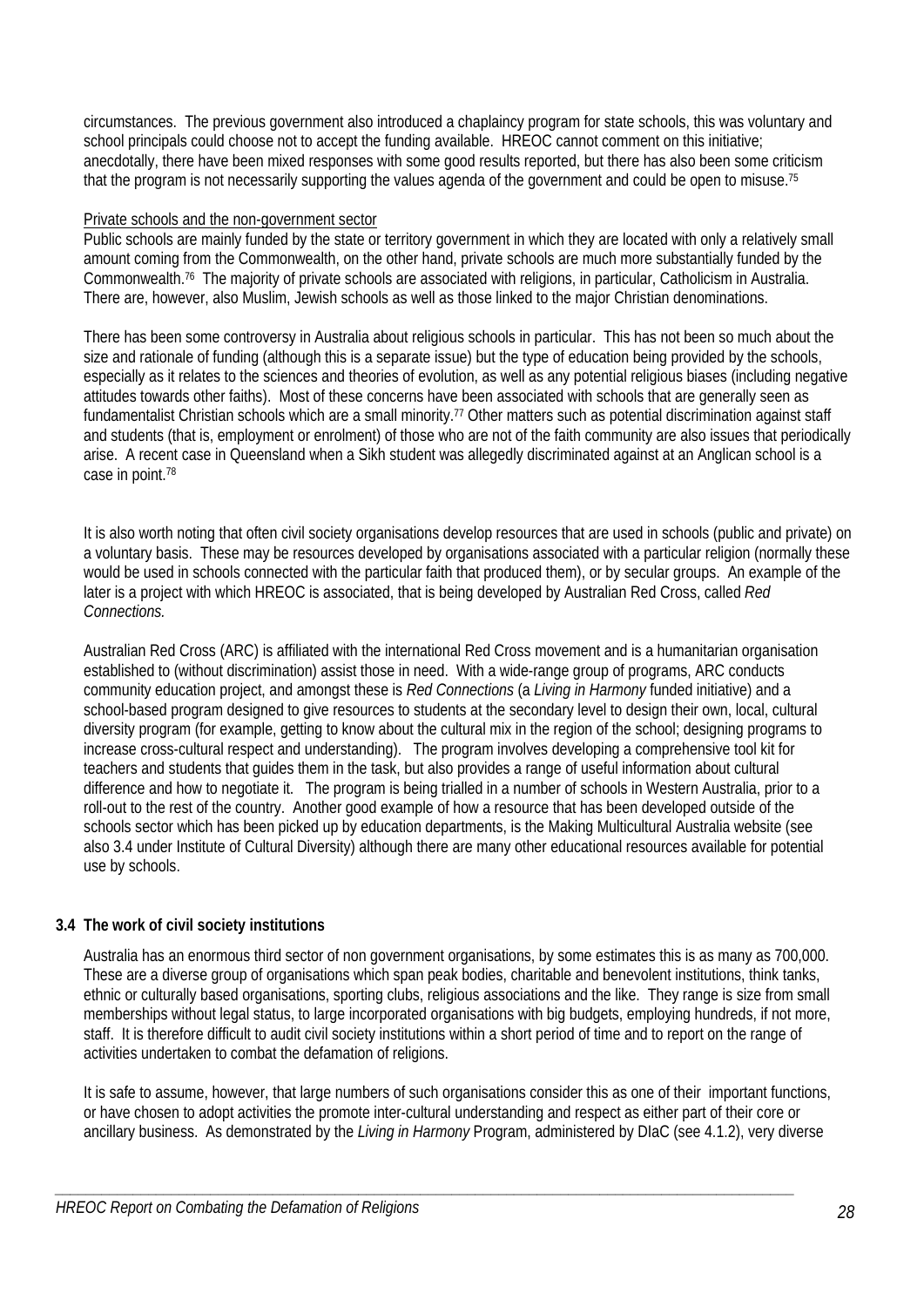organisations are funded for this purpose, for example, they could be surf life-saving clubs, the Country Women's Association, Girl Guides, or public schools, just to list a few examples.

Distinct from such organisations that tend to address the inter-cultural and inter-religious issues on an ad hoc basis, a number of others do address them as core business. Below, are listed some of these organisations and the range of work that they have done, or do regularly undertake, and which are germane to the issue of combating the defamation of religions.

# Australian Multicultural Foundation (AMF)

The AMF is a national NGO, incorporated as a company limited by guarantee, and based in Victoria. The AMF manages a trust fund that was established by the Australian Bicentennial Authority in 1988 (the year of Australia's bicentenary) when it became an independent organisation. The objectives of the AMF are to cultivate national solidarity, given Australia's demographic pluralism, to advance Australia's economic and social well-being; to promote cultural diversity and the contribution of people from all cultural backgrounds to Australia's development, and to spread respect and understanding between all cultural groups. The AMF achieves these aims by working on projects of national significance in consultative partnerships.

In recent years the AMF has worked intensely in local, international, and (British) Commonwealth fora and research projects on inter-faith, inter-cultural, media, policing and security programs. The AMF co-ordinated the report *Religion, Cultural Diversity and Safeguarding Australia* (see section 4.2.1) and is managing programs under the NAP (see section 4.2.2) including the HREOC *Community Partnership for Human Rights* projects on policing and freedom of religion and belief. The AMF also co-ordinated a series of Muslim youth summits across Australia, and a national Imams' conference in 2006, on behalf of DIaC and linked to its NAP and security programs in the aftermath of reporting by the national Muslim Community Reference Group (see section 4.2.2).

The Executive Director of the AMF, Dr Hass Dellal, is active on many committees relevant to this report including APRO (see below in this section), the Victorian Police Multi-faith Advisory Council and is the Chair of the Community Advisory Committee of the National Centre for Excellence in Islamic Studies (see section 4.2.2 under 'Department of Education, Science and Training'). For more information about the work of the AMF relevant to resolution 62/154 please refer to the AMF website at: www.amf.net.au

### Federation of Ethnic Communities' Councils of Australia (FECCA) and the Australian Partnership of Religious Organisations (APRO)

FECCA is Australia's peak body representing ethnic communities. Each Australian state and territory (as well as some regions) has established local representative bodies, membership of these being ethno-specific organisations operating within their jurisdictions. FECCA is, effectively, the executive council of these ethnic and multicultural communities' councils. It is partly funded by affiliation fees, but most comes from an annual grant from DIaC. The organisation's main area of concern is the interests of its constituents, being Australia's culturally diverse communities; multicultural and settlement services policies and programs.

FECCA does have a number of particular challenges, especially given its incredibly diverse constituency. Traditionally, FECCA has attempted to focus its advocacy on those issues where there is near-universal agreement across community organisations, areas such as access and equity policy, settlement service funding, post-settlement services (such as culturally appropriate aged-care services), workforce participation, and discrimination on the grounds of race or cultural background. Other issues are problematic for the organisation. An example is asylum seeker policy. Not only are there complex ethical issues associated with this policy, but communities are strongly divided on government responses, with almost as many groups supportive of tough controls as those against. Racial, religious and cultural tensions do exist within certain ethnic communities in Australia. Multicultural policy, rather than a process of encouraging segregationism, has attempted to build a shared commitment to Australia that includes leaving behind conflicts and prejudices still prevalent in home countries. However, the inter-ethnic and inter-religious tensions that continue make the work of a peak body such as FECCA often challenging, although historically, it has tended to focus on secular matters and has avoided the issues of a multi-faith society.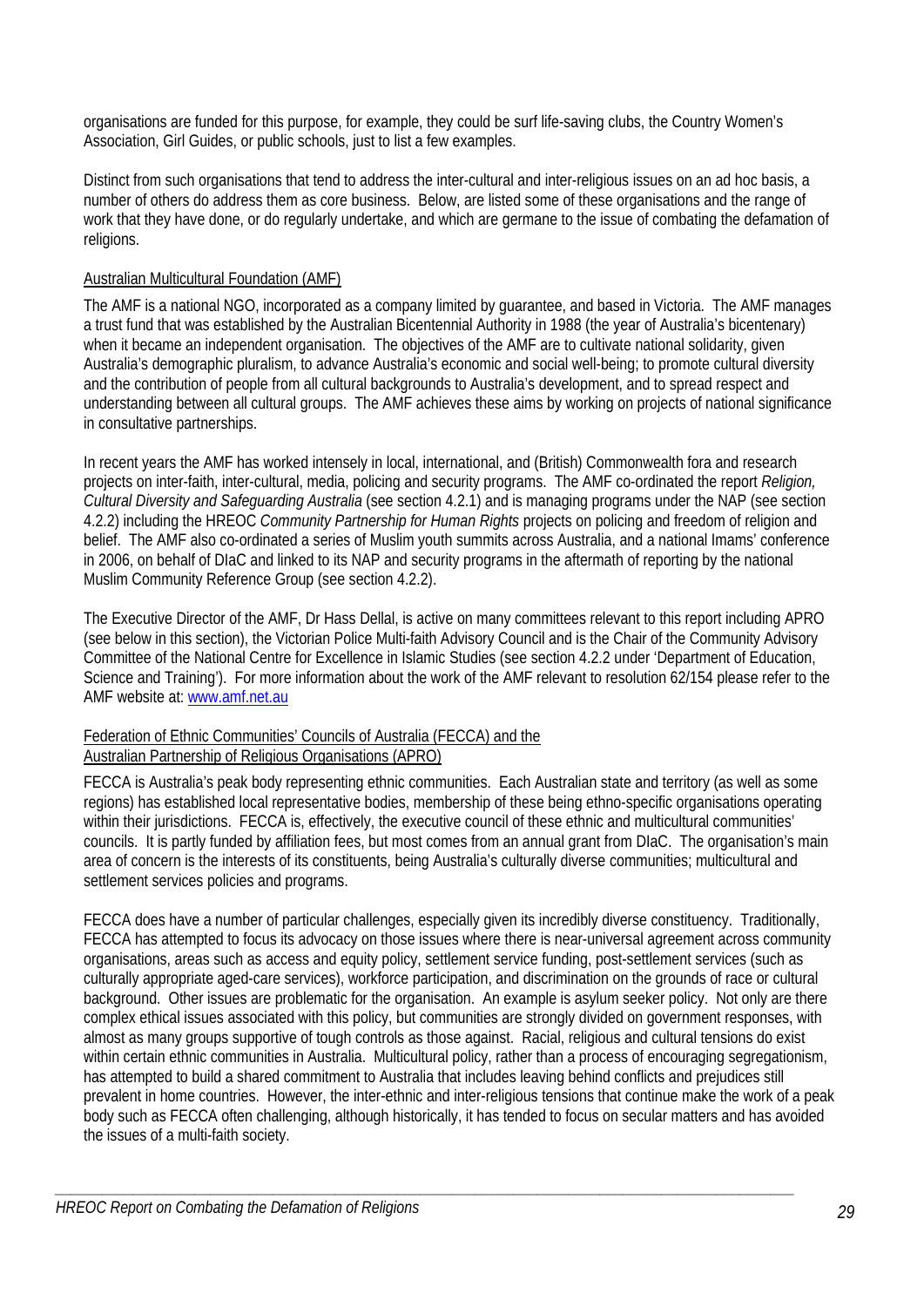FECCA does not have a particular mandate to look at issues of religious diversity although it is interested in the national inter-faith processes from a cultural diversity perspective. FECCA is, however, significant in its historical role in advocating for the establishment of influential bodies (such as the AMF), support for other programs and related services (such as migrant resource centres), advocacy of issues associated with cultural and religious pluralism, for example, through publication of its magazine *Australian mosaic*, its national and international conferences (eg: the *Transformations* in 2005 which incorporated an inter-faith strand) and its secretariat support to APRO.

APRO was established in 2003 as a 'peak-of-peaks' body. It was an initiative led by the Chair of FECCA at that time, Professor Abd Malak, who was concerned, in the aftermath of September 11 and Australia's involvement in the war with Iraq, that community harmony was threatening to fracture along religious lines and that a genuine demonstration of interreligious solidarity and mutual respect would help model good social relations in Australia. Originally established as 'APERO' (this included 'ethnic' organisations in the title), APRO includes in its membership ethno-specific national bodies, but the name was changed to emphasise the importance of religion as the primary rationale for its establishment. APRO is not exclusively an inter-faith group, and therefore not listed below under that category, although there are inter-faith bodies, representatives of which are also included in APRO (such as the National Dialogue of Christians, Muslims and Jews).

The goals of the APRO partnership are to provide advice to government at the national level, promote community harmony, inter-ethnic and inter-faith acceptance, exchange information about issues of importance, issue joint statements relating to shared values, and report on discriminatory behaviours, and to support communities at risk. Membership of APRO includes:

- FECCA and the AMF
- National Council of Churches in Australia
- **EXECUTE:** Australian Federation of Islamic Councils
- Executive Council of Australian Jewry
- **Australian Baha'i Community**
- members of the Hindu, Sikh and Buddhist communities
- **the Federation of African Communities' Councils**
- National Council of Migrant Resource Centres and Migrant Support Associations
- Council for a Multicultural Australia (or its replacement body)
- **World Conference of Religions for Peace (Australia)**
- UNESCO Observatory for Inter-religious and Intercultural Relations, Asia-Pacific

Members of APRO have all agreed to a shared 'statement of principle'. This is significant as a model of cross-faith values, it provides collective endorsement of issues including:

- an Australia of ethnically and religiously diverse peoples that is their home
- the practices and principles of social justice (this encompasses the equality of access to political and legal rights, the right to full social and economic participation through the reduction of material disadvantage)
- Australian multiculturalism as a core value that defines what it means to be an Australian in the 21<sup>st</sup> century and encompasses respect and celebration of our diversity, and an Australia that:
	- is democratic
	- adheres to the rule of law
	- promotes and protects freedoms of speech, religious belief, assembly and movement, association, expression (including the freedom to dress as an expression of cultural identity) and freedom of thought
	- condemns any form of abuse or discrimination based upon race, ethnicity, religion, gender, nationality, age (or any other grounds) by either individuals or organisations
	- actively supports equal access to opportunity, services and information, and

*\_\_\_\_\_\_\_\_\_\_\_\_\_\_\_\_\_\_\_\_\_\_\_\_\_\_\_\_\_\_\_\_\_\_\_\_\_\_\_\_\_\_\_\_\_\_\_\_\_\_\_\_\_\_\_\_\_\_\_\_\_\_\_\_\_\_\_\_\_\_\_\_\_\_\_\_\_\_\_\_\_\_\_\_\_\_\_\_\_\_\_\_\_\_\_* 

treats individuals and communities with acceptance and respect without regard to their ethnicity or religion.

Additionally, the member organisations undertook to:

- uphold the right of all Australians to live without the fear of violence in any form
- respect the rights of all Australians no matter their ethnicity, religion or beliefs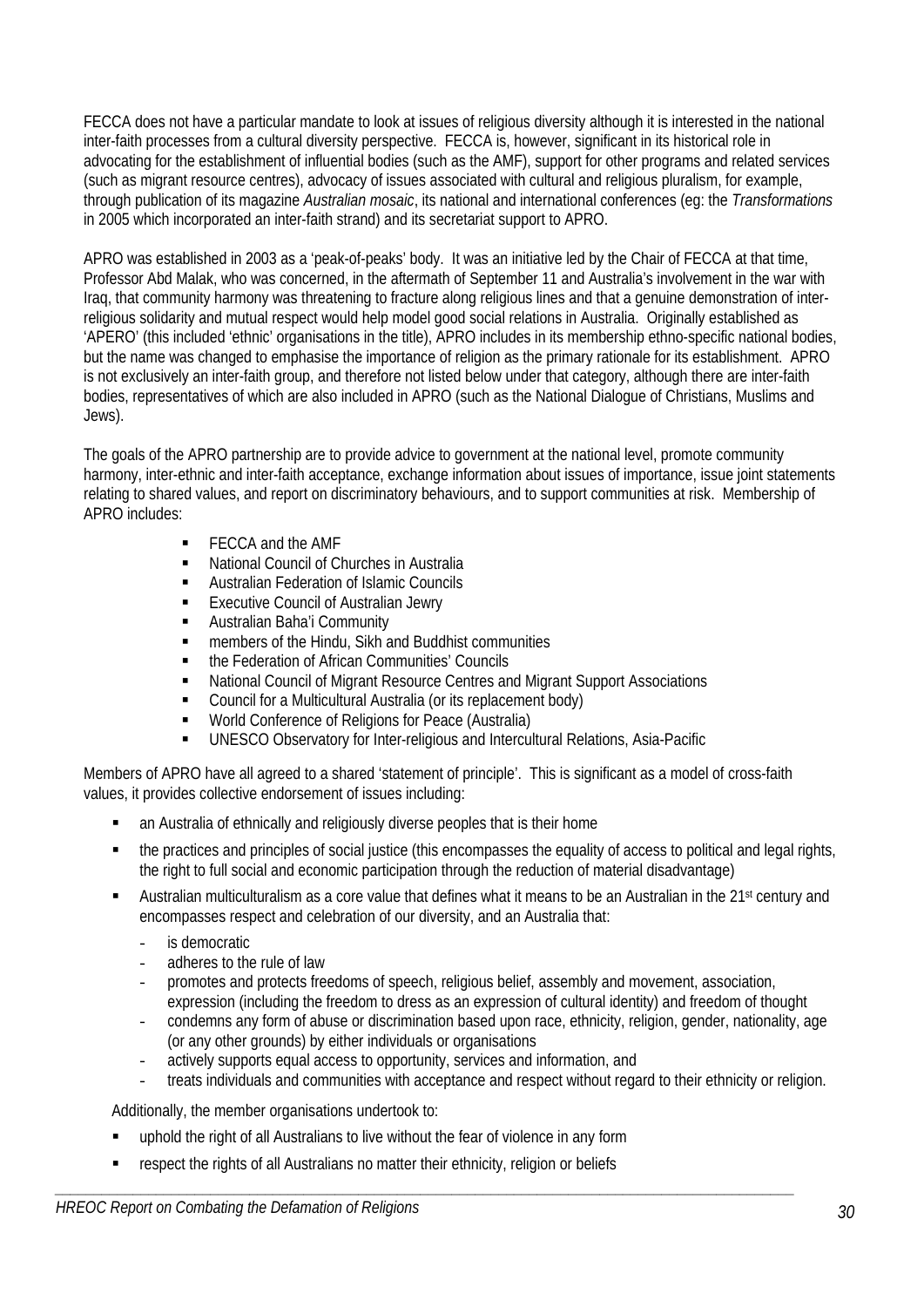- work together to promote these values in practical ways
- work together to minimise community disharmony, inter and intra-faith, ethnically and/or nationality-based tensions within Australian society, and
- promote Australian multiculturalism, and the principles it enshrines, as a good-practice model of social harmony and community participation to diverse communities within Australia and the rest of the world.

# Other NGOs

Below, are listed some of the better known, new, or particularly influential groups. There are many others (such as Chain Reaction, Australian Red Cross, Jesuit Social Services, Affinity Intercultural Foundation) that also directly or indirectly undertake activities to combat defamation of religions as a facet of their work.

### *Scanlon Foundation*

The Scanlon Foundation is a member of Philanthropy Australia and was established in 2001 with the mission of supporting the creation of a larger, cohesive, Australian society. The foundation provides grants for general charitable purposes but with a principle interest in cultural diversity and social cohesion. The foundation believes that the future prosperity of Australia will depend on its ability to maintain social cohesion in a society even more culturally diverse than it has been in the past. It has recently funded research projects into Australian population targets for 2050, and a national benchmark survey of social cohesion in 2007, which has been quoted elsewhere in this report.

# *Diversity Council of Australia (DCA)*

The DCA is the independent, not-for-profit, diversity advisory body to Australia's business community. It was established to lead in diversity thought and practice in Australia, with its member organisations, to embed cultural diversity values and practice into businesses, influence the direction of the 'diversity debate' in Australia and its region, and to promote compliance around diversity in a changing legislative environment. The DCA is funded by its membership: those Australian businesses that are strategically oriented towards diversity as (inter alia) an important business opportunity.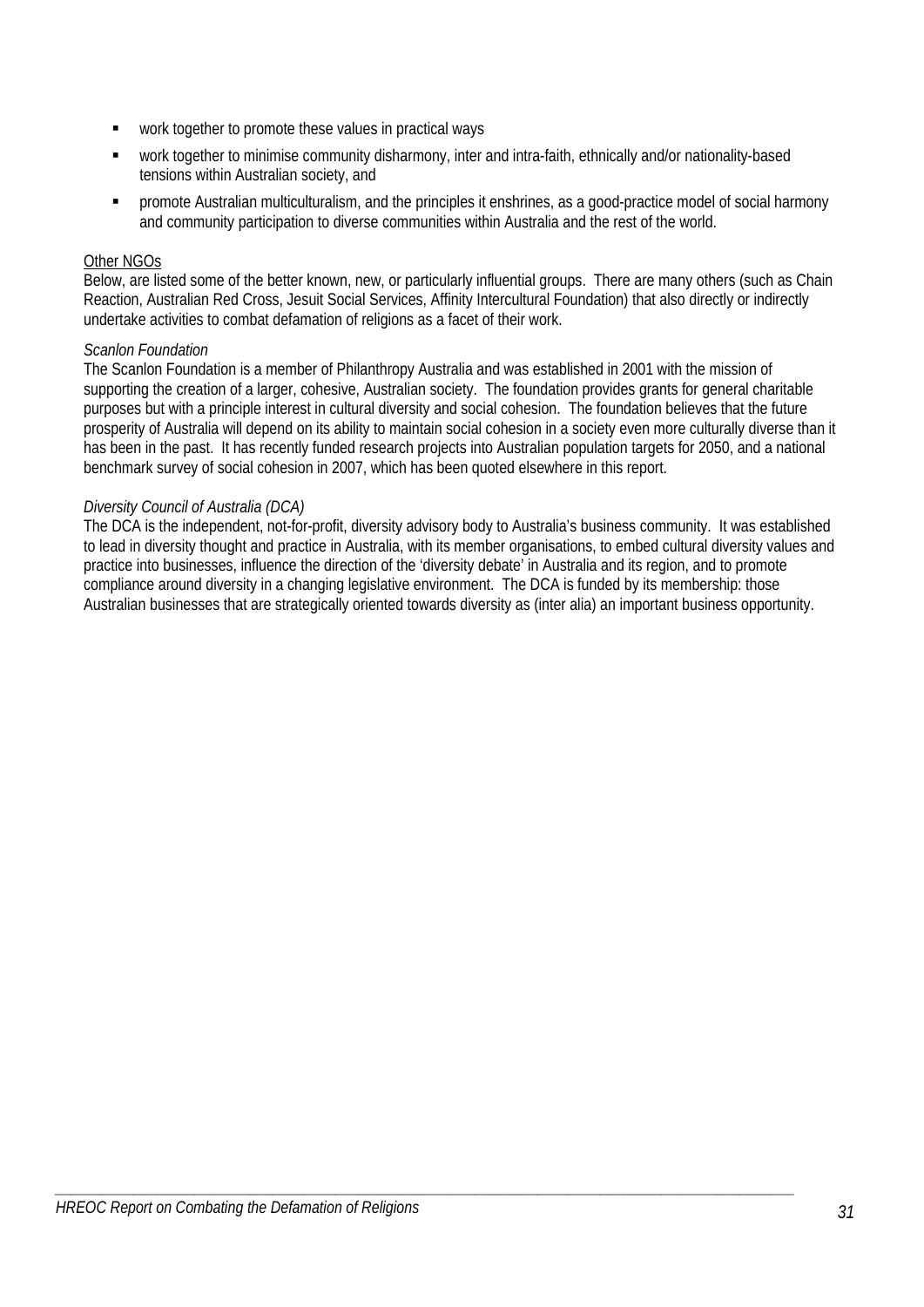### *Issues Deliberation Australia/America (IDA)*

IDA is a not-for-profit, non-partisan, political psychology and public policy think tank. It was established to undertake and disseminate high quality research, public consultation, education and public debate on topical social and public policy issues impacting upon Australia, America and the world.

In 2007 IDA undertook an interesting study relevant to this report *Australia Deliberates: Muslims and Non-Muslims in Australia*. Under this project, between 2005 and September 2007 IDA consulted with 1,700 people drawn from over 100 religious, academic and community organisations, and political leaders. Random surveying and focus group meetings were also held. To conclude, over 300 people were brought together for three days of discussion between their peers about Islam and Muslim Australians. The results of this process indicated that contact, and a chance for exposure to the views and experience of others (in this case Muslims) substantially changed attitudes from, generally, fearful and negative, to far more positive and informed.79

### *Institute for Cultural Diversity (ICD)*

This is a new civil society organisation established to contribute a non-partisan perspective to the role that a diverse population can play in building Australia's future. ICD is a think tank, a broker of relationships across communities and sectors (government, tertiary, business and civil society), and an initiator of policy debate across the field of cultural diversity. It initiates research, undertakes evaluations and builds cross-sector partnerships (one of these is currently in development with HREOC as described in section 4.3.2)

### *Making Multicultural Australia*

Not actually an NGO, but worth a particular mention. This website has been auspiced by the University of Technology, Sydney, and is the work of Andrew Jakubowicz and his team. It is a free on-line library of resources relating to the history of immigration, multiculturalism, human rights, racism and cultural and religious conflict in Australia's history. The site includes academic articles and papers as well as moving images, recordings of speeches, images and the like. It is primarily targeted at students and teachers (and is linked to the curricula of a number of education departments) as a schools resource, but is an excellent source of primary material to those interested in the issues and has the goal of broadening knowledge, debate and understanding within Australia about the country's diversity. See www.multiculturalaustralia.edu.au.

### *SAVE – Australia Inc*

SAVE – Australia Inc is a not-for-profit organisation responsible for the management and supervision of the continuing work of the Ausnews Global Network, Aborigines for Refugees, United Against Racism, Coalition for Justice for Refugees and the Australian Human Rights Newsletter. Its main aim is to promote awareness of social justice and human rights issues and to provide volunteering opportunities in these areas in Australia and internationally. In the recent past SAVE has held seminars on Australia's anti-terrorism legislation, and an education series on diversity discrimination that encompassed inter-religious dialogue and understanding.

#### Inter-faith groups

It is not within the scope of this report to describe fully the extent of inter-faith activities, and the publications explaining what inter-faith events are, the protocols around conducting them and the breadth of inter-faith organisations in Australia. Below, is a list of some of the larger inter-faith organisations, and the most comprehensive resource on the inter-faith approach.

Inter-faith activities in Australia can take a variety of forms and may be conducted in a variety of ways. Inter-faith services are becoming increasingly common in response to tragic events that have substantial impacts upon communities. The memorial service to commemorate the Boxing Day 2004 tsunami ("A Response to the Tsunami – an inter-faith gathering for prayer and solidarity" held at the Great Synagogue, Sydney on 5 January 2005) and organised by a wide range of religious associations is a good example.

Other events may be the hosting of religious festivals of a particular community at which a wide number of invitees from other faith communities may attend. They could be local gatherings of parishioners in religious establishments, crossfaith artistic groups and the like. Some of the better known and larger Australian inter-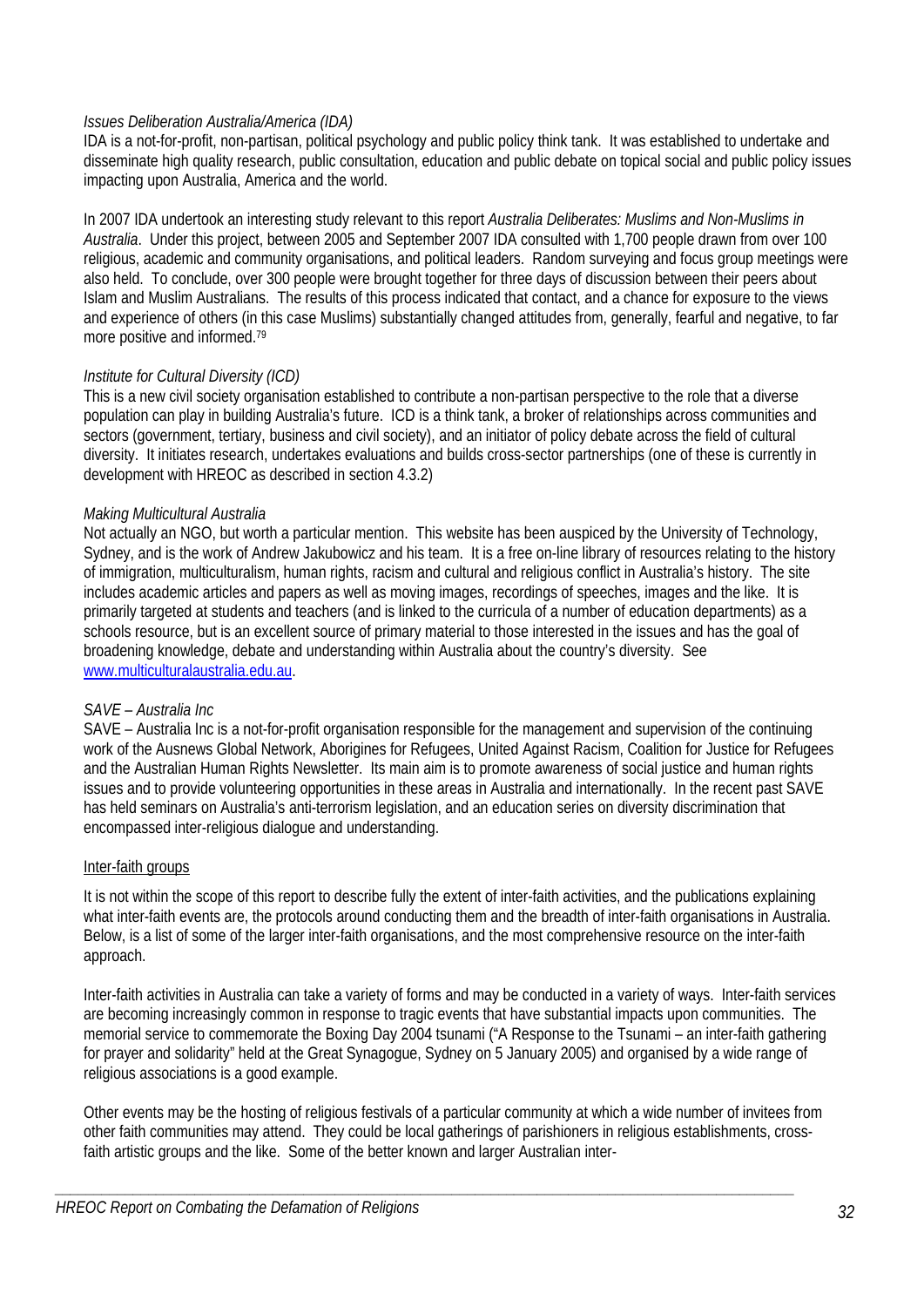### faith groups are:

# *Women's Inter-faith Network (WIN)*

WIN is a Sydney-based network established in 1999 to help expand the participation of women in the inter-faith dialogue. The group focus on treasuring and sharing faith, rather than engaging in political issues, details about WIN's activity can be seen on the FECCA website where it is hosted, at: www.fecca.org.au/interfaith/indes.html

# *National Dialogue of Muslims, Christians and Jews*

This dialogue was officially launched in 2003 with five people from each of the faith communities appointed by the National Council of Churches in Australia, the Australian Federation of Islamic Councils, and the Executive Council of Australian Jewry. It is an ongoing opportunity and dialogue between the national bodies to model inter-faith harmony, understanding, good-will, to share knowledge, and provide support to the other organisations during times of difficulty. The Dialogue has also co-operated around projects such as the *Journey of Promise* (another *Living in Harmony* initiative) which brought together groups of young people from the three faiths into a safe environment to build mutual respect and cross-cultural understanding.

# *World Conference of Religions for Peace (Australia)*

WCRP (Australia) was formed in 1970 as part of the 49 member country WCRP, the world's largest coalition of religious persons and organisations working for peace and harmony. WCRP (Australia) chapters have been established in Melbourne, Sydney, Hobart, Brisbane and Canberra. It focuses on research, educational activities, and supporting smaller, locally-based inter-faith networks. More information can be found at www.wcrp.org.au.

# *APRO*

APRO is not exactly an inter-faith group, although its processes and purpose reflect many inter-faith approaches to dialogue. It is described in detail elsewhere in this section.

# *Parliament of the World's Religions (PWR)*

PWR is an organisation that revised an original Parliament in Chicago (in 1893) which was the first formal world gathering of representatives of the western and eastern spiritual traditions. The vision of the international council of PWR is for harmony between the world's religious and spiritual communities. It holds international events every five years, these are the largest inter-faith conferences in the world. The 2009 PWR will be held in Melbourne, Australia. It is being organised in Australia by the AMF in partnership with WCRP (Australia) and is being sponsored generously by both the Commonwealth and Victorian governments.

A number of publications on inter-faith activities have been prepared by local councils and religious institutions, one good example of a national resource was funded by DIaC under a *Living in Harmony* grant in 2004 *Constructing a Local Multifaith Network*, this can be found at on the AMF's website at:

http://www.amf.net.au/PDF/religionCulturalDiversity/Multifaith\_Kit.pdf. An excellent example of the kind of work done by local councils is the inter-faith harmony kit produced by the Wollongong City Council (with DIaC, *Living in Harmony* funds) called *Different Faiths One Vision: Harmony*.

### Ethno-specific or religion-specific organisations

# *Australian Muslim Civil Rights Network (AMCRAN)*

Established in 2004, AMCRAN is operated on a voluntary basis by staff dedicated to promoting civil rights for all Australians. The organisation draws upon the cultural heritage of Islam and provides a Muslim perspective on civil rights through its work of lobbying, providing submissions to government, community education and communication through the media. AMCRAN have recently produced a book explain people's rights under the counter-terrorism legislation (*ASIO, the Police and You*), see www.amcran.org.au.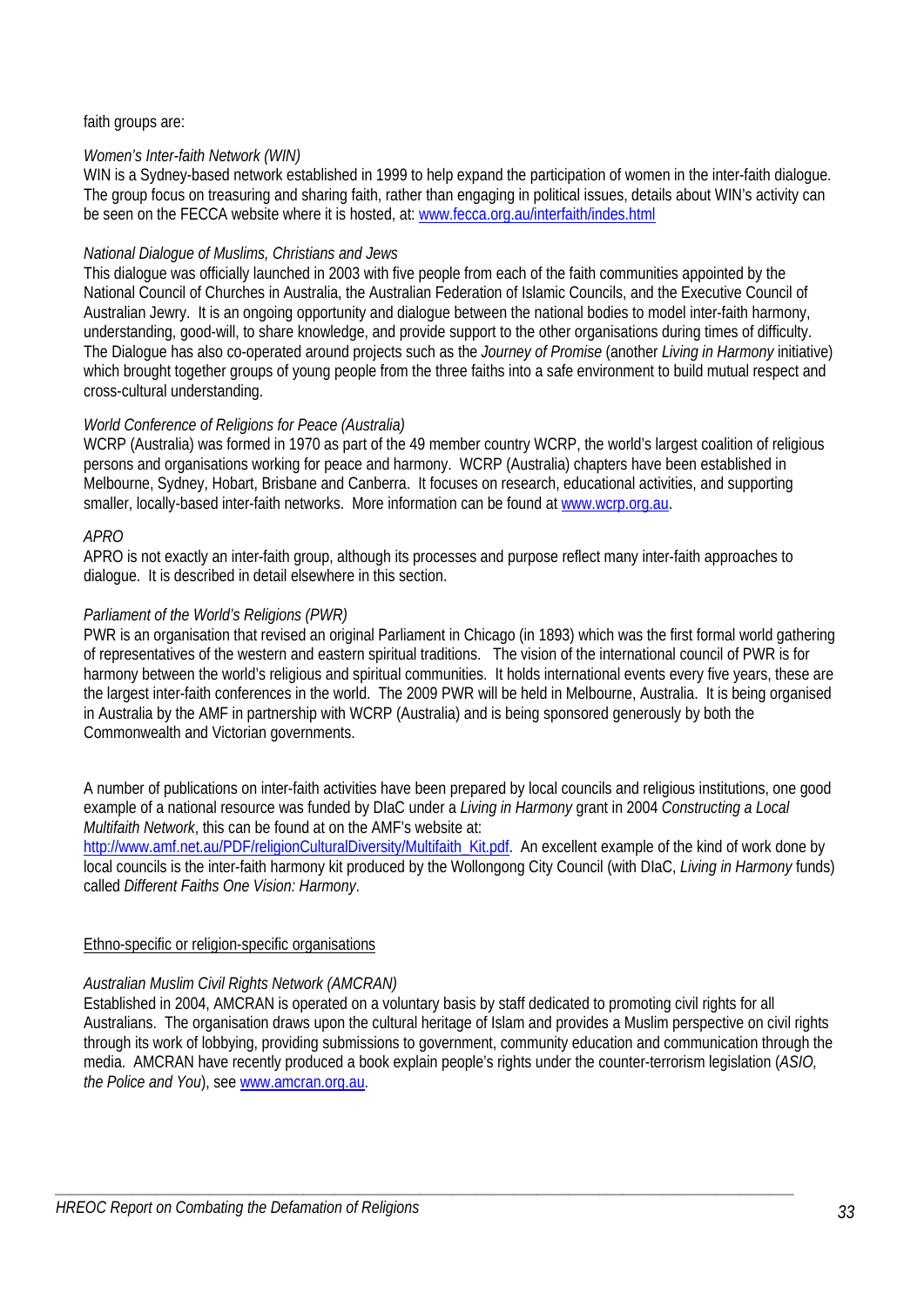# *Executive Council of Australian Jewry (ECAJ)*

ECAJ is the national representative body for the Australian Jewish community – it links groups across the country and is networked with international Jewish bodies. ECAJ is active in inter-faith events and groups (such as APRO and the National Dialogue) and in wider acts of social inclusion such as reconciliation with Indigenous Australians. Antisemitism (hostility to persons of the Jewish faith) continues to be a problem for many Jewish communities in Australia. This takes on many forms, ranging from bigotry and prejudice, through discrimination, to persecution. In contemporary Australia, it has verbal and physical manifestations, and is present across a range of political, national and religious sub-sections of Australian society.<sup>80</sup>

# *Australian Federation of Islamic Councils (AFIC)*

AFIC is the peak representative body for Muslims in Australia. It has an executive, democratically elected by its membership which is drawn from state and territory-based Islamic Councils. AFIC is involved in Halal certification, the promotion of Islam amongst Australian Muslims and the protection of the rights of its community; it is the umbrella organisation that represents Australian Muslims in national-level inter-faith organisations such as APRO and the National Dialogue. AFIC was also the major participant in the Muslim Community Reference Group established to respond to concerns about 'home grown' terrorism developing in Australia (see also 4.2.2).

# *National Council of Churches in Australia (NCCA)*

The NCCA is a body representing 17 national Christian Churches in Australia and has strong relations with several others (although this is by no means all). Members of the Council believe their churches "*share a common future* (and)… *that the future of Christians in Australia lies together, not in separation.*" The NCCA has to negotiate the considerable diversity of its members (historical, cultural and theological) while recognising their shared faith, it is an important grouping that helps build and maintain good relations and dialogue between the Christian communities while aiming to be a visible expression of the unity of the Church. As well as Christian inter-faith activities, the NCCA also participate in other fora such as APRO and the National Dialogue.

### **3.5 Gender issues**

Issues pertaining to combating the defamation of religions and gender were not specifically referenced in the General Assembly resolution – this is an oversight. Many Muslims, particularly young people and women, face limited opportunities for social advancement, as well as social exclusion and discrimination which could give rise to alienation and marginalisation. The hijab is often recognised by non Muslims as a symbol of Muslim women's 'oppression'.81 Islamic women's dress may heighten their visibility, and therefore vulnerability, to racial and religious abuse and vilification by some non-Muslim members of the community.

Very little specific research, however, has been undertaken in relation to perceptions of Muslim women by non Muslims, and the experiences of Muslim women in relation to discrimination, racial and religious vilification. There is clearly a need for further research that addresses the intersections of gender, ethnicity and religion in the lives of Muslim women.

# *Academic Research*

One of the few Australian studies with a focus on Muslim women is a recent research study undertaken in relation to Muslim women and public space.<sup>82</sup> The methodology for the study was principally qualitative and constituted a series of individual interviews and two focus groups with Muslim women.

The study was geographically focused on the inner west region of Sydney where the Muslim population is concentrated. Focus groups were organised with the assistance of Muslim women interviewees. In all, 23 Muslim women were involved in the study, ranging in age from approximately 16 to 50 years. The women were born in or had lived in Australia, Afghanistan, England, Iran, Kuwait, Lebanon and Turkey. Not all women involved wore the hijab, although the majority did.

The Muslim women in the study talked about having a perception of 'otherness' and not belonging to the broader Australian community, despite this country now being their home. They linked this perception to individual experiences of discrimination, prejudice and abuse. They also reported being affected by popular opinions expressed in the media that Muslims are to be feared and not trusted. This reinforced their feelings of otherness, discomfort and not belonging. This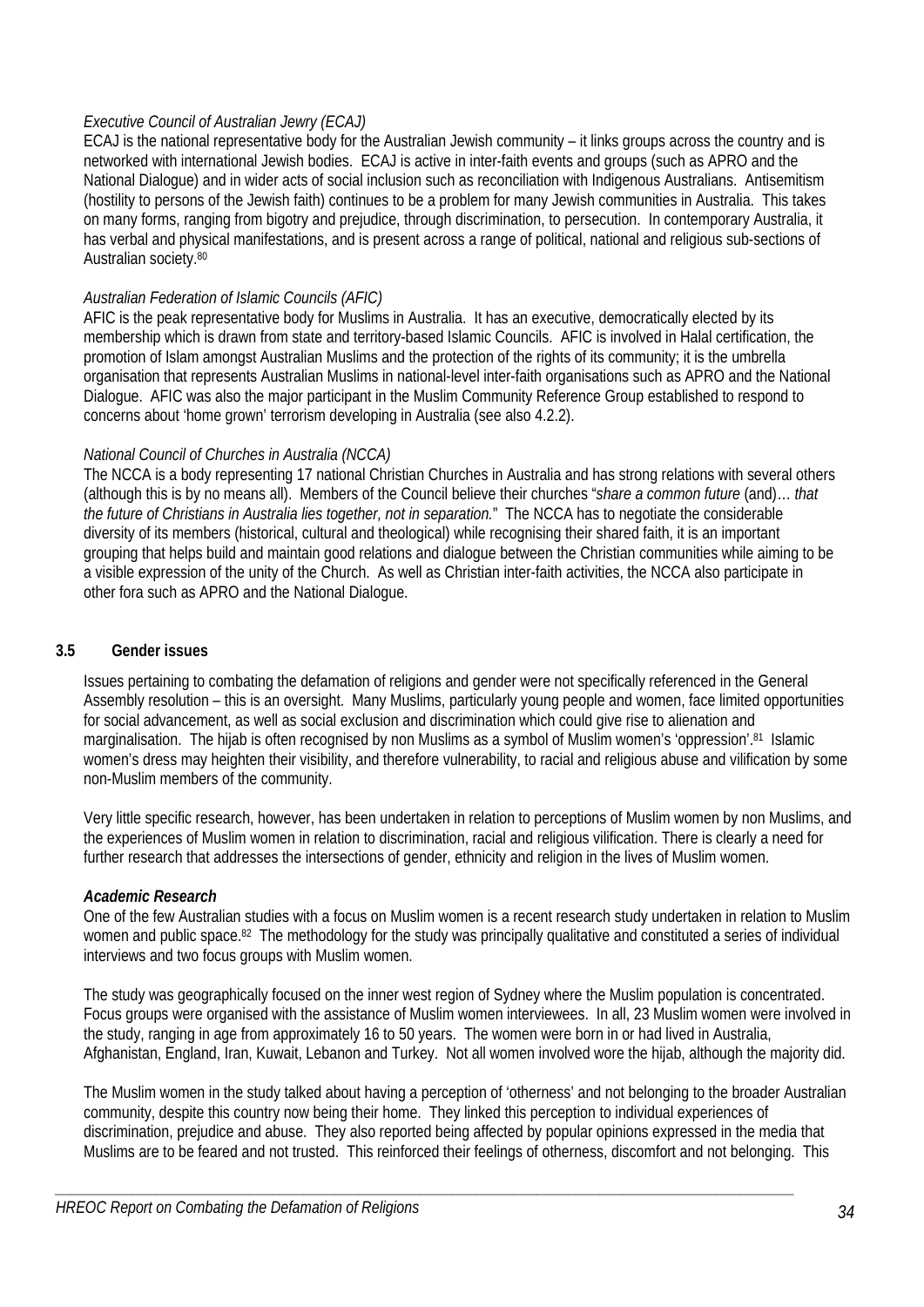has been magnified since the events of September 11 and more recently by terrorist attacks in Indonesia and London. The Muslim women's perception of otherness underpins a significant aspect of their behaviour in public space, as well as their attitudes towards public space.

Every Muslim woman interviewed had experienced some form of verbal or physical abuse. This included being shoved while waiting on train platforms, being told to go back to their own country, and having their hijab tugged and pulled off their bodies. Many women also experienced abusive treatment, such as being served last or not at all, as they went about daily activities such as shopping or seeking service in banks, post offices and local offices. More subtle forms of abuse were also recalled.

HREOC has also undertaken specific consultations and research with Muslim women in the past, for example its *Living Spirit* project, see page 45 of this report.

# *Actions taken by Non-Government Organisations*

# (a) *Islamic Women's Welfare Council of Victoria (IWWCV) / Myer Foundation / Equal Opportunity Commission (Victoria)*

The IWWCV obtained funding through the Myer Foundation (an Australian philanthropic organisation) to further explore the basis of discrimination and vilification of Muslim women, and identify strategies to address women's experiences of isolation and alienation.

In summary, whilst it is important to note there have been many positive initiatives undertaken by government and non government organisations aimed at improving perceptions of Muslim women, and Muslim communities generally, widely held perceptions of Muslim women are often negative and stereotypical. The quantitative study also highlighted that images in the media falsely portray Islam as an inherently aggressive and expansionist religion that works against social inclusion and civic participation, and instead builds on fears and prejudicial stereotypes.

Throughout the four year study Muslim women, as the key focus of the research, expressed their frustration and disappointment at statements made by politicians and other people of influence which served to do little else than fuel religious intolerance and discrimination. This unfortunately has manifested itself in the ways in which members of the non Muslim public perceive Muslims and Islam. The effects of discriminatory attitudes have clearly caused suffering and worked against policies and programs promoting inclusion and the protection of human rights for all. Responsible politics, in the view of many of the Muslim women interviewed, should be working to promote unity and respect in the community, and implementing measures to eradicate prejudice and discrimination, instead of inadvertently reinforcing them.

Muslim women, unfortunately continue to report to the IWWCV, experiences of discrimination and vilification. Such experiences threaten to undermine efforts to promote equality and further increase the vulnerability of Muslim women and their communities to human rights violations and marginalisation. This impacts profoundly on Muslim women's participation in Australian civil and political life and erodes their confidence in political and public authorities.

# (b) *Young Women's Christian Association (YWCA)*

YWCA delivers community services and advocacy for young women. These programs include job placement, housing, education, training and mentoring programs. To address stereotypes and intolerance directed at young women, particularly Muslim women, the YWCA undertook a project which recruited culturally and linguistically diverse young women (15-18 years old) as 'harmony ambassadors' to participate in leadership, mentoring and communication skills development.

The 'harmony ambassadors', empowered as young community leaders, developed and delivered interactive workshops at schools and community groups. The workshops were aimed at increasing community understanding and tolerance of diversity.

(c) *Believing Women for a Culture of Peace - Asia-Pacific Inter-faith Symposium on Women, Faith and a Culture of Peace*  Believing Women for a Culture of Peace is an inter-faith women's organisation operating in Brisbane, Australia. This symposium was held at the Multi-Faith Centre on the Nathan Campus in Brisbane of Griffith University in February 2008. The objectives of the symposium were to: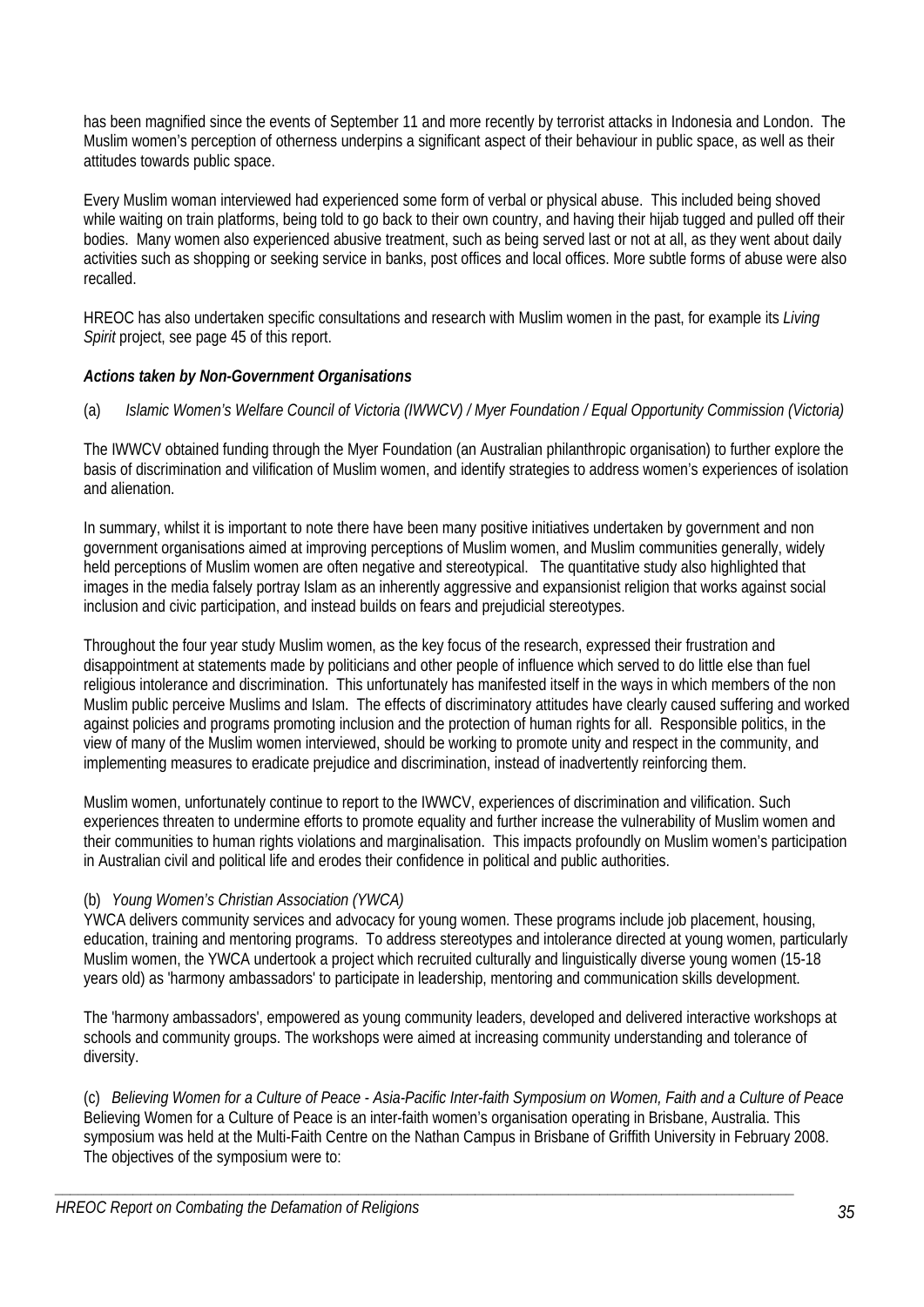- strengthen efforts of women's faith/inter-faith groups and initiatives to transform conflict and foster a culture of peace at all levels
- develop understanding of critical elements in conflict generation and prevention from women's experience and perspectives
- provide opportunities for participants to learn from best-practice in inter-faith activities for conflict resolution and peace-building
- learn about positive initiatives within faith communities and institutions, including by men in those communities and institutions, to empower women and promote their equitable participation
- enhance the capacity and leadership potential of women engaged in inter-faith initiatives to be involved in relevant policy and decision-making arenas
- build stronger and sustainable connections among women's interfaith initiatives within the region and beyond for sharing of resources and mutual support.

# (d) *Women in Victorian Prisons 2005*

This report was prepared by the Federation of Community Legal Centres, and the Victorian Council of Social Service. It examines the experience of CLDB women in the prison system, focusing on issues of racism, religion, interpreters and translations, health, release from prison programs, other programs and food. The report highlights that:

- the population of CLDB women prisoners is growing
- racist treatment experienced by CLDB women in prison is a form of direct discrimination and in contravention of the *Racial and Religious Tolerance Act (Vic) 2001*
- there is a lack of transparency surrounding the provision of training around issues of cultural, racial and religious diversity
- CLDB women experience less favourable treatment as they face difficulty in accessing culturally specific foods or religious activities that differ from that of mainstream Australia. By providing more religious services to women of certain religions, the prison directly discriminates against women who are of other religions
- the systemic operational practices of the prison are based on the presumption that prisoners speak English. Prisons' failure to provide interpreters and translations constitutes indirect discrimination
- by failing to provide culturally and linguistically appropriate medical and health services for CLDB women, the prison indirectly discriminates against them
- prisons treat women who do not speak English less favourably than it treats women without that attribute in relation to education and programs.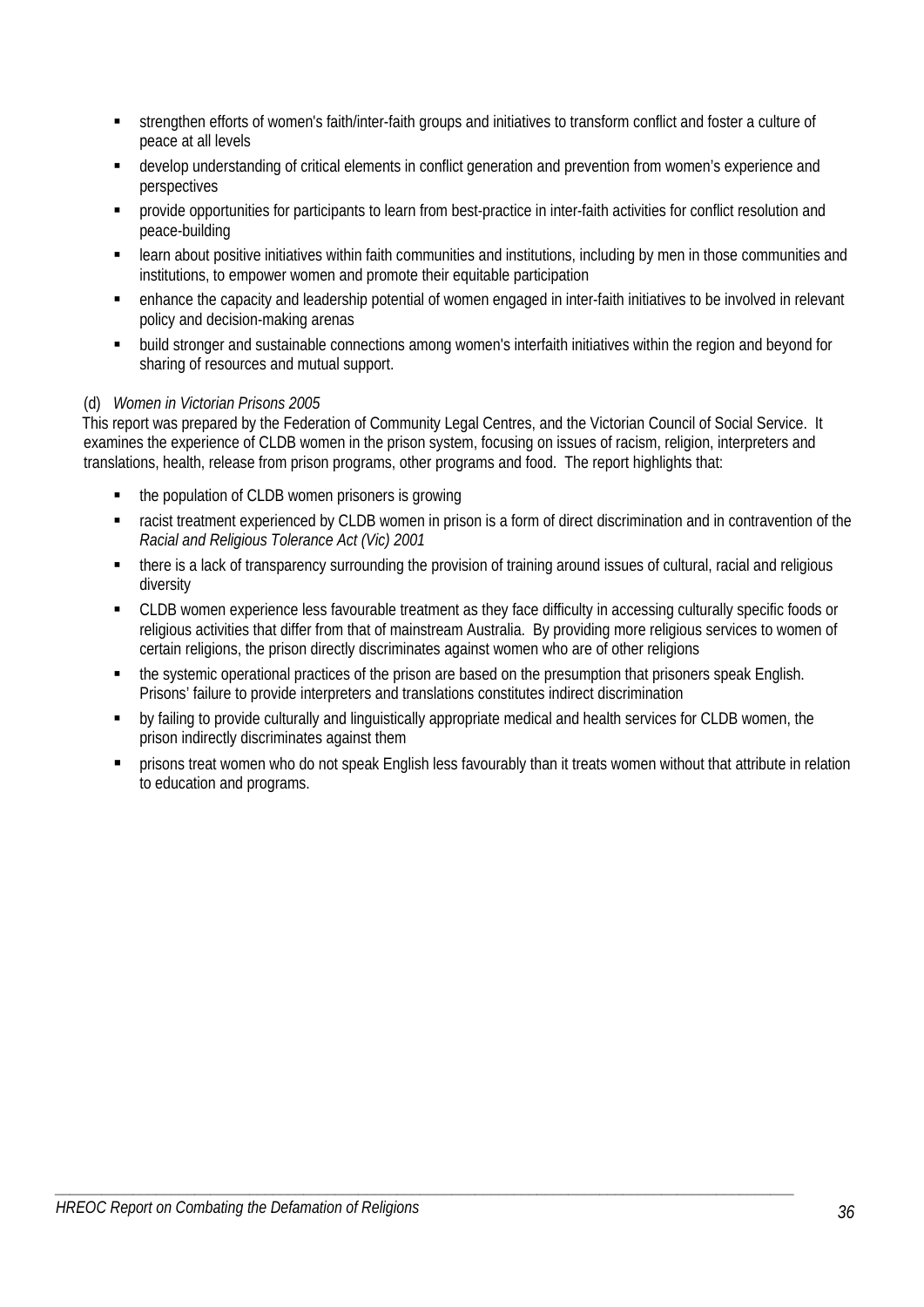# **4. Actions Taken by the Commonwealth Government**

# **4.1 Government strategies and programs to build cross-cultural respect and inter-religious dialogue**

# **4.1.2 Programs administered by the Department of Immigration and Citizenship (DIaC)**

DIaC programs are particularly relevant to cross-cultural respect and inter-religious understanding. Unfortunately, the Department did not provide any response to HREOC's request for information to be included in this document. This restricts our capacity to comprehensively report on that agency's activities.

The Office of Multicultural Affairs was moved out of the central co-ordinating Department of Prime Minister and Cabinet into the Commonwealth's immigration department in 1996, where it became a branch and has since stayed. This is a relatively small branch in a huge agency with largely compliance and control functions. It is responsible primarily for maintaining a network of community liaison officers, for multicultural and related policy (for example, promoting the economic benefits of migration and cultural diversity), various secretariat services (for instance, to the Council for a Multicultural Australia before its term expired, and the Muslim Community Reference Group, and to the COAG Ministerial Council on Immigration and Multicultural Affairs), for administering a grants program called *Living in Harmony* and implementing the department's responsibilities under the NAP (see 4.2.2).

The *Living in Harmony* program was introduced in 1998. It was the previous government's response to its 1996 election commitment to deliver a national race discrimination program, and incorporated this with the International Day for the Elimination of Racism (21 March). Rather than focusing on the 'negative' of race discrimination, it made the policy decision to focus on the positive, and to promote inter-community dialogue and understanding. Through the program, not-for-profit community organisations could submit proposals for relatively small grants to undertake information, communication, promotion and capacity building programs at the local level to help build understanding and respect for diversity. This was very much linked to the government's agenda of supporting social cohesion. Each year, across Australia, dozens of community grants would be given under *Living in Harmony* – many of these focused on inter-faith dialogue and, at a broad level, could be interpreted as a way of combating racial and religious fear and alienation. As well as the grants program, there were nation-wide activities organised to support Harmony Day which became a celebratory series of events.

With the change of government last year, the Parliamentary Secretary for Multicultural Affairs has called for a review of *Living in Harmony.* The program has been criticised in the past, for example, that it has favoured non-ethnic organisations over ethnic ones, that it is administratively expensive (most of the program's budget goes in costs, rather than grants), that it avoids the difficult challenges of race hatred, and that a much more comprehensive, whole-ofcommunity campaign is needed to raise awareness about racism and xenophobia.

At present, the Branch is making funding available under its Community Relations Funding, its Partnerships, and its Emerging Priorities Programs. Generally, these could all be described as funding initiatives that support the promotion of respect, fairness and inclusion at the local level. A good example of the kind of work that the Branch is supporting is the recently launched *StepOne* project – an online resource for local councils and community groups to develop local area community harmony initiatives.83

Successive Australian governments have developed public policy relating to access and equity – particularly in terms of availability and relevance of services, and opportunity (now seen as social inclusion). This has been both driven by a concern to eradicate discrimination, but also to help ensure fairness and economic participation. These policies were designed to address the access and equity requirements, not just of CLDB citizens, but also sought to ensure the needs of what used to be referred to as other 'special needs' groups as well, such as people with a disability and Indigenous peoples. Always intended for secular purposes, the principles underpinning these approaches were also intended to improve cross-cultural understanding and capacity, particularly in the public services sectors.

The previous government introduced the *Charter of Public Service in a Culturally Diverse Society* (which was released in 1998). The goal of this charter is to establish a standard of conduct, provide opportunity for employment and related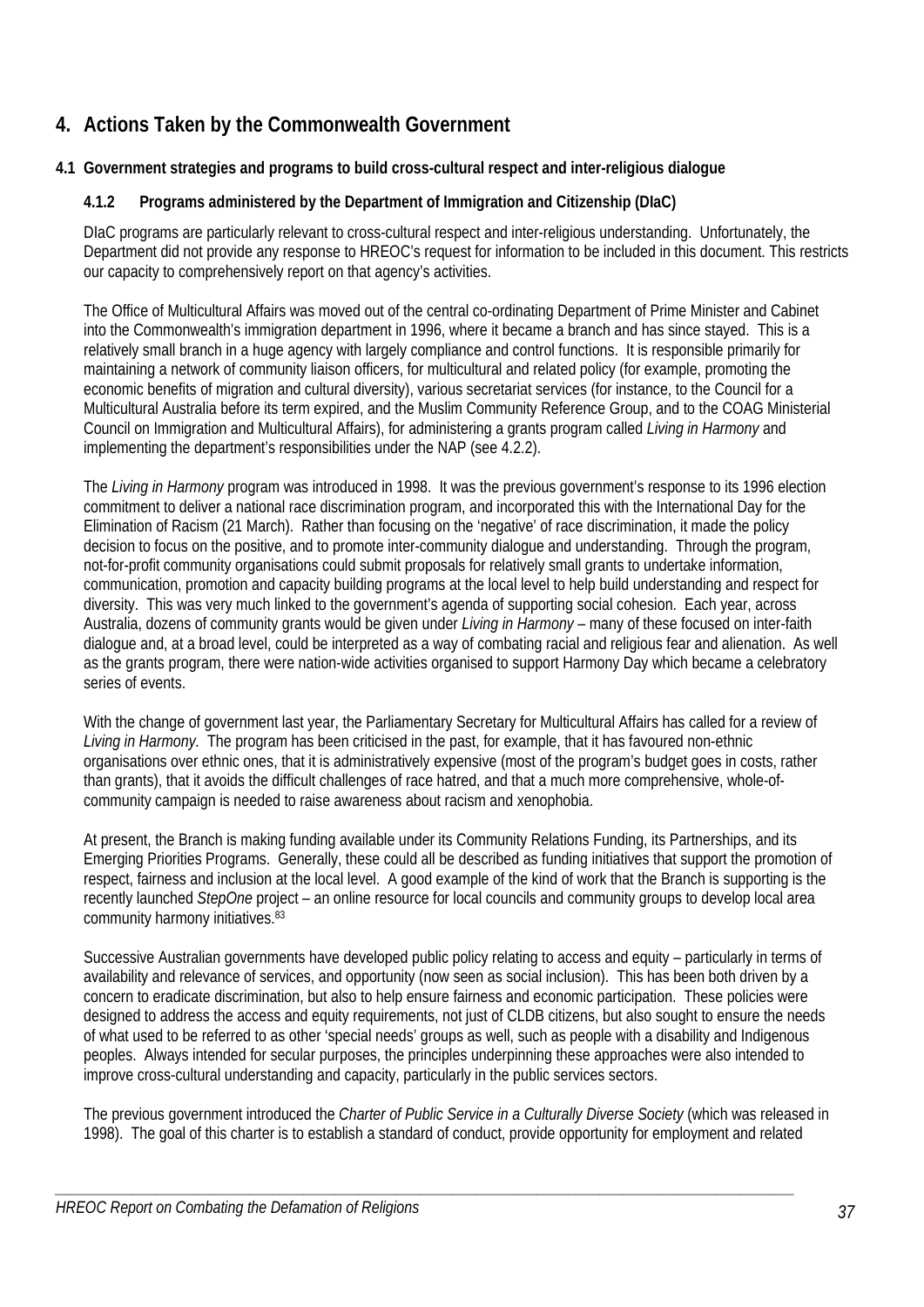participation, and to help ensure that those people from diverse cultural, religious, linguistic, racial and other backgrounds are properly assisted and accommodated by government services.<sup>84</sup>

DIaC publish an annual report on access and equity performance in the Commonwealth public service, which is tabled in parliament each year (see http://www.immi.gov.au/about/reports/access-equity/index.htm). This report, however, focuses on access and equity for CLDB Australians and is a form of audit and appraisal of compliance with the *Charter of Public Service*. While a thorough reporting process it has often been criticised as tokenistic, mainly because reporting is voluntary. If agencies do not meet required standards there are no penalties and the only form of incentive to comply is good will and good publicity.

DIaC is also responsible for the development and implementation of national multicultural policy. At the time of writing this is now somewhat overdue, however, the new government will release a revised policy and the department is currently working on this task, which will be referenced to the government's agenda for social inclusion. HREOC cannot therefore report on this important policy development and its relevance to Australia's future response to the combating defamation of religions declaration.

# **4.2 Policy and programs of the previous and current governments, including future directions in counterradicalisation/ social inclusion/ multiculturalism**

# **4.2.1 Immediate responses in post 9/11 environment**

The immediate responses of the previous government, in the aftermath of September 11, were focused on national security management, urgent legislative change (see section 2.5) and foreign policy. It took some time, and continuing terrorist events in various parts of the world, before a more consistent policy and program response emerged to the threat of terrorism through active social policy. This work was generally administered by DIaC, or undertaken by other agencies with funding from DIaC in the first instance.

DIaC commissioned or administered a range of other work that is now generally subsumed under the NAP (see below) but included research, community liaison, demonstration and pilot projects (for example, those it commissioned HREOC to undertake, as described under 4.3.1) and provided secretariat support for the Muslim Community Reference Group (see 4.2.2 below).

Some of the more significant work was undertaken by the Australian Multicultural Foundation under DIaC commissions. These included:

- 1. preparation of the report *Religion, Cultural Diversity and Safeguarding Australia* (2004). This study examined religion and trends in religious belief in Australia, internationally, and the challenges posed by religious and cultural diversity, in particular how they related to social cohesion in an age of global terrorism. As supplements to this report, two important companion works were also published: a guide to Islam in Australia *Australian Muslims* aimed at the senior-level secondary education market (by Abdullah Saeed) and *Constructing a Local Inter-faith Network* (by Des Cahill)85
- 2. a national Imams' conference which brought together Australia's Muslim religious leaders to look at issues the communities are facing, strategies to work with communities (especially regarding the media and relations with the general community) and how this should relate to the NAP, and
- 3. a series of Muslim youth summits (national and state-based) to look at current and emerging issues impacting on young Australian Muslims and, also, how this could be reflected in NAP projects (also see section 3.4).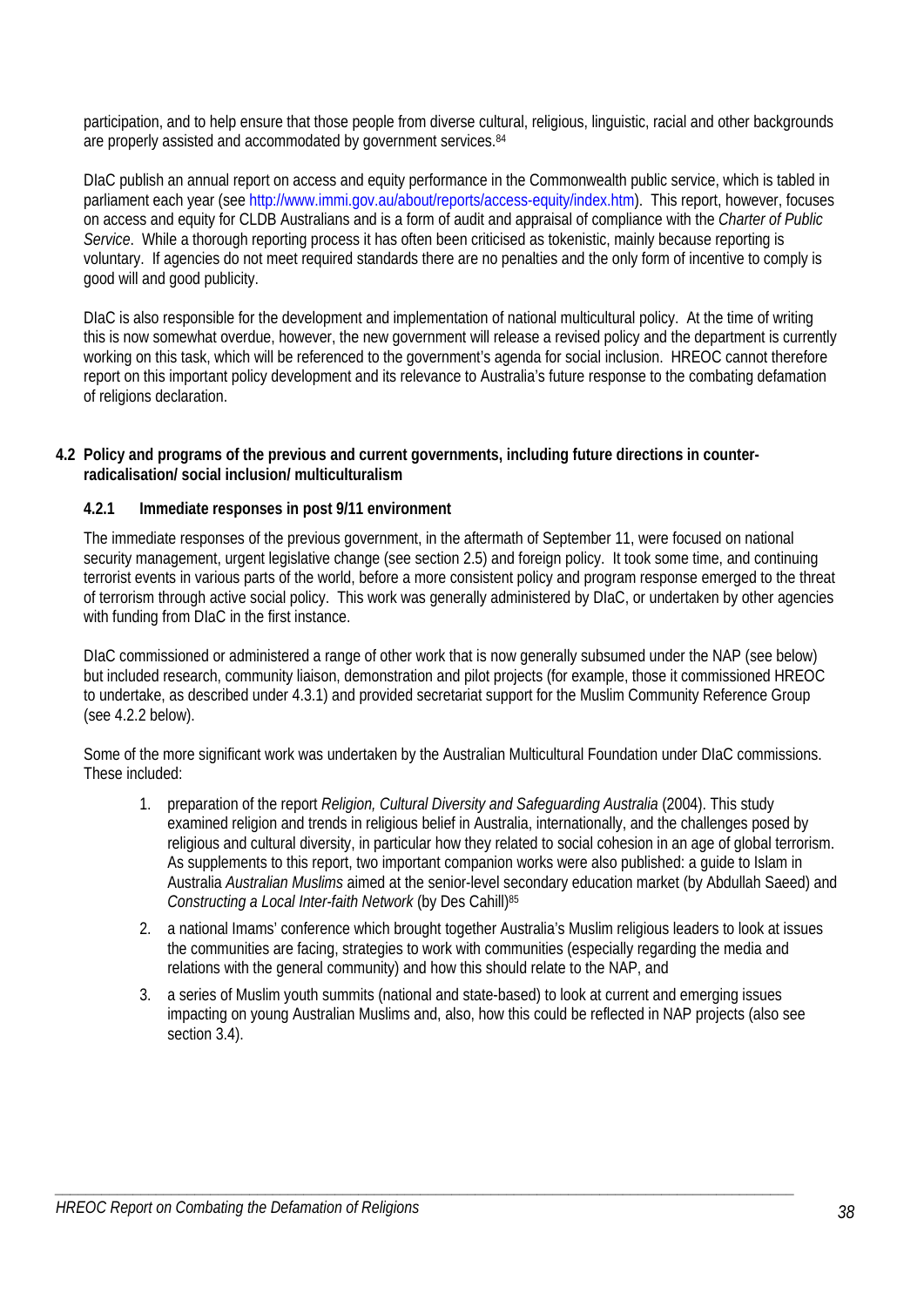# **4.2.2 National Action Plan to Build on Social Cohesion, Harmony and Security (NAP)86**

Following the London underground bombings in July 2005, and concern that the experience in the UK demonstrated that 'home-grown' terrorists had planned and executed the attacks, the previous government held a summit with Australian Muslim leaders to discuss potential and comparable threats to Australia. As a result of the summit, COAG commissioned the development of the NAP, for which the Commonwealth provided \$5.9million. The Muslim Community Reference Group was established for a 12 month period to assist with community consultations during development of the NAP, which was also informed by research, government action and international benchmarking. Subsequently, \$35.1million was provided over four years to support a range of initiatives under the NAP.

The purpose of the NAP, as its full name descry ibes, is to reinforce social cohesion and harmony while supporting the national security imperative in Australia by addressing extremism and the promotion of violence and intolerance, in response to the increased threat to global religious and political terrorism. Under the NAP all Australian governments committed to work in partnership so that it is implemented in a co-ordinated and co-operative manner, duplication is avoided, and the differences in regional, demographic, social, cultural and others factors are respected.

The NAP seeks to address the underlying causes of terrorism, including social and economic factors that encourage radicalisation and motivate extremist behaviour. As such, it contributes to a comprehensive national approach to counterterrorism. It sets out a co-ordinated community and government approach until 2010 and aims to:

- reduce the vulnerability of Australians to extremist recruiters through targeted education, mentoring and employment programs
- support education and community programs and projects that encourage loyalty and commitment by all Australians to their country, especially its parliamentary democracy, legal structures and what were described by the previous government as "Australian values". (This was a rather contentious idea in Australia, especially when it was given tangible form with the introduction of a new citizenship test, however, these values essentially describe a cluster of ideas common to most democracies such as respect for human rights, diversity, individualism, and a rejection of violence as a means of resolving difference)
- **•** build leadership capacity so that community leaders can actively help to address the potential for extremism developing within their communities, and
- promote, and build closer collaboration, liaison, information-sharing and trust between governments and communities, and to encourage increased participation in mainstream Australia by those communities currently feeling disengaged or marginalised.

While the NAP has direct benefits in terms of promoting social cohesion and supporting Muslim communities, it is not designed to address all the elements of the complex processes of radicalisation leading to violent extremism. The four broad focus areas of the NAP are:

# 1. Education

The NAP recognises that acceptance and social cohesion occurs through public education, employment and community activities, building leadership capacity and supporting teachers.

There are three principal areas of education programs under the NAP, these being:

- I. reinforcing values and civics education (this will include through both government and non-government education systems and sectors)
- II. informing Australians about religious and cultural diversity (this will include multi-faith, inter-faith and multicultural collaborative activities to promote mutual respect and understanding across communities)
- III. the training of religious leaders and teachers in Australia (for example, professional development courses for newly arrived religious workers or teachers from overseas).

### 2. Employment

Recognising that some immigrant families (even those that are second or third generation) continue to remain in low socio-economic circumstances (often due to employment) and that young people are more likely to be unemployed but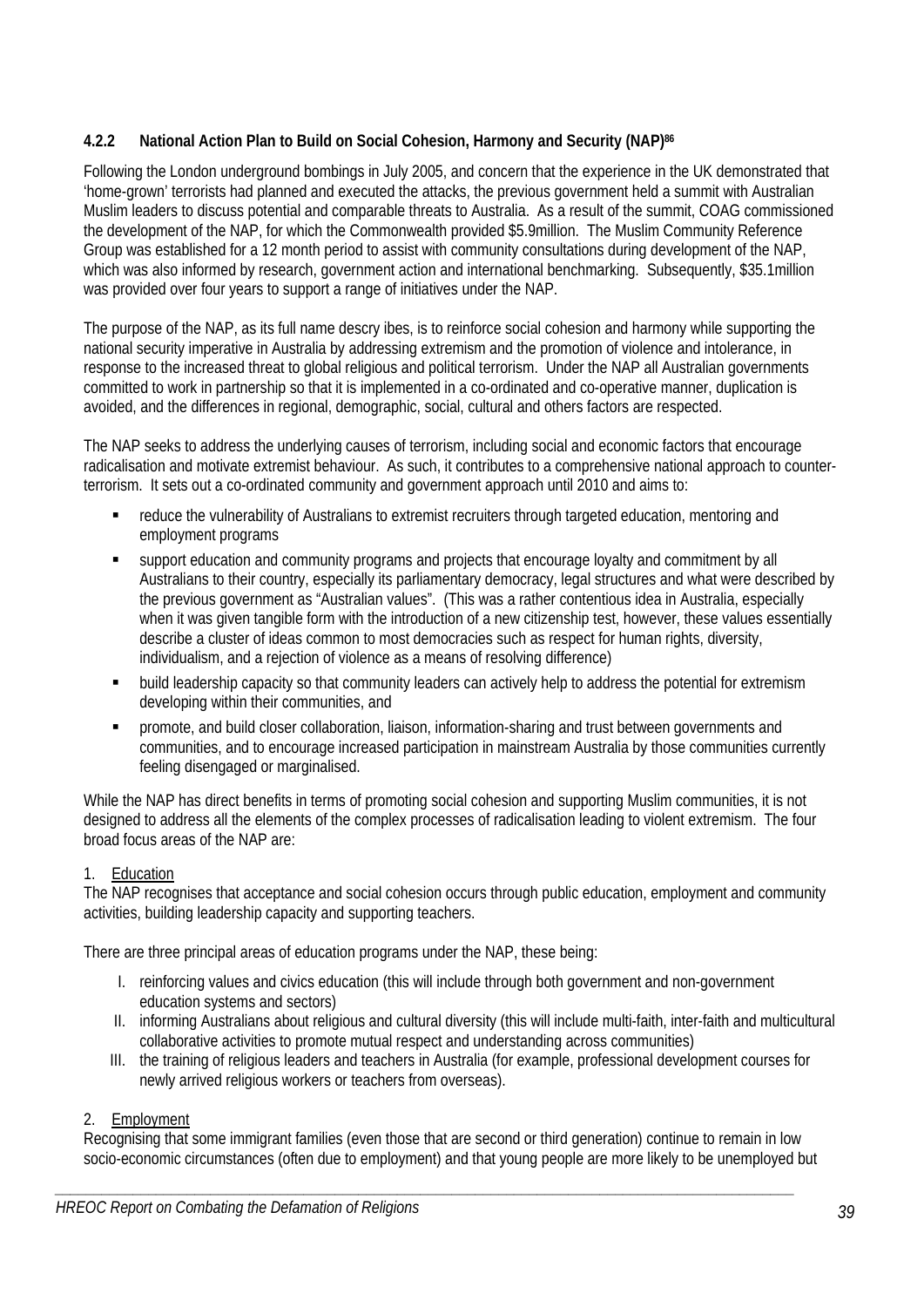that workforce participation brings both economic advantage as well as positive self-esteem and greater social inclusion, the NAP aims to address issues of employment barriers by:

- commissioning research into the reasons for higher unemployment rates within certain CLDB communities
- **EXECUTE:** better linking job-seekers with employment service providers
- encouraging business, industry, corporations and local employers to work with communities to address specific cultural issues relating to employment and to provide career development opportunities for potential CLDB employees
- assisting communities to develop their own solutions to unemployment problems.

### 3. Integrating communities

Research evidence has shown that in Australia young members of some communities do not participate widely in mainstream Australian sporting, social and cultural activities. This isolation, alienation and marginalisation of some youth will be addressed through a strategy of engagement between governments, communities and individuals. This may include such activities as:

- informing communities about existing opportunities available and how to use support services
- **EXECUTE:** leadership training programs
- media communication training programs to help counter negative or inaccurate reporting in the media
- mentoring and volunteering opportunities for young people to help build their leadership and representational skills.

### 4. Enhancing national security

This will include government-commissioned research into the underlying causes of violence and extremism, the causes of religious intolerance, stereotypes, perceptions, and racism and discrimination. It will also involve:

- improving relationships between communities, law enforcement, security and emergency managers
- improving community understanding of national crises and emergency management planning, and to help communities respond should such crises occur
- encouraging communities and their leaders to publicly condemn acts of violence and to confront signs of radicalisation within their communities if they occur.

### A copy of the NAP can be read at:

http://www.immi.gov.au/living-in-australia/a-diverse-australia/national-action-plan/nap.htm

Seven Commonwealth agencies were funded through the NAP – four under a four year national program and four (one department was funded for both) under a three year program piloted in south western Sydney (NSW). These agencies, and a short description of their top-level funding responsibilities, are outlined below.

### *Agencies funded under the four year national program:*

### Department of Immigration and Citizenship

#### *Integrating Australian Muslims*

Through this initiative, DIaC is supporting programs that promote wider community engagement and participation by Australian Muslims in mainstream social, arts and cultural activities. Further research into the causes of extremism is also being commissioned. Other activities include:

- continuation of a Muslim Advisory Group
- providing a Muslim Youth Helpline
- community projects, particularly those working with women, youth and interfaith groups
- state and territory government partnership projects

### Department of Education, Employment and Workplace Relations

*National Centre of Excellence in Islamic Studies*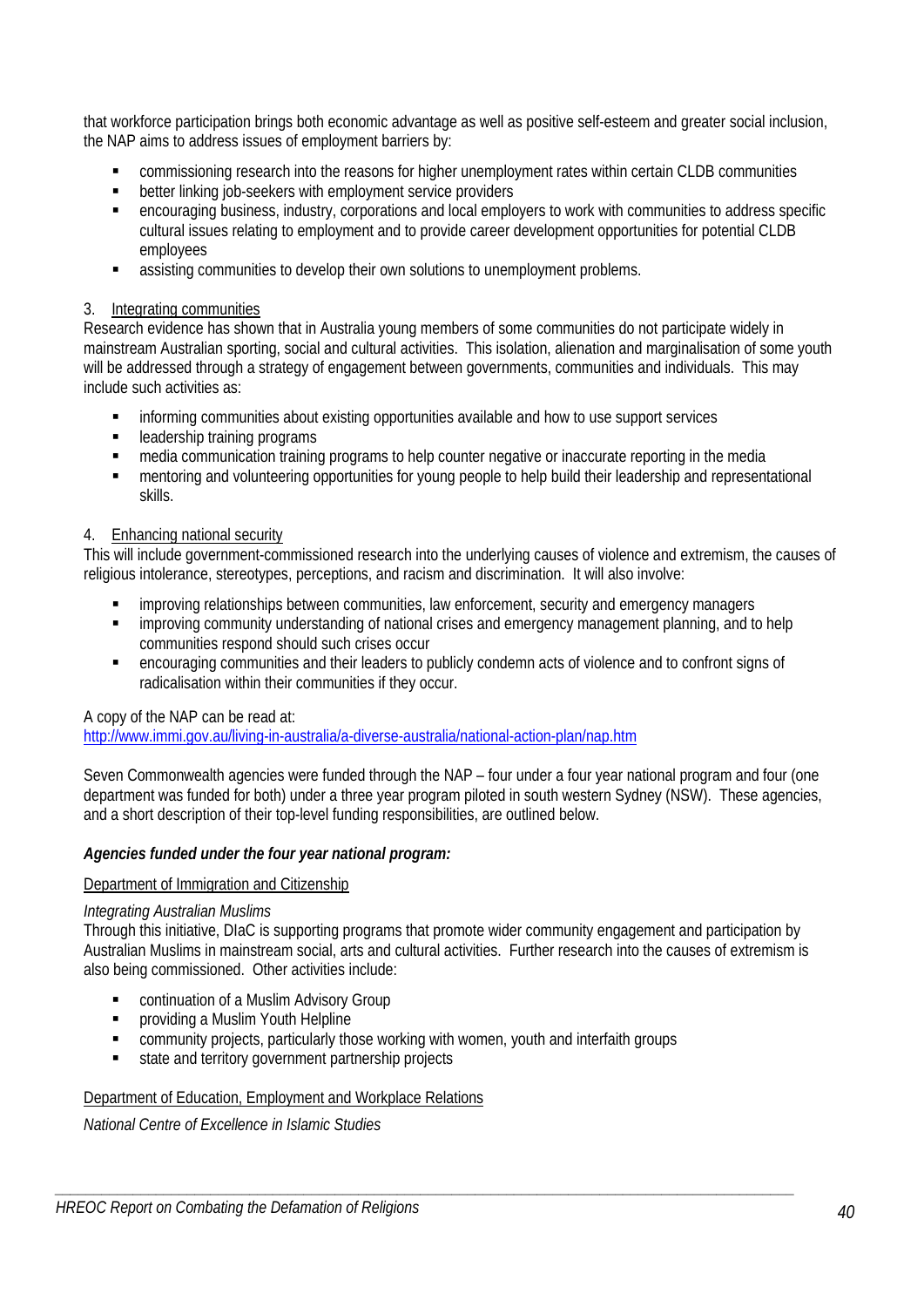The multi-hub centre of excellence is being established to prepare Australians for religious leadership and teaching roles by delivering world-class, accredited courses in the study of Islam in an Australian environment. The Centre is holding its first national conference in November 2008 on the theme of the social inclusion of Muslims into Australian society.

# Attorney-General's Department

### *Improving Crisis Management for the Muslim Community*

Measures are being implemented to empower the Muslim community to plan for, and respond to, issues, incidents and crises, and to enhance linkages between the Muslim community and emergency management and counter-terrorism agencies.

### Human Rights and Equal Opportunity Commission

### *Measures to Combat Extremism through Human Rights Education*

Under its human rights education mandate, HREOC was asked to implement community-level programs, in particular targeting groups at risk of being marginalised such as youth, and working with law enforcement agencies to address discrimination and vilification – HREOC's programs are described in detail at 4.3.2.

### *Agencies funded under the three Year pilot program – Lakemba / Macquarie Fields (in central and outer suburban Sydney, NSW):*

### Department of Education, Employment and Workplace Relations

(note: prior to the last federal election, the following three programs were administered by two separate departments that have now since merged with machinery of government changes)

### *Better Connections Workshops*

These workshops are being held in Lakemba and Macquarie Fields to address local unemployment issues; they bring together employment services providers, local chambers of commerce and industry, and representatives of local employers.

### *Community Employment Coordinators*

Coordinators are placed in Lakemba and Macquarie Fields to engage with the community and build bridges between job seekers, employment service providers and employers, with a view to increasing labour force participation and employment.

# *Increasing the Connectedness of Muslim Students through Schooling*

The connectedness of Muslim students is being developed through an initiative promoting inter-school cooperation, the development of educational materials and support for the professional development of teachers. This initiative is designed to complement and build on the government's existing initiatives in civics, citizenship education and values education.

### Australian Sports Commission

### *The All Australian Sporting Initiative*

This initiative engages more Australian Muslim children in community sport through the expansion of the Active Afterschool Communities program and is being run in 10 primary schools.

### Department of Families, Community Services and Indigenous Affairs

#### *Mentor Marketplace Programme*

Mentoring program are being trialled in Lakemba and Macquarie Fields, aimed at young people aged 12 to 25 years, particularly those at risk of disconnection from their families and communities.

With the NAP due to end in mid 2010, government is now considering how to respond in both a policy and strategic sense to what is perceived as an ongoing threat of terrorist violence and its potential association with certain religions and communities. A question being asked is: at what point does the counter-radicalisation and national security processes intersect with the new focus on social inclusion? This question is, to use a metaphor, somewhat synaptic, inferring there is clear point where security management ends and human rights start, or vice versa. In coming months the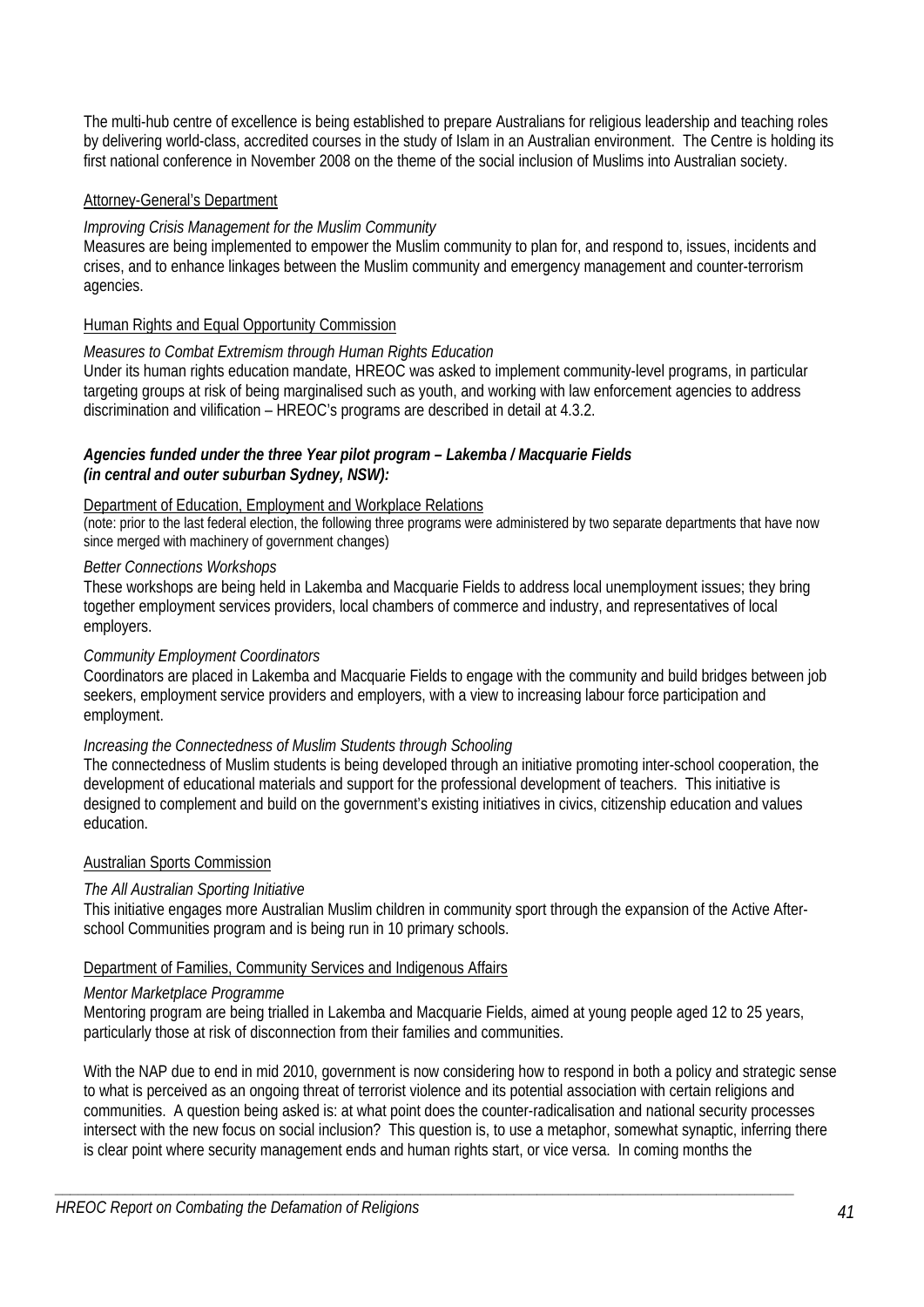Commonwealth government intends to consult with its state and territory government colleagues, with experts and communities, in particular Muslim communities, to develop its future responses as the current NAP draws to a close. How Australian governments respond to these issues will also inform a significant part of Australia's future contribution to combating the defamation of religions domestically.

# **4.3 HREOC's recent and current activities to combat the defamation of religions**

# **4.3.1 Work prior to 2007**

HREOC has had an ongoing concern about religious vilification, given its responsibilities under the *Race Discrimination Act*, and the limitations and ambiguities associated with the legislation, as outlined above (see section 2.1). As well as its responsibilities in relation to the administration of the Act, it has also had a policy and research interest in issues pertaining to religious freedom for approximately 10 years.

# *Article 18*

In 1998 HREOC published a major report entitled *Article 18: Freedom of Religion and Belief.* It explores these freedoms in Australia as outlined in the *Universal Declaration of Human Rights* (1948) and the *International Covenant on Civil and Political Rights* (1966). In summary, *Article 18* recommended that:

- Commonwealth parliament should enact a religious freedoms act which, inter alia, recognises and gives effect to the right to freedom of religion, belief, and the other rights recognised in ICCPR and the Religion Declaration (articles 1,5 and 6). This act should affirm the right of all religions (widely defined) and organised beliefs to exist and to organise within the law and according to their tenets
- the proposed religious freedoms act should make unlawful discrimination on the grounds of religion and belief in all areas of public life (with only minor and reasonable exceptions, such as a commitment to a certain religion if this is a mandatory requirement for an occupation)
- state and territory laws creating the offence of blasphemy should be repealed, and that the advocacy of religious hatred that constitutes incitement to discrimination, hostility or violence should be proscribed unless as an act done reasonably (for example, as a performance of an artistic work, or as a statement made in relation to any genuine academic, artistic, scientific or other purpose that could be argued to be in 'the national interest')
- there should be a range of measures to protect indigenous heritage (such as religious and spiritual heritage) including the development of national standards on the preservation of traditional burials and associated rituals
- there should be changes in practice, or new measures introduced, pertaining to autopsies, medical procedures, female genital mutilation, anti-witchcraft and fortune telling laws, and religious coercion.

# A full copy of this report can be read at:

http://www.hreoc.gov.au/pdf/human\_rights/religion/article\_18\_religious\_freedom.pdf

# *Isma***ع** *– Listen*

The next important body of research and consultation that HREOC undertook in relation to combating the defamation of religions was publication of its report in 2004 *Isma***ع** *– Listen: National consultations on eliminating prejudice against Arab and Muslim Australians*. This report has been widely quoted in research and government reports as a definitive study of impacts on the community in the aftermath of the September 11 events.

Following these terrorist attacks, and then subsequently the Bali bombings of October 2002, as well as national and local events (such as the growing number of asylum seekers from the Middle East and Muslim countries seeking entry to Australia, and the trial, conviction and sentencing of gang rapists in Sydney in 2001-02) certain communities came under intense scrutiny, and were often the targets of racist attacks, verbal and physical, as well as a range of other discriminations. These included Australia's Muslim community, Australians of Arabic ancestry (whether Muslim or not – the majority of Australians of Arabic background are associated with various branches of Christianity), the Sikh community (mistakenly believed to be Muslim) and the Jewish community. Some of these, most notably Muslim Australians, had not previously been particularly subject to fear and vituperation by the general community.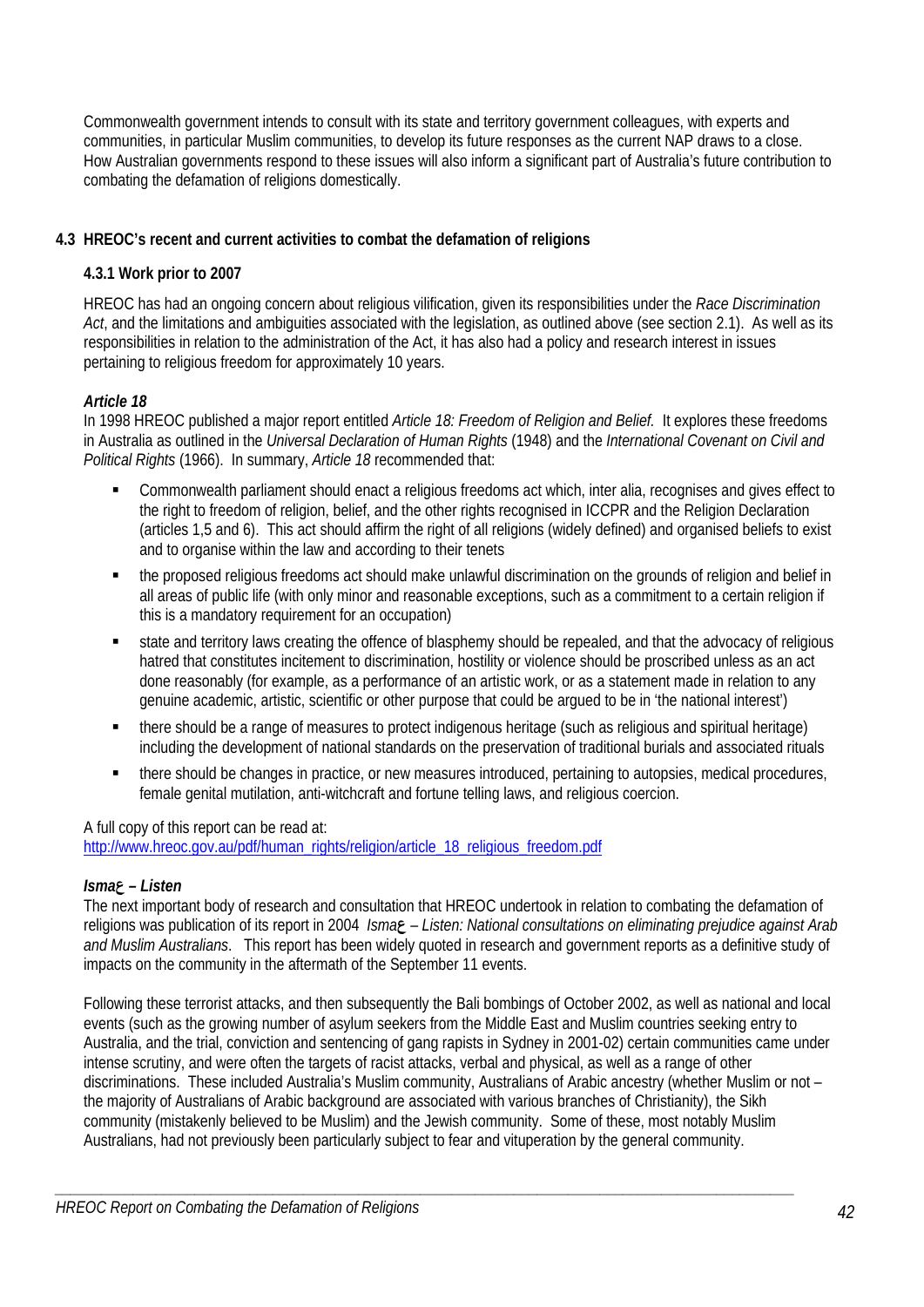While the number of formal complaints of racial discrimination and racial hatred received by HREOC did not increase at this time, in 2002 the Commission heard mounting anecdotal evidence from a range of Arab and Muslim community members and organisations about the rise in prejudice they were experiencing. *Isma***ع** was launched with a view to understanding and accounting for this discrepancy.

The report provides background information about the reasons for the project, the role of the Commission, the demography and history of Arab and Muslim Australians, federal and state anti-discrimination law, and the Commission's past involvement in issues relating to discrimination against these communities. The report also summarises the experiences of Arab and Muslim Australians, after September 11, who participated in the project and describes how they were effected by, and responded to, these experiences.

What HREOC heard during the course of the *Isma***<sub>P</sub>** project was that a significant number of Arab and Muslim Australians felt fearful, isolated and vulnerable. The majority of consultation participants reported experiencing various forms of prejudice because of their race or religion increasing, particularly after international as well as national and local events. These experiences ranged from offensive remarks about race or religion to physical violence by both strangers as well as people known to them, and took place on the street, in shopping centres, in the media, in schools and universities, on public transport, in government, particularly police services, and non-government services, at airports, hospitals, from neighbours and so on.

Participants felt that those most at risk were readily identifiable as Muslim because of their dress, physical appearance or name, particularly Muslim women who hear the hijab. Arab and Muslim youth felt they were particularly at risk of harassment. This has led to feelings of frustration, alienation, loss of confidence, and a fall in trust in authority. Many newly arrived Arab or Muslim migrants and refugees reported that their experiences of prejudice have made it harder for them to negotiate the already difficult process of settling into a new country.

Participants also indicated they were more likely to complain about these experiences to their families, friends or their local ethnic or religious community organisations than to police or government organisations, and that this reluctance to complain through official structures was due to fear of victimisation, lack of trust in authority, lack of knowledge about the law and complaints processes, the perceived difficulty in making a complaint, and the perception that outcomes were likely to be unsatisfactory for them.

Consultation participants also felt that the major and underlying cause for the rise in prejudice against them was a lack of knowledge and misinformation about their history, culture and faith. They were also concerned about the absence of consistent legal protection from religious discrimination and vilification across Australia and the biased and inaccurate reporting of issues relating to Arabs and Muslims. Participants and survey respondents not only felt this reporting was commonplace, but that increases in anti-Arab and anti-Muslim prejudice, discrimination and violence, were linked to negative media portrayals.

*Isma***ع** reported a number of areas for improvement and future action. These included improving legal protections, promoting positive public awareness through education, addressing stereotypes and misinformation in public debate, ensuring community safety through law enforcement, encouraging effective community action and the fostering of crossculture respect and understanding. *Isma***ع** was an important rationale for future HREOC activities under the NAP, as outlined as section 4.3.2. The *Isma***ع** project report can be read at: http://www.humanrights.gov.au/racial\_discrimination/isma/index.html

# *Living Spirit*

The *Muslim Women's Project 2006* was conducted by HREOC to engage Australian Muslim women in a dialogue about human rights and responsibilities. The project aimed to increase understanding among Muslim women about human rights principles and the laws for protecting people against racial, religious, and gender discrimination in Australia. The project also aimed to identify further strategies to improve the capacity of individuals and communities to respond to discrimination and vilification, in particular racial and religious discrimination and vilification. The project culminated in a forum entitled *Living Spirit*.

A copy of this report can be read at: http://www.humanrights.gov.au/racial\_discrimination/livingspirit/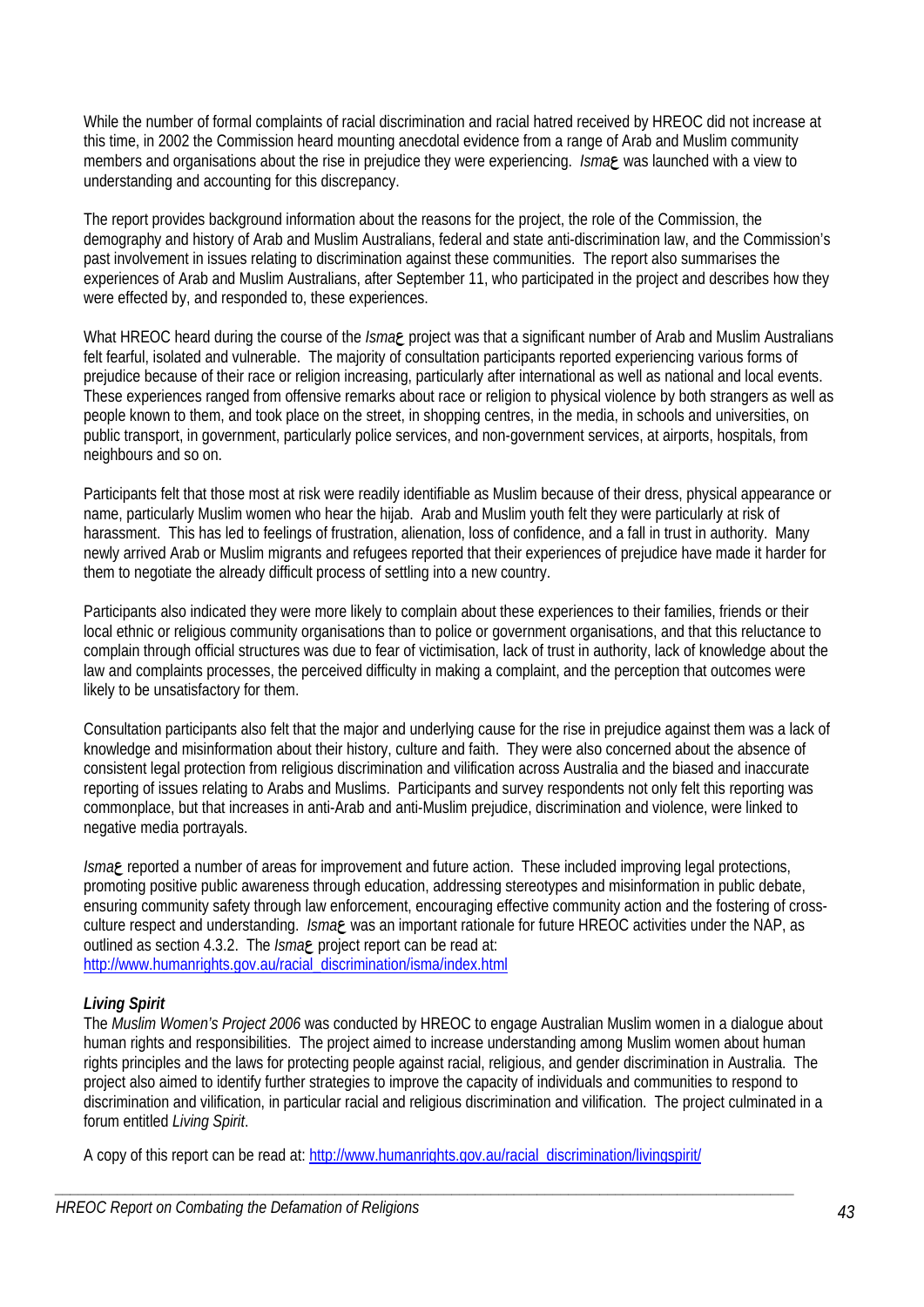# *Unlocking Doors*

The *Unlocking Doors Project* was a series of fora, workshops and consultations held in 2006 which brought Muslim peoples and communities in New South Wales and Victoria into a dialogue with police. This dialogue sought to strengthen Muslim peoples' relationship with law enforcement agencies and build on the capacity of the police to respond to the incidents of racial and religious hatred and abuse currently being experienced by Muslim Australians. The project was undertaken by HREOC with funding from DIaC (then the Department of Immigration and Multicultural Affairs).

A copy of this report can be read at: http://www.humanrights.gov.au/racial\_discrimination/unlocking\_index.html

# *Voices of Australia*

To mark the 30th anniversary of the *Race Discrimination Act* (the Commonwealth law which was passed in 1975), the *Voices of Australia* project collected and published the stories and experiences of Indigenous Australians, migrants, refugees and Anglo-Celtic Australians over the last 30 years in hard copy, electronic, and audio CD formats. It also aimed to educate the broader community about the importance of the RDA and harm caused by racism. This can be seen at: http://www.humanrights.gov.au/education/voices/index.html

The *Voices of Australia: Education Module* allows for the different stories of Australian people to be heard and celebrated in the classroom. By studying the module, students will be able to increase their awareness about experiences of diversity, discrimination, race relations, friendship, and respect. The teaching and learning activities in this module are curriculum-linked and applicable for use in:

- **upper primary Civics and Citizenship**
- **Example 2** lower secondary Civics and Citizenship, English, Personal Development, and Arts
- post-compulsory Legal Studies, English, and Modern History

The education module can be found at: http://www.humanrights.gov.au/education/voices/index.html

### *HREOC Educational Resources*

HREOC has also developed a structured on-line human rights education program for teachers of upper primary and secondary school students which it has run since 1997. HREOC's human rights education program has detailed links to the curricula of each state and territory and includes strategies for teaching about international instruments and domestic laws, but most importantly, encourages students to explore the relevance of human rights to their own experiences and communities.

This program can be seen at: http://www.humanrights.gov.au/education/index.html

### *Face the Facts*

*Face the Facts* remains HREOC's most requested publication. It was first published in 1997 and has been updated several times since. The 2005 edition also forms part of a number of publications issued by the Commission to celebrate the 30th anniversary of the RDA. Publications like *Face the Facts* recognise the importance of education in addressing racism and the importance of ensuring that the prevailing attitudes within the community are constructed on a sound factual base. The 2008 edition will be released later this year, this updated version will include a whole new section which has been written by Professor Gary Bouma, and will look at religious diversity in Australia, and answer some common questions about religion, faith-based violence and discrimination on the grounds of religious belief.

*Face the Facts* education module can be found at: http://www.humanrights.gov.au/education/face\_facts/index.html

# **4.3.2 Work since 2007**

# *Community Partnerships for Human Rights Program*

HREOC was one of seven Commonwealth agencies selected to implement elements of the NAP (see above, 4.2.2). HREOC has been funded A\$4.4million over four years (2006-2010) to undertake "…*measures counteracting extremist views at the community level by targeting groups at risk of being marginalised, focusing on assisting law enforcement*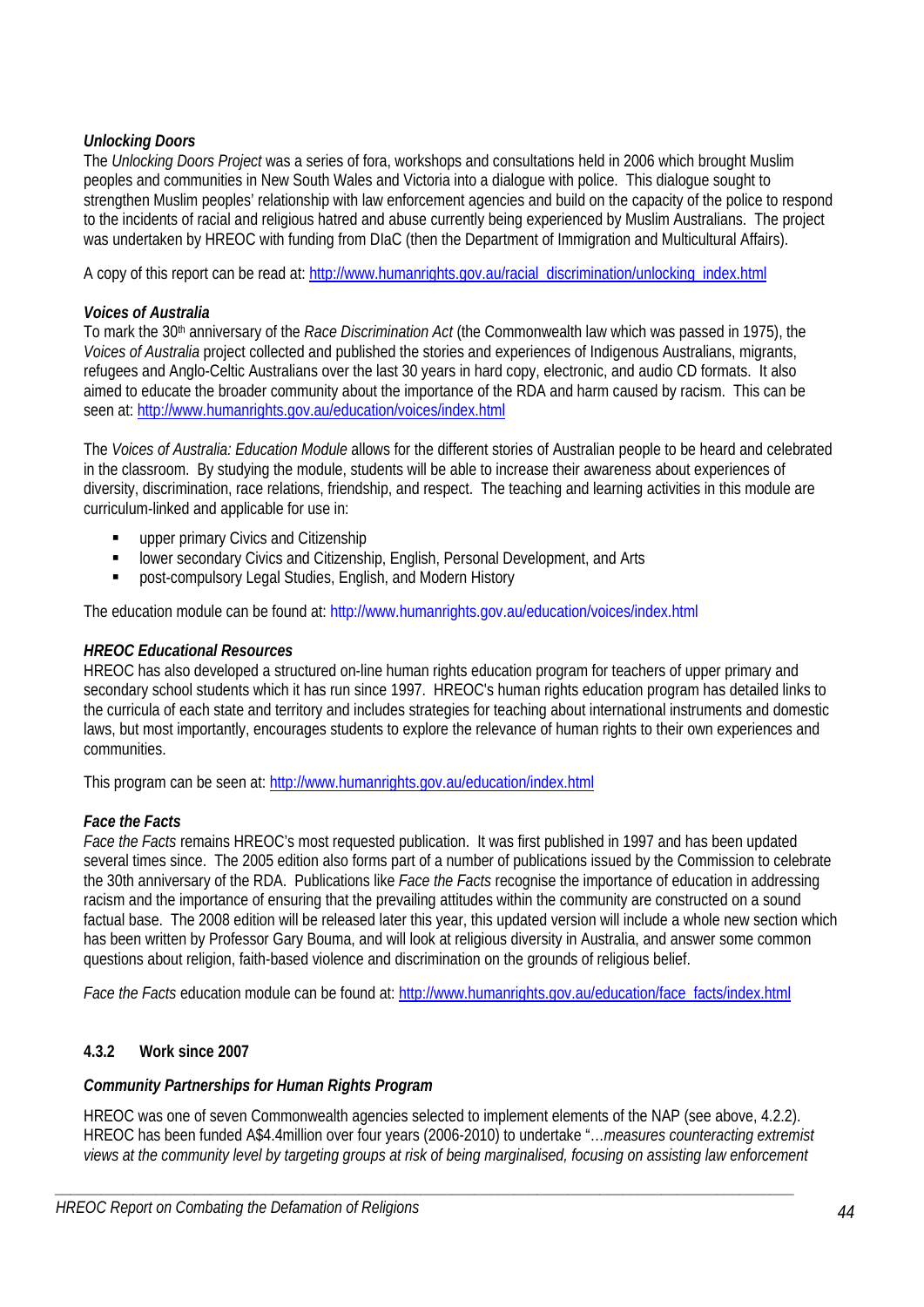*agencies in addressing discrimination and vilification, and impacting on the thinking of Muslim young people*". Under the program, HREOC "...*will utilise* (its) *credibility with young people and minority communities, and its experience and expertise at the community level: in resolving human rights issues, in human rights education, and in conciliation and conflict resolution..*." (as described in the funded policy proposal).

Based on this short brief, HREOC has built a complex and broad program that takes a whole-of-community approach. Under the NAP, it has used the funding it received from the government to develop what it calls its *Community Partnerships for Human Rights* (CPHR) *Program – working with and for Muslim communities*. The goal of this program is to help increase the social inclusion of Muslim Australian communities and counteract discriminatory views, intolerance and their effects, towards them. To achieve this goal the program aims to:

- contribute to a decrease in the discrimination, vilification and marginalisation that individual Muslims and communities, particularly young Muslims, experience in Australia, and
- help empower Australian Muslims to increase their social connectedness and inclusion through participation in the social, economic, cultural and political life of Australia.

The program objectives are to:

- increase awareness of human rights and responsibilities in both the broader community, and Muslim communities
- increase awareness within Muslim communities of the different ways of responding to discrimination and vilification including using existing legal, community support and complaints mechanisms
- raise awareness in the broader Australian community of the moderate profile of Islam and the human rights issues faced by Muslim communities
- build community capacity; increase the skills and the opportunities available for groups and individuals (teachers, parents, community leaders/members and police) to help reduce the impact of marginalisation and vilification
- assist with relationships and opportunities to help build trust between Muslim communities and policing, justice and the judiciary agencies
- increase social connectedness of individuals and communities; to help build social capital and empower Muslim communities
- establish and maintain effective strategic partnership and participatory approaches to deliver the projects under the overarching program
- gain the input and participation of Muslim Australians in the planning, delivery and benefits of projects within the CPHR program

While not specifically described as such in HREOC's CPHR program, the overall intent of the strategy and most of the specific projects being undertaken under it, are very much complementary to the process of combating the defamation of religions, specifically Islam and Muslim communities, in Australia.

The primary strategies that the CPHR program is using are:

- 1. *Human rights education* increasing awareness, understanding and knowledge of human rights and avenues of complaint as alternative ways of responding to discrimination and vilification.
- 2. *Whole-of-community and Muslim community approach* Muslim communities in Australia are diverse and include emerging African Muslim communities, Muslims communities from Asia and longer-term settled communities such as Australia's Arabic Muslim communities. One of the challenges is to work in a culturally appropriate way that achieves reach but is also responsive and relevant across this diversity. To do this some projects will work in various settings, for example;
	- education settings that can potentially reach all Australians
	- some will focus on issues Muslim communities as a whole have identified, such as the marginalisation and disempowerment of young Muslims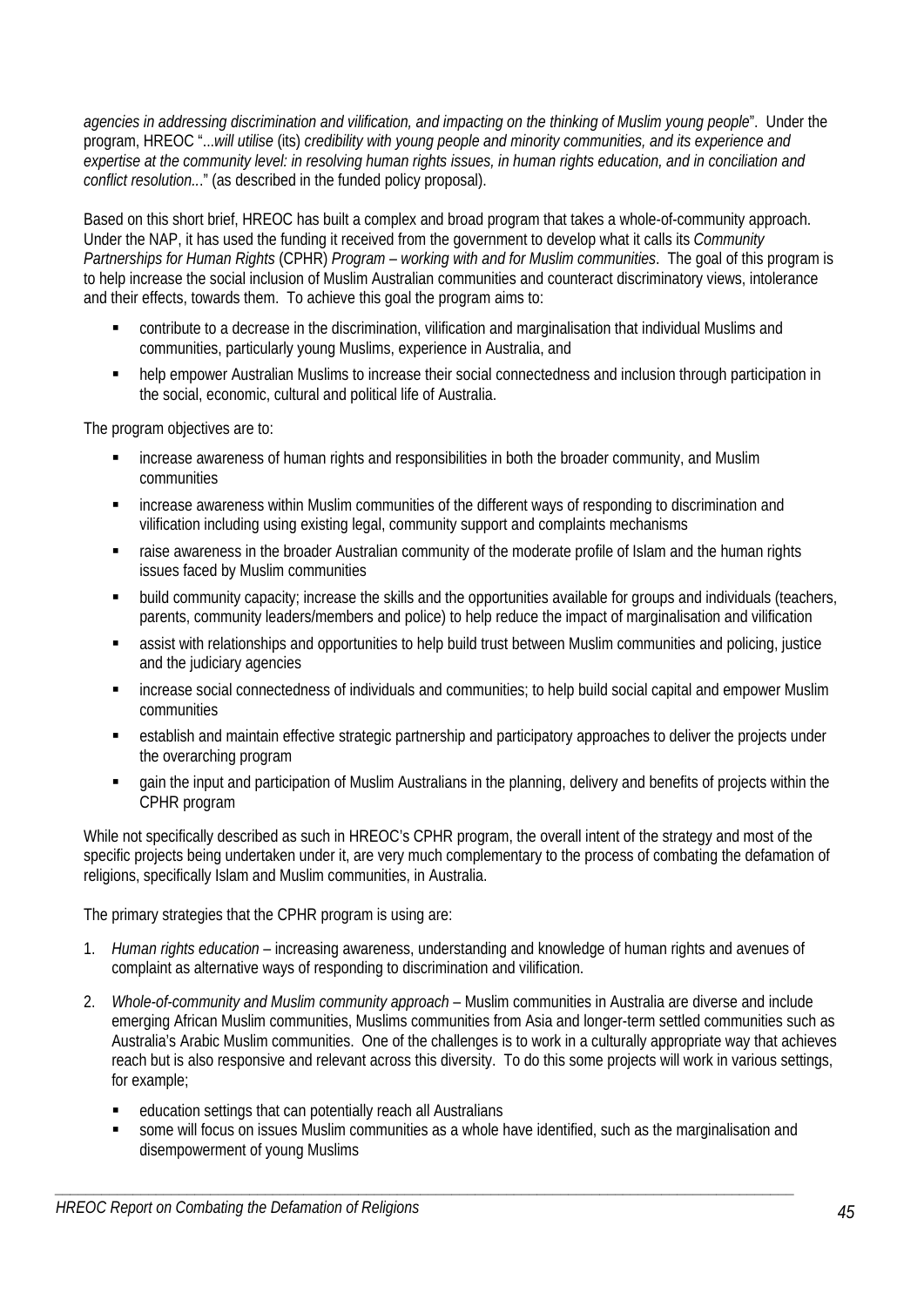- others will aim to enable individual Muslim communities to tailor an activity to their specific needs, for example, addressing the trust issues between a local community and their law enforcement agency.
- 3. *Partnership approach* forming partnerships, community participation and engagement are key principles of social and community programs and a consistent theme in the literature. Programs that engage communities through partnership, consultation, participation, collaboration, and leadership in all stages of planning and decision making are more likely to be effective as is demonstrated in the health sector (for example: in Australia as described under the NHMRC's *A Model Framework for Consumer and Community Participation in Health and Medical Research*).87
- 4. *Strategic partnerships* the CPHR program design also uses strategic partnerships where each project is developed collaboratively with a peak body, or bodies, around shared agendas. Partnerships at this level have demonstrated community ownership, sustainability and efficacy. Public sector programs with strategic partnerships, especially when these have included cross-sectoral arrangements, have demonstrated how shared capacity, resources and skills can be more cost effective and more likely to achieve planned outcomes.
- 5. *Engaging the Muslim community* to continue engaging the Muslim community in the active CPHR program, a community engagement plan with Muslim community and other stakeholder participation objectives and strategies will be built into each project. The strategic partner in any project with HREOC will develop a community engagement process with HREOC support. The evaluation strategy will include activities to assess the quality and effectiveness of this engagement and participation.

The principal, funded projects (many of which have multiple sub-projects) that HREOC is delivering under the CPHR program are listed below:

# Community Policing Partnership Project - Helping to Build Social Cohesion and Harmony with Australian Muslim Communities

In partnership with the Australian Multicultural Foundation, this project aims to address discrimination and vilification by increasing community-based dialogue between Australian Muslims and police. Joint community and police projects will receive funding of up to \$10,000 to establish local networks and initiatives that aspire to build understanding and trust, facilitate a stronger sense of social participation, respect and inclusion within communities, particularly amongst young people.

# Adult English as a Second Language - a Human Rights Curriculum Resource for New Arrivals to Australia

The aim of this project is to help newly-arrived migrants and humanitarian entrants who are entitled to over 500 hours of English language classes under a Commonwealth-funded settlement service program called the Adult Migrant Education Program (AMEP). Given the enormous diversity of this target group the project is an excellent way to promote racial, cultural and religious respect as a national 'value' to newly arrived Australians.

The project will help its audience to learn English while, at the same time, the 'language' of human rights, to recognise different types of discrimination, to be informed about avenues of complaint if they are treated unfairly under the law, such as HREOC's complaint service. Two resources targeting two literacy levels are being produced and should be available late in 2008. Students follow the story of an Ethiopian Muslim woman as she experiences discrimination in her workplace. The project is a partnership between HREOC and the Adult Multicultural Education Services (AMES) (Victoria) and sits under the CPHR program's whole-of-community approach. The resources will be free to all providers who teach the English language under AMEP.

# Community Language Schools' Human Rights Curriculum Resource and Campaign project

In partnership with Community Languages Australia (Australia's peak body representing the non-government ethnic schools sector) this project will develop a bilingual Language-other-than-English learning resource about human rights and discrimination. The resource will be translated into a language most likely to reach Muslim communities. A Muslim reference group and project advisory group will identify this language using evidence-based criteria.

The project has four stages of development over a timeline from early 2008 to June 2010. These stages are: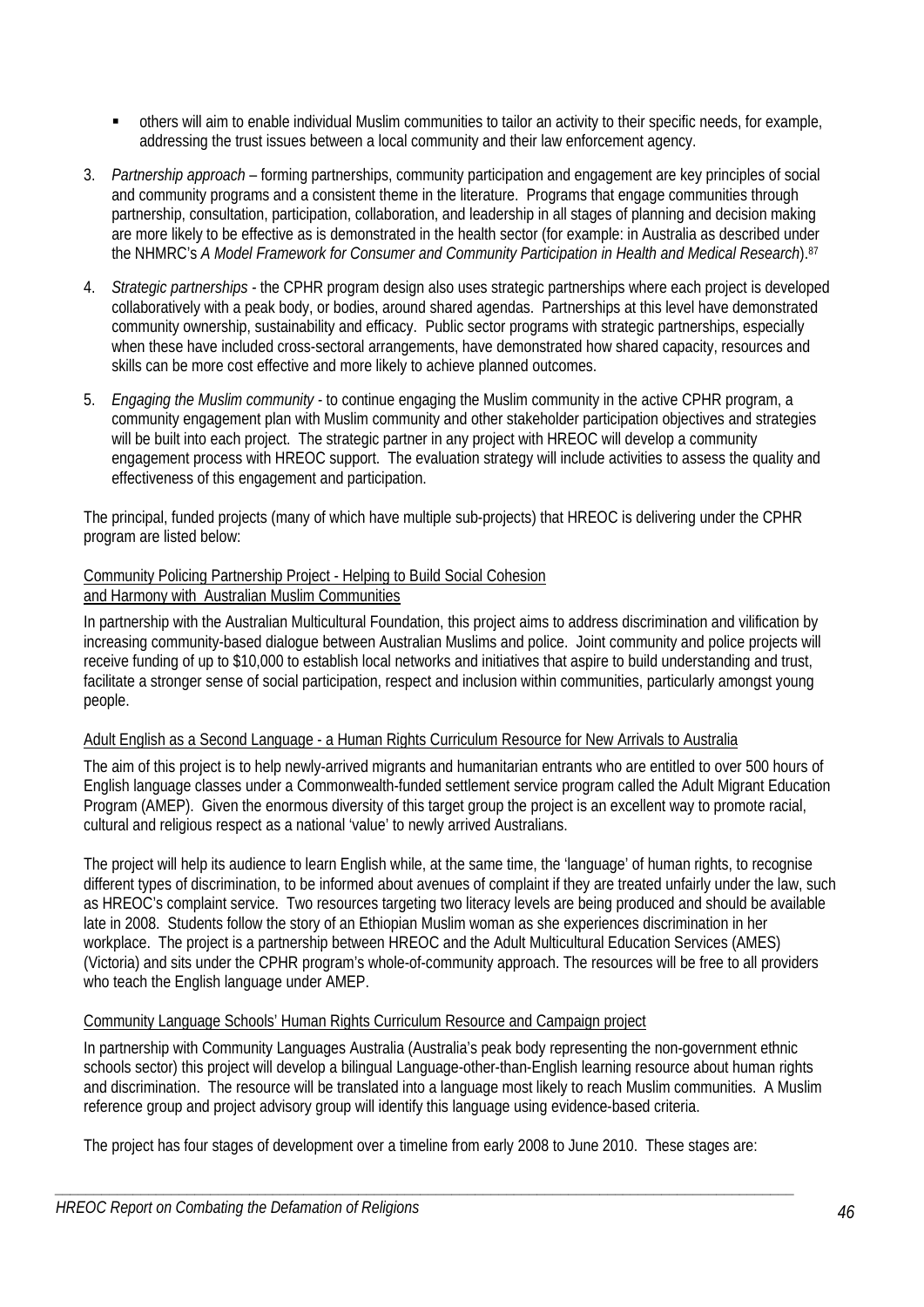- 1. developing the curriculum resource
- 2. if successful, the resource will be translated into several more languages
- 3. promotion, distribution, launch (using a high profile event with participating schools and stakeholders)
- 4. a media campaign using the material developed by students.

A key message of the resource will be that there are user-friendly mechanisms in place for dealing with discrimination such as the HREOC conciliation service.

### Freedom of Religion and Belief in the 21st Century project

HREOC has commissioned the Australian Multicultural Foundation, in association with RMIT University, Monash University, and the Australian Partnership of Religious Organisations, to prepare a report on *Freedom of Religion and Belief in the 21st Century.* The project will work with both faith communities, including Islamic faith communities, and other civil society organisations to record their concerns and proposed solutions to build a more socially cohesive and harmonious society.

The project aims to complement the work being undertaken by the inter-faith movement and will build on the work of:

- HREOC's earlier report *Article 18: Freedom of Religion and Belief* released in 1998 (see 4.3.1)
- The 2004 report funded by the (then) Department of Immigration, Multicultural and Indigenous Affairs, *Religion*, *Cultural Diversity and Safeguarding Australia* (see 4.2.1).

An evaluation component will assess the Islamic inter-faith participation and the effects of this contribution.

### African Australians - a Report on their Human Rights and Social Inclusion

The aim of this project is to explore the issues of integration and resettlement of African people into the Australian community within a human rights perspective. Issues, findings and recommendations will be presented in two formats: a report, and a plain English community guide. Through this initiative, the experiences of African Australians will be examined nationally for the first time. The project will include a special focus on issues faced by vulnerable groups such as African Muslims, African Muslim women and youth. The project will be undertaken as a partnership between HREOC, the Commonwealth Department of Families, Community Services and Indigenous Affairs; AMES (Victoria); Australian Red Cross, and the Diversity in Health Institute.

### Web/e-forum project (in development)

In partnership with the Institute of Cultural Diversity (ICD), this project will develop an online forum to debate arising and relevant issues for Muslim communities. Participation will include Islamic communities, service providers, nongovernment advocates, government policy makers, academic and other relevant sectors with an interest in Islamophobia, racism and the promotion of human rights, cultural and religious diversity. The forum will be used for the provision of advice; the commissioning of peer reviewed articles; as a clearinghouse for upcoming events and news relevant to the CPHR Program; and, most importantly, as a chat room to consult and discuss topical issues with Muslim community representatives.

# A Community Arts Initiative with Muslim Australians (in development)

The initiative is a national partnership project with the Australia Council for the Arts (a Commonwealth statutory authority and Australia's peak arts-funding body) as a co-partner and co-funder. It will deliver a range of community, arts-based projects in several states over several years. The projects will work with different communities (both a variety of Muslim communities and whole-of-community, but particularly with young Muslim Australians) in urban, fringe urban and rural locations.

# Intersections between the Law, Religion and Human Rights: A Roundtable Dialogue (in development)

This project will bring together members of the judiciary, key legal representatives, academics, religious and community leaders to explore the interface between religion and the law. These issues have both human rights, ethical, as well as practical implications for the administration of law in Australia. The main focus of this roundtable will be on the issues for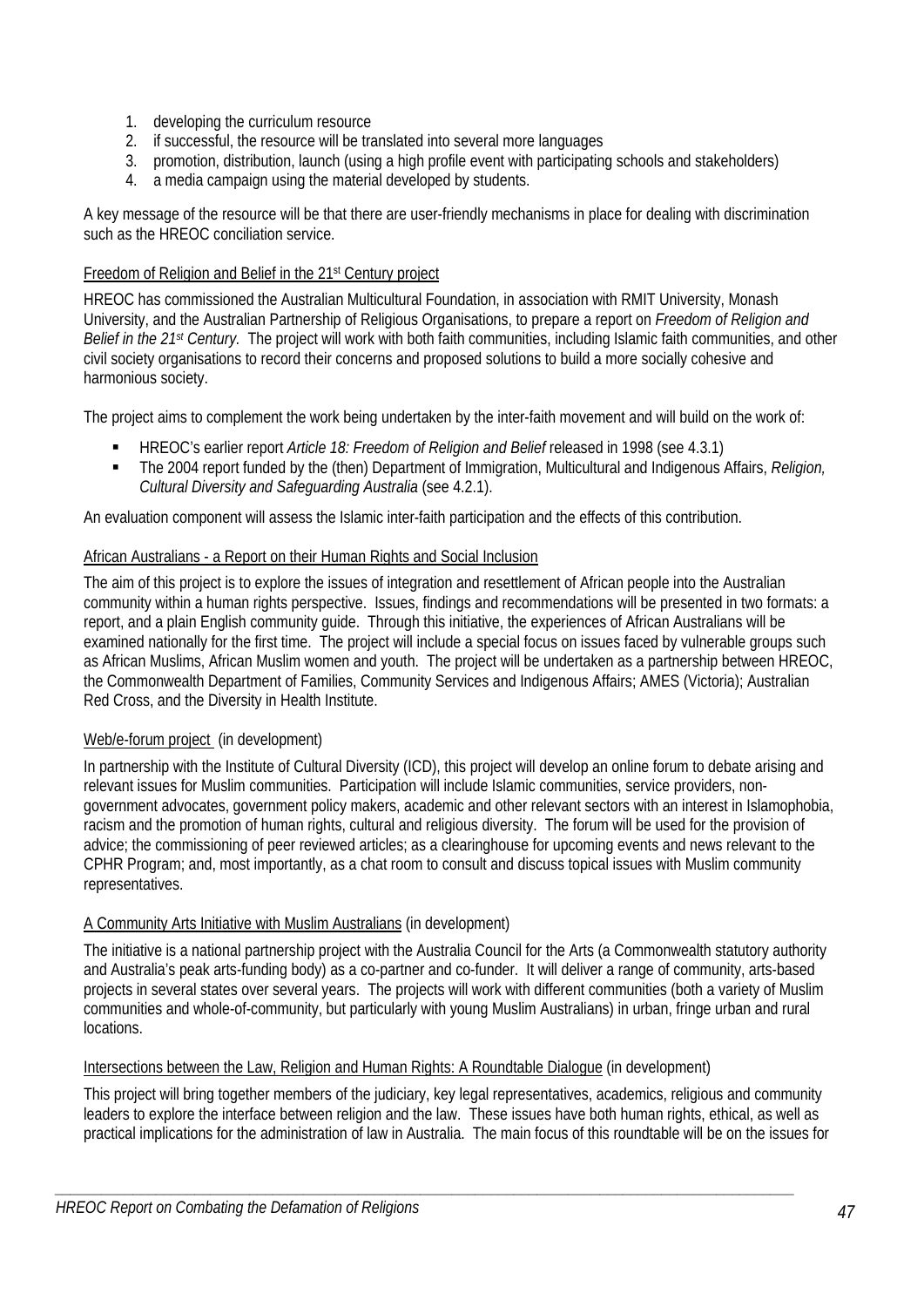Muslim communities. A report will be developed which highlights the key issues and a strategy for future work in the area.

# **4.3.3 Other HREOC work not included under the CPHR Program**

Various units within HREOC, while not specifically working towards combating the defamation of religions, nevertheless, undertake activities which indirectly (and sometimes directly) relate to it. These are described under sections 4.3.4 and 4.3.5; the Indigenous Social Justice Unit also undertakes human rights work relating to Australia's Indigenous peoples and input relating to this is at section 4.4. Periodically, work of the Sex Discrimination, and other units, may also relate to the issue. However, the section that sits alongside the CPHRP, Strategic Policy (Race Discrimination Unit), is the most relevant to this report.

Elsewhere, HREOC's position paper on multiculturalism has been referred to, as has the international comparison of race discrimination legislation – this work was undertaken by Strategic Policy over the last year.

Of particular relevance is a new project being undertaken by the section on the media in Australia. This is a continuation of its work to encourage media outlets to avoid racial vilification. The project (which is a guide for people working with the Australian media) is also a response to community concerns about the role of media in shaping race relationships in Australia. This concern was reflected in one of the recommendations of the *Isma***ع** report: that government agencies responsible for promoting multiculturalism help improve consultation between media organisations and ethnic and religious community organisations, including Arab and Muslim groups, to improve mutual understanding. This media project will be completed and released later in 2008.

The section's work, however, generally has a more 'policy' focus, including attention to the legislative issues relating to race discrimination in Australia. For instance, it recently prepared a submission to the government on the citizenship test which was introduced in 2007 and was controversial in some quarters in Australia.<sup>88</sup>

# **4.3.4 HREOC and an Australian Charter of Rights**

As noted throughout in this report, Australia's current governance system does not adequately protect human rights. Many of the international human rights standards agreed to by the Australian government have not been incorporated into Australian law and victims of human rights violations are often left without legal remedies.

The need for reform is highlighted by numerous examples. The wrongful detention of Cornelia Rau and wrongful removal from Australia of Vivian Alveraz,89 illustrate that human rights can be the casualty of poor governance. Some recent counterterrorism laws have been enacted without adequate scrutiny or necessary human rights safeguards as described under section 2.5.

A federal Charter of Rights created in consultation with the Australian community could foster a human rights culture in government and Australian society, by:

- making human rights an integral part of law-making and policy-setting processes
- requiring federal parliament to consider whether laws comply with human rights
- enabling courts to interpret laws consistently with human rights where possible, and to identify laws which do not comply with human rights, and
- **•** providing accessible and appropriate remedies for human rights breaches.

The new Commonwealth government has stated its intention to initiate a public inquiry about the best way to protect human rights and freedoms in Australia. The national inquiry should be provided with sufficient time and funding to include a community-level public consultation process accessible by all Australians; special effort should be made to include those who are isolated or disadvantaged such as Indigenous Australians and members of CLDB communities. HREOC's CPHR program research into freedoms of religion and belief will also complement any enquiry into a future Charter of Rights through its comprehensive consultations with faith communities.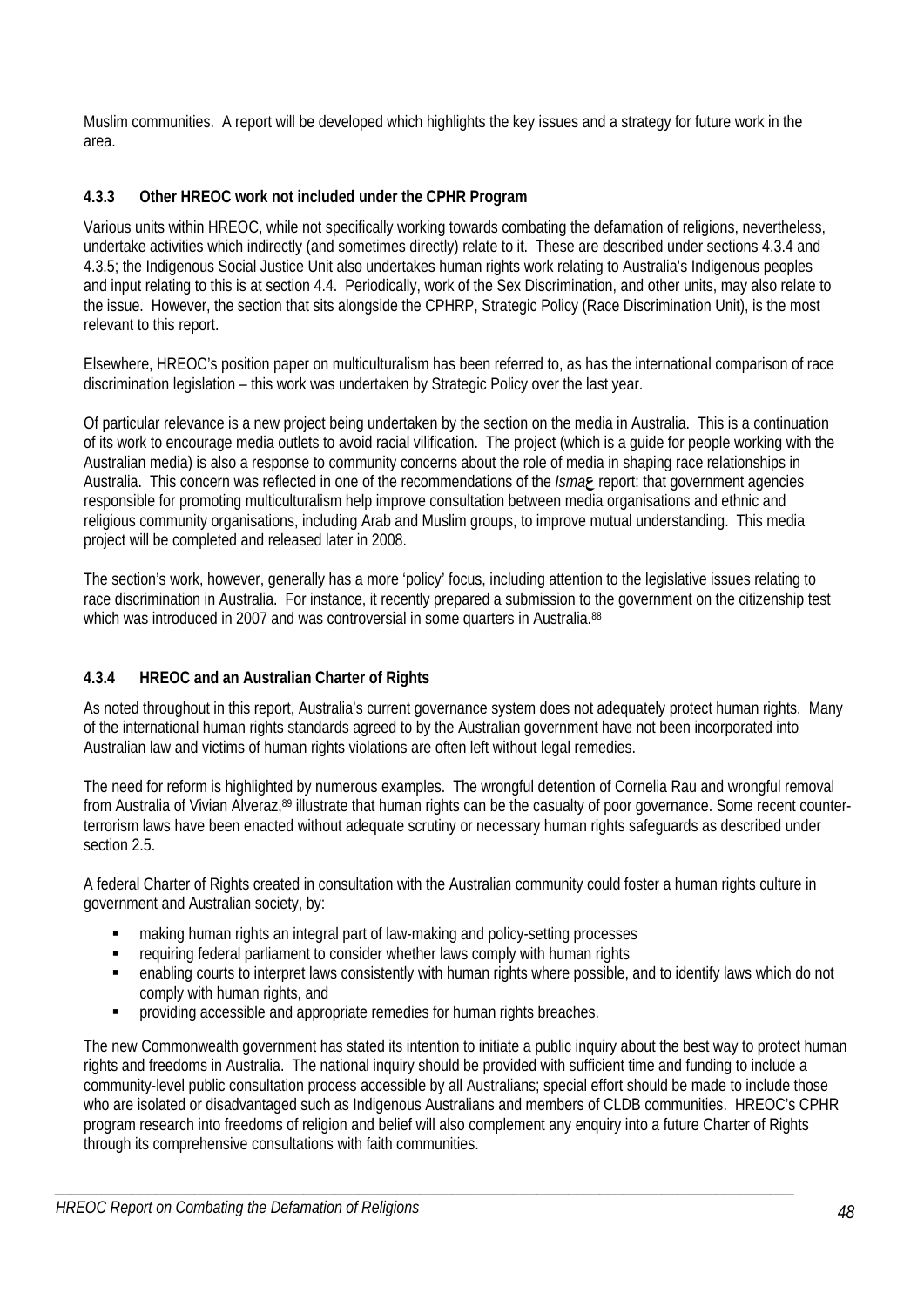HREOC expects to be a critical commentator and participant in this public enquiry with the Commission having a policy of strongly endorsing the introduction of a Commonwealth-level Charter of Rights. HREOC believes that such a charter should help resolve some of the outstanding matters that impact upon religious communities and, if properly worded, will help address some of the concerns about freedom of speech associated with faith, race and culture thus, hopefully, assisting Australia to further combat the defamation of religion.

# **4.3.5 HREOC – Complaints**

One of HREOC's most important functions is to have a complaints service available to the Australian public. If somebody feels that they have been discriminated against, or had their human rights breached, under the various legislation that covers different forms of discrimination (such as race, gender, disability or age) they can lodge a complaint with HREOC who will investigate their claims. Because Commonwealth law does not cover discrimination on the basis of religion (other than in employment), HREOC does not have the authority to investigate complaints about religious vilification. Complaints that raise elements of discrimination on the basis of religion are often framed as complaints based on race, ethnic origin or national origin.

HREOC's complaints department cannot provide specific statistics on what complaints it receives and does not have any way of disaggregating those matters that might raise issues of religion but have been accepted as a legitimate complaint under the RDA. Nor does the complaints department keep specific statistics on enquiries that relate to religious vilification or defamation. The only data it can provide is that in the year 2006-07 HREOC did receive 231 enquiries about religion and religious organisations, and, in 2007-08 year-to-date (end May) had received 209 enquiries.

HREOC has recorded an increase in matters that relate to people of Arabic and Middle Eastern origin who may, or may not be, Muslim. Where the assumption is made they are Muslim, they reporting being harassed, treated less favourably or vilified for that reason. An example of the type of complaint HREOC receives is:

"*The complainant is of Arabic origin. The complainant claimed that the respondent, a 'white Australia'- type political party, distributed leaflets in Western Australia which contained offensive comments about Arabic people and Islam. She provided a copy of the leaflet which included remarks such as "Islam is primarily a religion of the Arab race and culture"..."look out if it becomes the ruling religion in Australia"..."to re-establish social cohesion, we need to stop Arab and other Third World immigration..." The complaint was accepted under the racial hatred provisions of the RDA*."

HREOC has also received a number of complaints about press articles from various religious groups, some of which have been accepted under the RDA because the comments about religion can also be linked to race (for example, articles about Jewish people or Mandaenes which criticise or vilify beliefs or religious practices). There have been a number of contacts with the Commission complaining that Muslim people and their organisations are being vilified or harassed on websites and in newspaper articles. HREOC is unable to deal with these matters and have referred them either to a state body that may be able to deal with the complaint, or to another remedy such as the Australian Communications and Media Authority.

HREOC has also received a range of complaints pertaining to employment, such as comments made by co-workers about Muslim employees and which link race, ethnicity and religion. These have included:

- comments made to complainant that he is a "terrorist", a "ticking time bomb", a "thief", and accusing him of having sex with animals, in front of other workers
- a Muslim complainant was taken off duties as a security guard because their supervisor thought the retailer would prefer staff who do not wear a head scarf
- Muslim complainant upset that photographs of her children on desk at work had the word 'terrorist' written across them
- complainants told "they looked like those Arab's/Muslims who flew the planes on 9/11"
- Muslim complainant asked how "his wife was chosen for him"
- introducing complainant to a female secretary, saying "he's an Arab, don't trust him"
- various comments including, for example, "all the Arabs love to fight and kill", "the Arabs love to kill throughout their history everywhere", "all Arabic people hate America", "they are stupid they don't think", "they all like to kill others, they also kill each other", "all Arabic people are stupid killing each other in Iraq".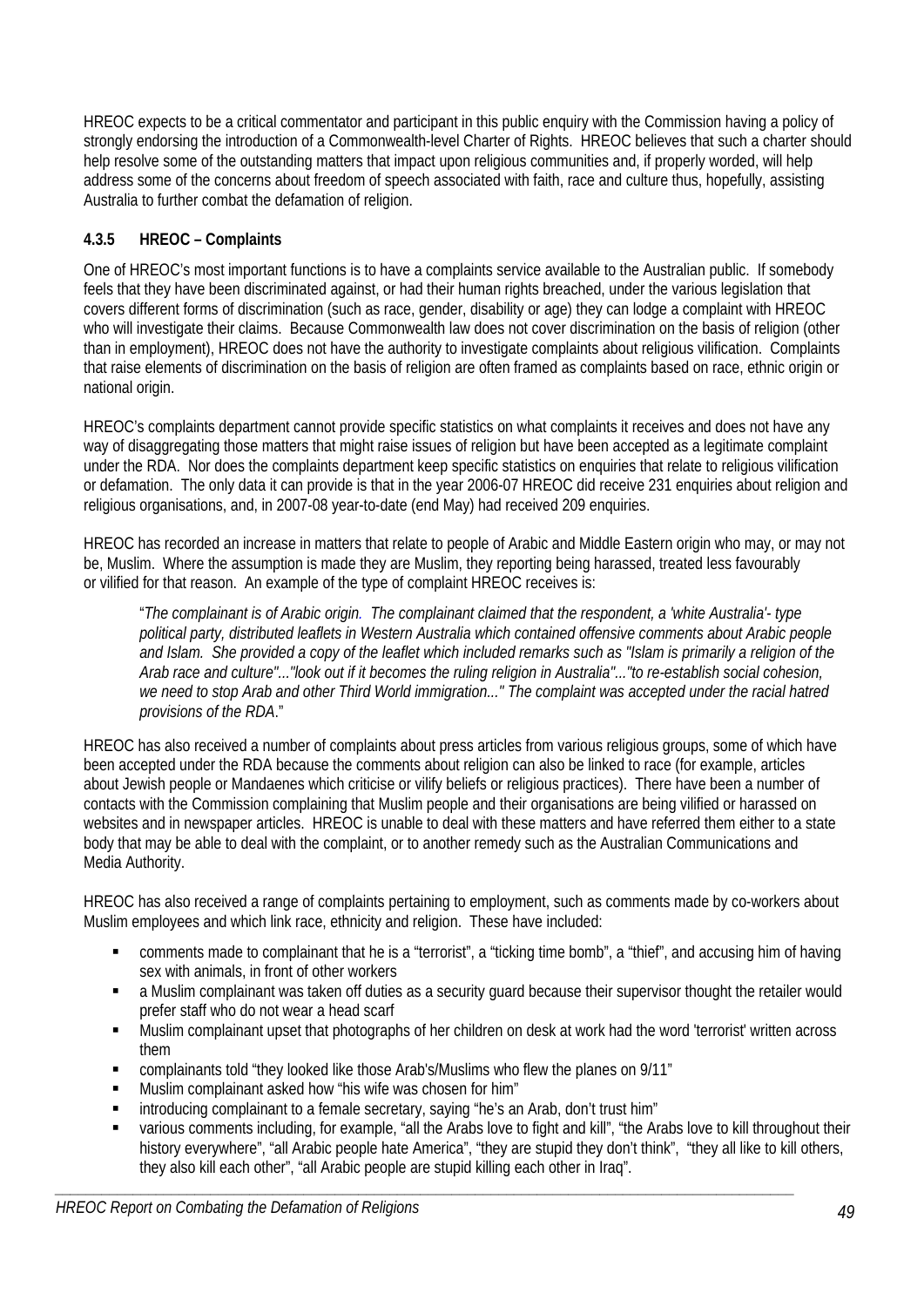# **4.4 Indigenous Australians' right to freedom of thought, conscience and religion**

The combating defamation of religion resolution does not make reference to the issues for Indigenous peoples. This is an oversight in the resolution.

2.4% of the Australian population are Aboriginal and Torres Strait Islanders peoples. They experience greater levels of social, economic and political exclusion and marginalisation than the rest of the Australian community. There are also unique human rights issues that they face relating to their cultural and religious circumstances.

Indigenous beliefs, traditions and spiritual issues do pertain to the right to freedom of religion and belief in Australia. Many Aboriginal and Torres Strait Islander peoples maintain their traditional religious beliefs and practices. Many who have adopted other religions continue a close association with traditional customs and attach great significance to places and sites of cultural and religious importance to the communities. The spiritual connection that Indigenous peoples have to traditional lands is an important element of their spiritual beliefs.

"*Aboriginals are not identified in the table of religions in Australia. Part of this population may, of course, be included in the Christian religion. However, the Aboriginals have their own beliefs, which are manifested by their sacred ties to the earth and which have to be taken into account as part of Australia's religious diversity. In the view of the Aboriginals, maintaining the integrity of the land takes on a religious dimension, which therefore has to be preserved*."90

The United Nations Declaration on the Rights of Indigenous Peoples (Article 34) recognises Indigenous peoples' rights in this respect as follows:

"*Indigenous peoples have the right to promote, develop, and maintain their institutional structures and their distinctive customs, spirituality, traditions, procedures, practices and, in the cases where they exist, judicial systems or customs, in accordance with international human rights standards*."91

In Australia, in addition to the general protections available for the freedom of religion and belief, heritage protection legislation provides some limited and indirect protection for the religious beliefs of Aboriginal and Torres Strait Islander peoples, by providing for the protection of sites with heritage or cultural significance for Indigenous peoples.

Some current government laws, policies and programs have a limiting effect on Indigenous peoples' exercise of freedom of religion and belief. In particular, there are limitations on Indigenous peoples' connections to land and the protection of their traditional rights.

It is vital to Indigenous peoples, and their future, that there is recognition of the rights and interests they have in land, according to their traditional laws, customs and spiritual beliefs.<sup>92</sup> The High Court of Australia has recognised the relationship between Indigenous people and their land as a spiritual one and native title, as a recognition of Indigenous relationships to land, as encompassing this spiritual dimension.<sup>93</sup> While native title legislation can be an important means of sustaining Indigenous rights to land, and thereby their rights to religion, there have been concerns about the extent of extinguishment of Indigenous rights under the native title legislative scheme.

Current interpretations and applications of the *Native Title Act* have seen narrow legalistic interpretations be imposed on the requirement for continuity of observance of traditional laws and customs. With the effect of impeding the recognition of Indigenous religious and spiritual beliefs, related with their lands. The further impact of this is that resurgences in culture, including resurgences in Indigenous belief systems, are also not recognised as native title rights and interests by Australian law as it stands and therefore also creates impediments to Indigenous rights to freedom of religion. Justice Michael Kirby of the High Court has specifically noted the lack of attention in native title cases that has thus far been given to the freedom of religion.<sup>94</sup>

The Human Rights Committee has, in commenting on the *Native Title Act*, also expressed its concern that "*protection of sites of religious or cultural significance for (ethnic, religious and linguistic minorities), which must be protected under article*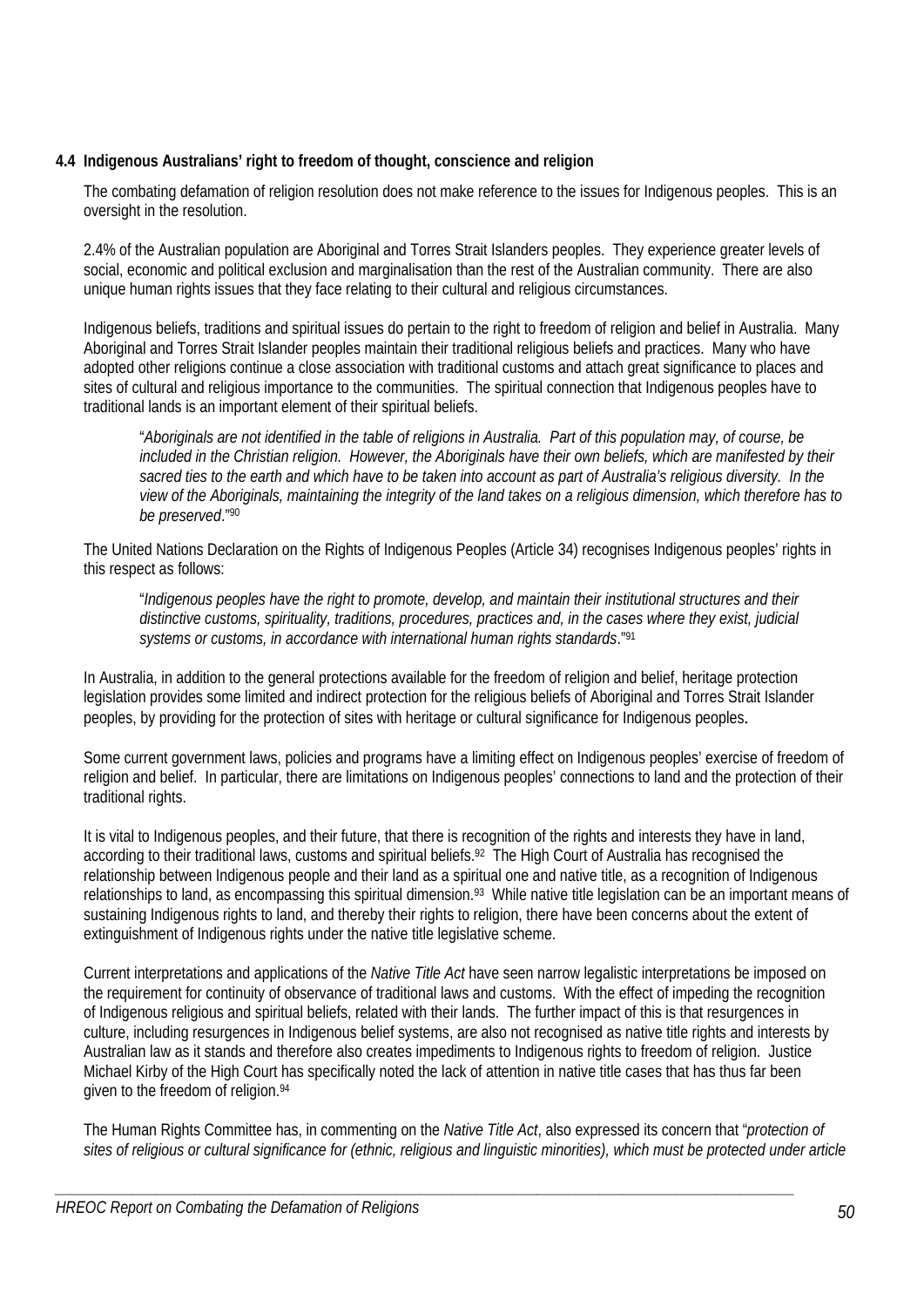*27* (of the International Covenant on Civil and Political Rights (ICCPR)) *are not always a major factor in determining land use*".

The Committee has clarified that article 27 does relate to the protection of rights "*to ensure that the survival, and continued development of the cultural, religious and social identity of the minorities concerned, thus enriching the fabric of society as a*  whole."<sup>95</sup> Thus confirming the need under ICCPR for native title and other land rights legislation to also ensure the freedom of religion for Indigenous peoples, in relation to their relationships with land.

In addressing the socio-economic disadvantage of the Indigenous communities, particularly in rural and remote areas, it is important to ensure that governments do not introduce policies and programs that in turn jeopardise the freedom for religion and belief. The rights to freedom of religion and belief, and freedom from discrimination on the basis of religion, are fundamental human rights protected by a number of international treaties and declarations, including article 18(1) of the ICCPR. This right encompasses freedom of thought on all matters and the freedom to manifest religion and belief individually or with others, in public or in private.

# **4.5 International, multi-lateral, foreign aid and similar activities**

### *Department of Foreign Affairs and Trade*

Australia plays an important role in facilitating inter-faith dialogue in the region with the goals of promoting tolerance and mutual understanding between religions, cultures and strengthening moderate voices within their respective communities.

In December 2004, Australia and Indonesia co-hosted the first Regional Inter-faith Dialogue in Yogyakarta. The Dialogue aimed to highlight the key role of faith and community leaders in bridging differences and building harmony in the South-East Asia region. The Philippines and New Zealand joined Australia and Indonesia in co-hosting the second Regional Interfaith Dialogue in Cebu, the Philippines, in March 2006, and the third Regional Interfaith Dialogue in New Zealand in May 2007.

At Australia's suggestion, Cambodia hosted the fourth Regional Interfaith Dialogue in Phnom Penh in April 2008. The theme for the dialogue was cooperation for peace and harmony. The overall emphasis of the Dialogue was on identifying practical action to promote stability and cohesion at community level. Delegates noted the many practical initiatives at all levels of society that had already been implemented and the positive effect these were having in reducing disharmony among the participant nations' communities.

The Dialogue resulted in the Phnom Penh Declaration and Action Plan. This included specific recommendations for further action at local, national and regional levels in areas including education, conflict resolution and peace building, grassroots initiatives and media. For example, delegates recommended calling on well-regarded religious leaders to assist in resolving inter-communal conflicts and tensions within the region. They also advocated strengthening multireligious youth networks across the region, including through exchange programs, camps and training programs.

Building on the success of the Regional Interfaith Dialogue, Australia and the European Union co-hosted the Regional Youth Inter-faith Forum of religious and community leaders under the age of 35, in Perth in December 2007. The theme of this forum was *Embracing Diversity: Delivering Messages of Understanding*. The Forum provided an environment in which youth leaders could freely and openly discuss some of the challenges facing young people today and set about developing practical strategies aimed at promoting messages of tolerance and understanding among young people in their communities in their home-countries.

As well as the work of the Department, the Australian Agency for International Development (AusAID) is an administratively autonomous agency within the Foreign Affairs and Trade portfolio. It is the Australian Government agency responsible for managing Australia's overseas aid program. The objective of this program is to assist developing countries reduce poverty and achieve sustainable development, in line with Australia's national interest. AusAID provides advice and support to the Minister and Parliamentary Secretary on development policy, and plans and coordinates poverty reduction activities in partnership with developing countries.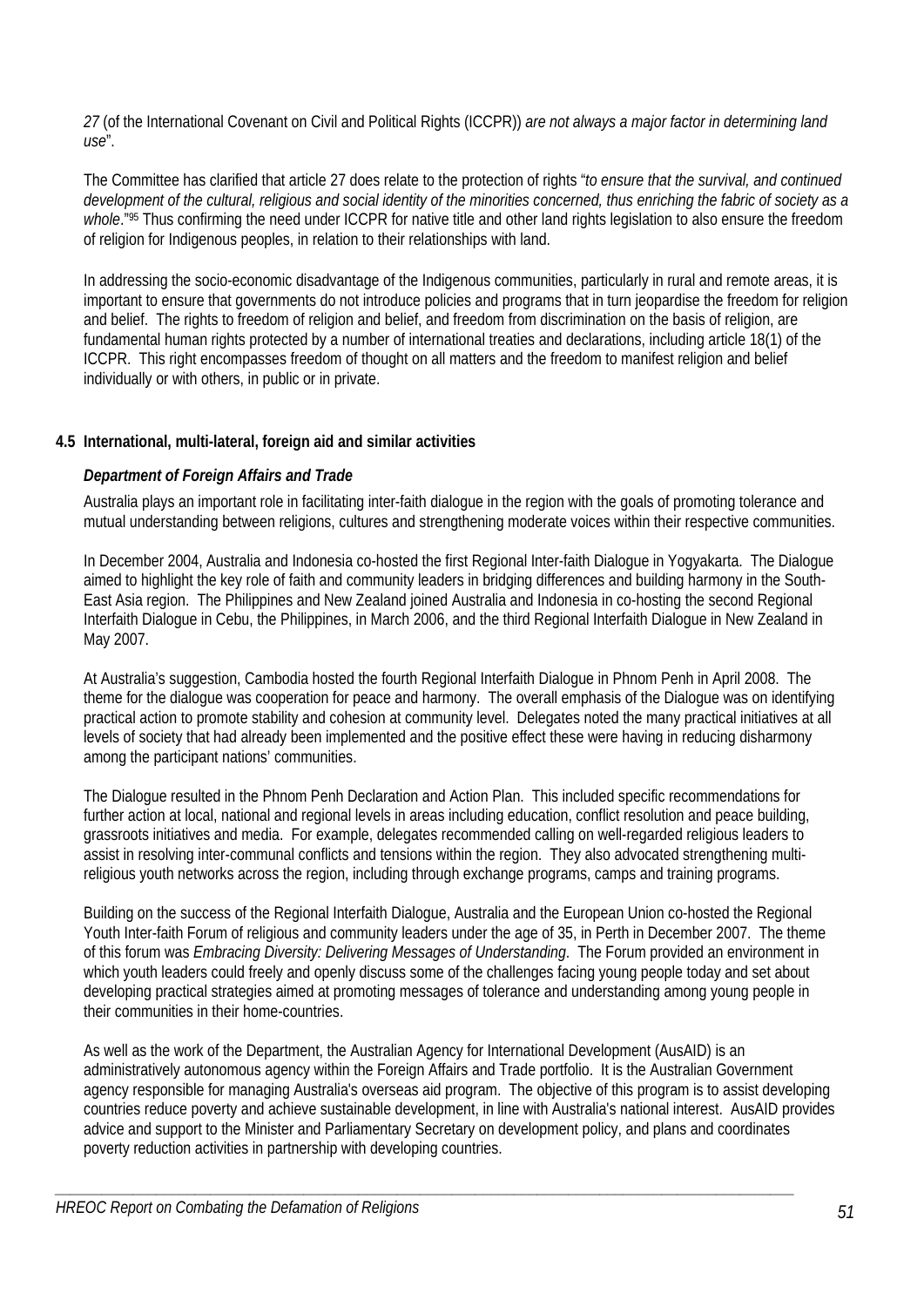In 2006-07, AusAID provided scholarships to more than 600 Indonesians to study in Australia under its \$2.5 million Human Rights Fund. This "*contributed to sustainable development through practical projects that promote awareness and increase access to human rights: economic, social, cultural, civil and political*" (AusAID Annual Report 2006-07).

AusAID also supported the Asia-Pacific Forum of National Human Rights Institutions (see below), which advised governments and civil society on how to establish national human rights institutions, facilitated information exchange, and provided technical support and training to member institutions in the Asia-Pacific region. These aid-based activities with regional partners, drawn from a wide variety of religions, have all contributed to Australia's fostering of global dialogue to promote a culture of peace and a respect for human rights.

# *HREOC activities*

As part of Australia's human rights dialogues with China and Vietnam, HREOC has participated in discussions with government authorities responsible for the protection of religious freedom in those countries. While HREOC manages, on behalf of AusAID, programs of technical co-operation with both countries, discussions have not advanced to the point where technical co-operation dealing with religious freedom is assessed as being viable.

HREOC also participated in the 2002 human rights dialogue with Iran. Religious freedom was an area of considerable interest and detailed discussion. A study visit to Australia by Iranian officials managed by HREOC dealt extensively with religious freedom. However, further technical co-operation was unable to proceed due to the suspension of the dialogue.

HREOC also regularly discusses issues with foreign delegations, in particular from the Asia Pacific Region, on fact-finding missions to Australia with interest in human rights, community development, multicultural and race discrimination policies, and how Australia addresses conflicts around religious diversity and the treatment of its Muslim communities. For example, on 16 June HREOC hosted a visit from a joint government and non-government delegation from the southern Philippines to consult on Australian law, anti-discrimination and complaints mechanisms, HREOC's Community Partnership for Human Rights program, and related community education initiatives.

The Asia Pacific Forum is a regional organisation comprising the national human rights institutions of member states and which meets annually for discussions around thematic issues. Although, to date, the issue of combating the defamation of religions has not been an area of specific activities under the APF, this does not mean that the organisation is disinterested in the issues, some member organisations already do work with religious organisations, and inter-faith dialogue may well be an item for detailed discussion and action at a future time should members deem it to be a priority.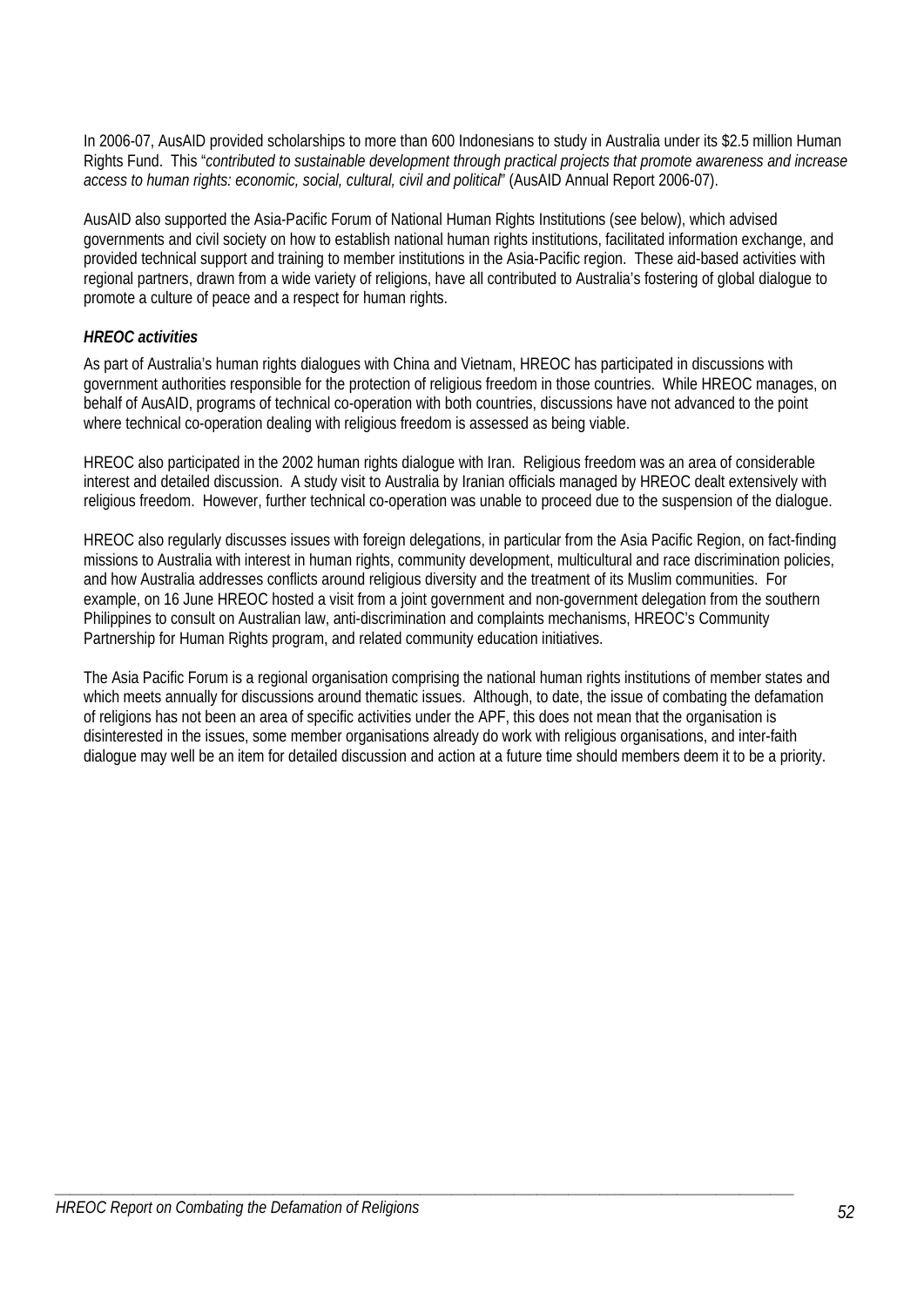# **5. Concluding Remarks**

To summarise the key points raised in this report:

- 1) in relation to the combating defamation of religion resolution itself
	- Australia, along with approximately one third of the General Assembly, did not vote for this resolution
	- the reasons given for this refusal to support the resolution was that it over-referenced Islam and did not adequately address all religions. Further, it confuses issues around defamation and human rights – humans, not religions, have human rights
	- the terms 'combating' and 'defamation' lack clarity and the way they are used in the resolution are confusing
	- most nations, even many of those not supporting the resolution in the form it was put to the General Assembly, supported the principles and intent of the resolution
	- **the Secretary General will report back to the General Assembly at the 63<sup>rd</sup> session on the resolution.**
- 2) actions taken by government and civil society to combat the defamation of religion
	- Australia has a relatively good record responding to the defamation of religions. Our national Constitution does not allow for any favour on the basis of religion; there is a legislative regime at state and national levels that prohibits race and, in some jurisdictions, religious discrimination and/or vilification; there are also a range of policies and statements that promote the values of cross-cultural and cross-religious respect and support equal opportunity, access and equity without discrimination on any grounds
	- all Australian governments (federal, state and territory) have committed to a national action plan to promote social harmony and security. Funding is associated with this commitment. A wide range of projects, ranging from community development, research, promotion, education, communication, sport and cultural activities are being implemented by several agencies, including HREOC. There are other grants and activities also underway
	- state and territory governments have also invested in promoting greater understanding about culture and religion through their education services
	- many NGOs, service providers, peak bodies, tertiary institutions and philanthropic organisations are investing money and effort into understanding the connections between terrorism and religion as well as ways to overcome this and to build better social connectedness and cross-cultural respect across all communities
	- faith-based organisations are themselves often building inter-faith networks and collaborating to improve relationships with each other.
- 3) HREOC's position on combating the defamation of religions
	- HREOC is concerned about some of the wording, focus and omissions of the resolution, but supports of the broad rationale and goals that informed it
	- HREOC condemns all forms of violence and endorses the idea that the 'civil path to peace' across the world is one that must be taken within the framework of human rights
	- given the extreme complexity of the issues, novel approaches should be used to find solutions to existing and emerging problems
	- There is a role for NHRIs in the area of counter-radicalisation, terrorism, and the defamation of religion. However, this comes with certain risks for such organisations which must walk a difficult path between the competing aspects of promoting and protecting human rights, condemning violence, supporting communities, monitoring security measures, and informing policy development
	- HREOC is using a whole-of-community/partnership model, based on the methodology of health promotion and the principles of human rights, to respond to this complex environment.
- 4) Key issues for future action in Australia
	- there is a need for either the introduction, or the strengthening, of existing laws that relate to religious vilification and/or discrimination, also a broader definition of the category 'ethno-religious'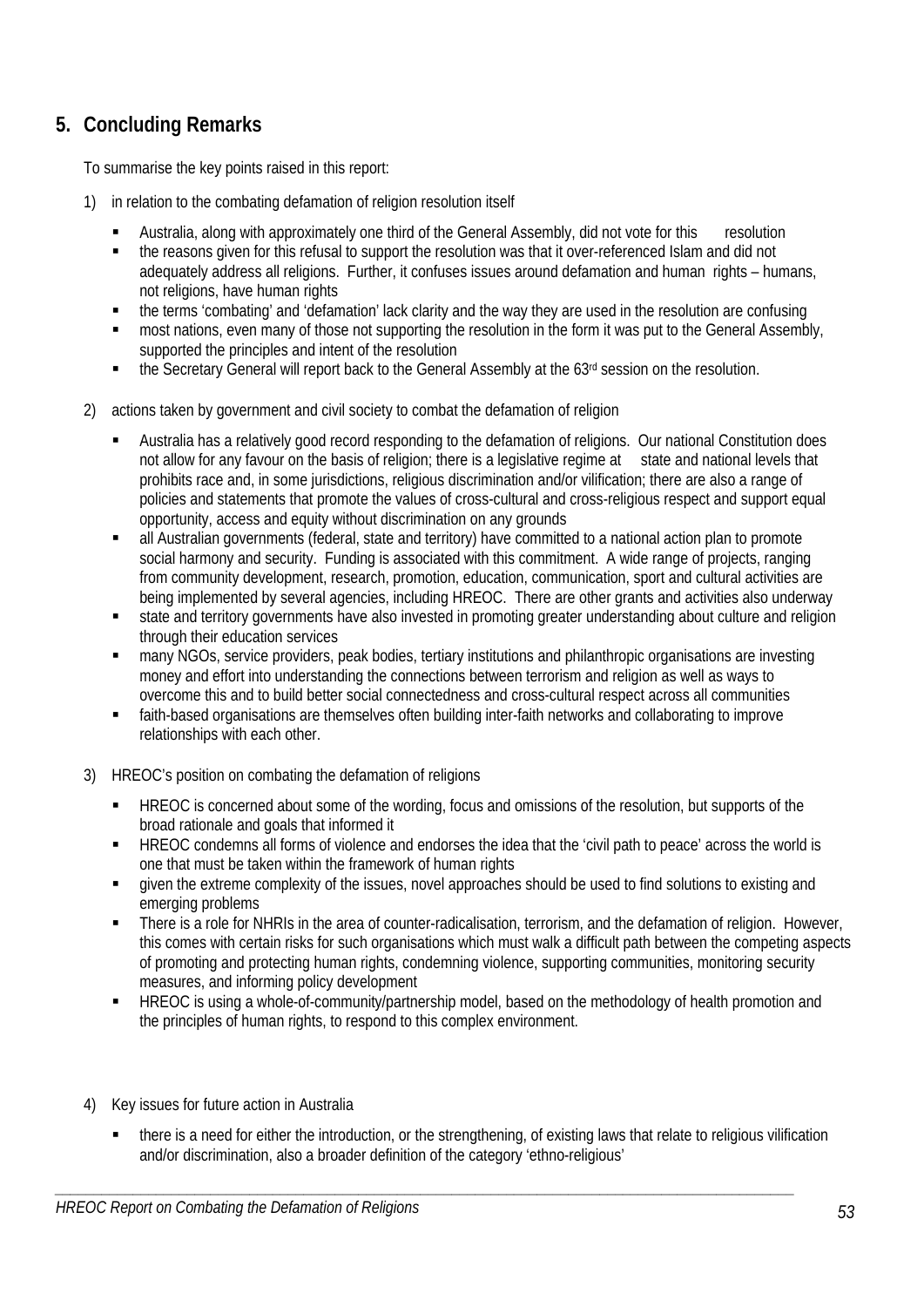- Australia's human rights continue to be poorly protected without a legislated charter of rights which should ensure freedoms of religion and belief
- **•** protections against religious vilification (while also ensuring that freedom of speech is protected) needs to be covered in Commonwealth legislation
- the government's social inclusion agenda should be broadened to include culture as a clear determinant of inclusion – this may be articulated in the forthcoming iteration of multicultural policy
- steps should be taken by federal, state and territory governments (for instance, through both moral leadership and public education campaigns) to better promote inter-cultural and inter-religious respect and dialogue, to reflect the ever-increasing ethnic, racial, cultural and religious diversity of Australia
- the media, as a key shaper of social culture and knowledge, must be supported to conduct itself with increased objectivity, less sensationalism, improved accuracy, and a greater inclusion of diversity
- generally, federal government should play a greater role in encouraging both the inter-faith movement, as well as supporting greater responsibility by religious leaders in promoting human rights, and respect between religions.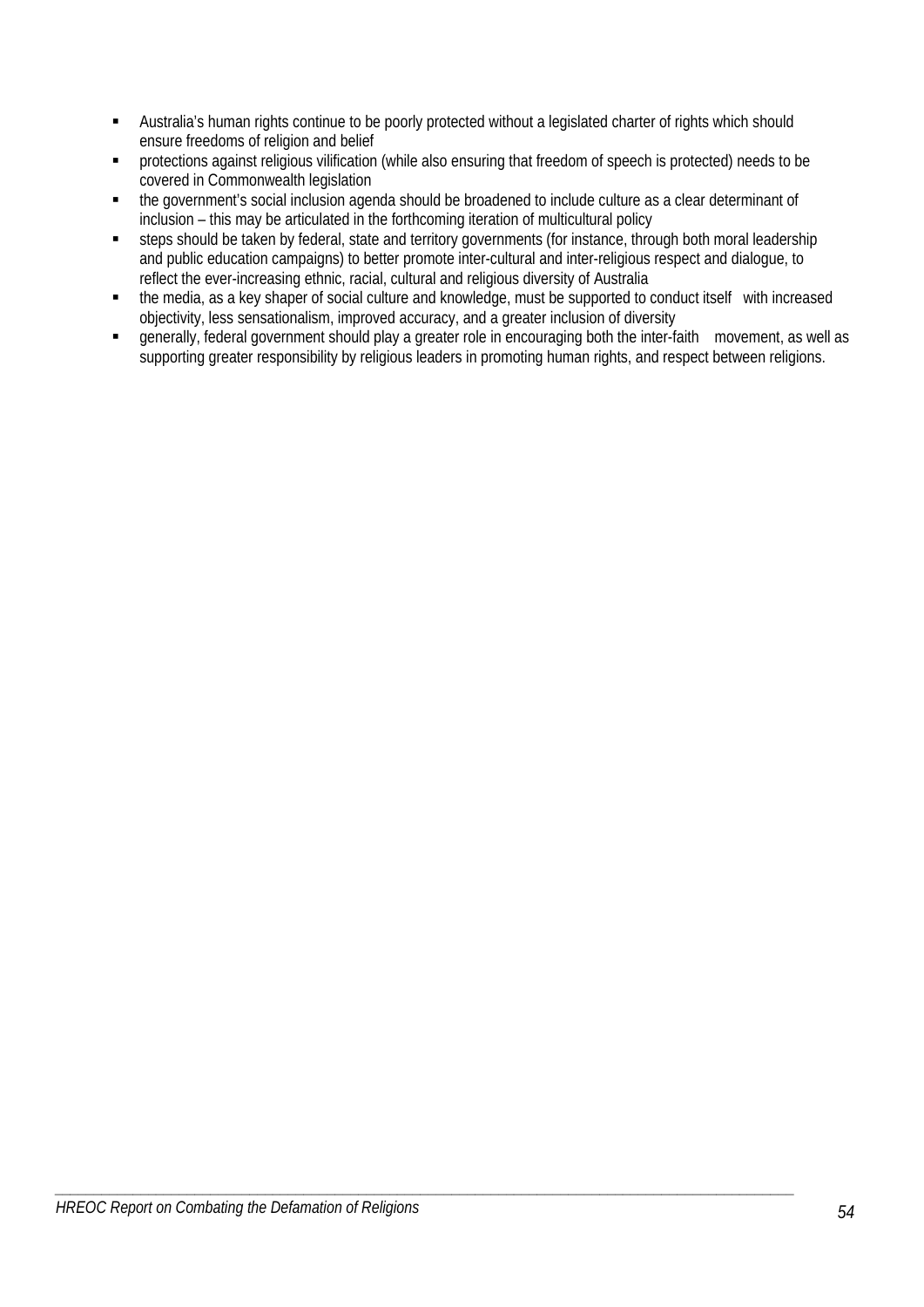# **Appendices**

# **APPENDIX I**

### **Bibliography**

- Alliance of Civilizations *Report of the High-level Group 13 November 2006*, United Nations, New York, 2006 http://www.unaoc.org/repository/HLG\_Report.pdf
- Bloul, R. "Islamophobia and anti-discrimination laws: ethno-religion as a legal category in the UK and Australia", *National Europe Centre Paper No.78*, Australian National University, 2003
- Bouma, G., Pickering, S., Halafoff, A., Dellal, H. *Managing the Impact of Global Crisis Events on Community Relations in Multicultural Australia - Part.1: Background Report*, Multicultural Affairs Queensland and Victorian Multicultural Commission, 2007
- Bouma, G. and Ling, R. "Religion and Social Cohesion" (unpublished article due to released in *Dialogue* later in 2008)
- Chatham House and Global Terrorism Research Centre, School of Political and Social Inquiry, Monash University *Globalisation's New Challenge: Social Cohesion in Diverse Communities*, Melbourne, 2007
- COAG *National Action Plan to Build on Social Cohesion, Harmony and Security*, Commonwealth of Australia, July 2007 http://www.immi.gov.au/living-in-australia/a-diverse-australia/national-action-plan/nap.htm
- Gelber, K. and Stone, A. *Hate Speech and Freedom of Speech in Australia*, Federation Press, Sydney 2007
- Hodge, B. and O'Carroll, J. *Borderwork in Multicultural Australia*, Allen and Unwin, Sydney, 2006
- HREOC *An International Comparison of the Racial Discrimination Act 1975: Background Paper No.1*, HREOC, Sydney, 2008 http://www.hreoc.gov.au/racial\_discrimination/publications/int\_comparison/index.html
- HREOC *Article 18: Freedom of Religion and Belief*, HREOC, Sydney, 1998 http://www.hreoc.gov.au/pdf/human\_rights/religion/article\_18\_religious\_freedom.pdf
- HREOC *Multiculturalism: a position paper by the Race Discrimination Commissioner*, HREOC, Sydney, 2007 http://www.hreoc.gov.au/racial\_discrimination/multiculturalism/index.html
- Institute of Community Cohesion (ICOCO) *Young People and Extremism: some reflections from our local studies,*  October 2007 http://www.coventry.ac.uk/researchnet/external/content/1/c4/25/58/v1195659710/user/Young%20People%20and %20Extremism%20Report.pdf
- International Council on Human Rights Policy *Talking about Terrorism Risks and Choices for Human Rights Organisations*, Geneva, 2008 http://www.ichrp.org/files/reports/35/129\_report\_en.pdf
- Jakubowicz, A. "The Media and Social Cohesion" in Jupp et al *Social Cohesion in Australia*, Cambridge University Press, Melbourne, 2007
- Jakubowicz, A. *Religion, Media and Cultural Diversity,* an as yet unpublished section for the "Encyclopaedia of Religion in Australia" Jupp et al (eds)
- Jupp, J. Nieuwenhuysen, J. and Dawson, E. *Social Cohesion in Australia*, Cambridge University Press, Melbourne, 2007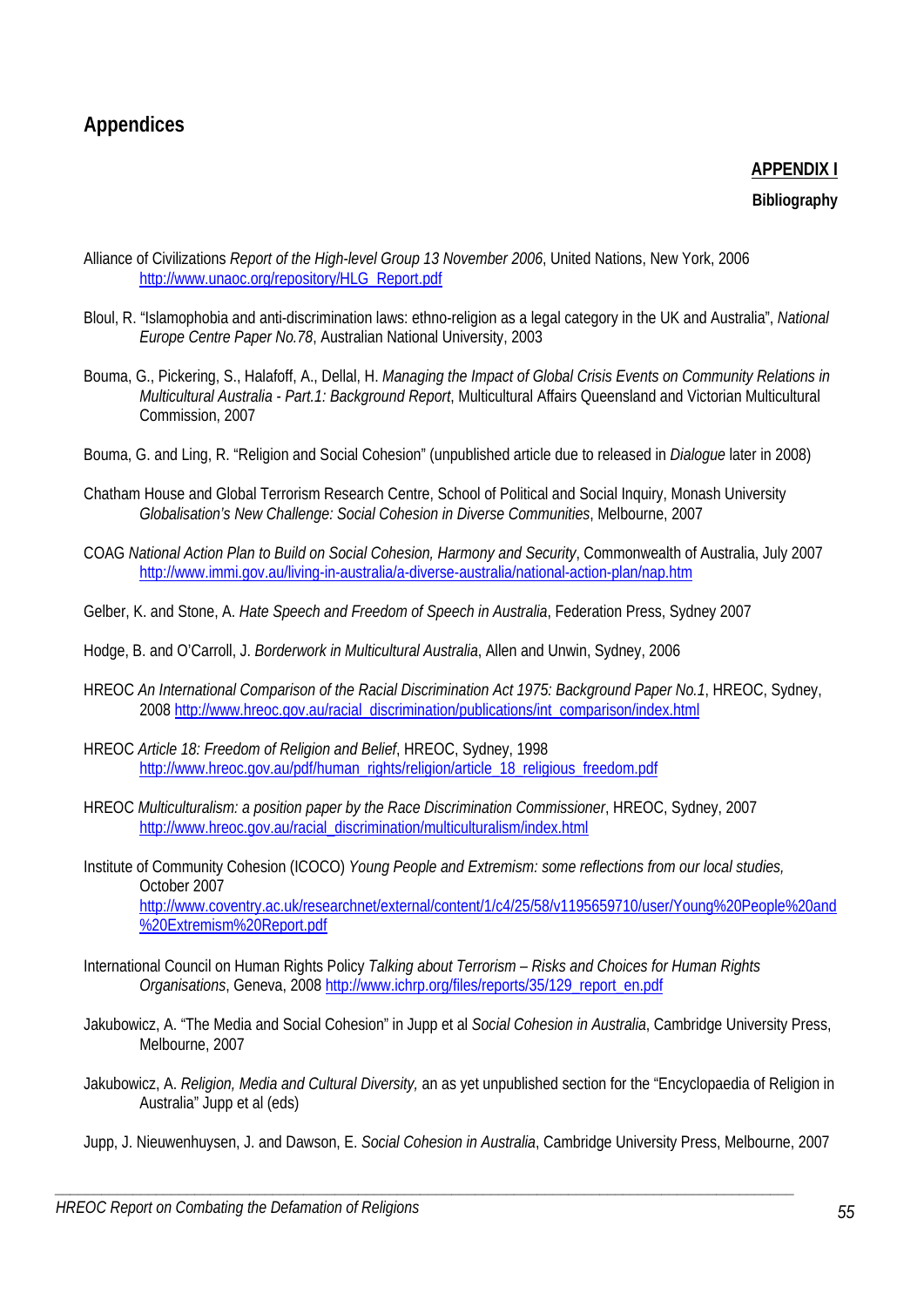- Krueger, A. and Maleckova "Education, Poverty and Terrorism: is there a causal connection?" *Journal of Economic Perspectives,* Fall 2003; 17, 4 pp119-144
- Luckman, S. "People Like That" *Australian mosaic*, 2004, issue 5, no.1 pp24-26
- Manning, P. "Media Reporting Toes the Government Line" *Australian mosaic*, 2004, issue 7, no.3 pp24-25
- Markus, A. *Mapping Social Cohesion Summary Report,* Monash Institute for the Study of Global Movements, Melbourne, April 2008
- Markus, A. and Dharmalingam, A. *Mapping Social Cohesion: the Scanlon Foundation Surveys* Monash Institute for the Study of Global Movements, Melbourne, April 2008
- Parliamentary Joint Committee on Intelligence and Security *Review of Security and Counter Terrorism Legislation*, Commonwealth of Australia, Canberra, 2006
- Renwick, J "Counter-Terrorism and Australian Law", *Security Challenges* vol.3, no.3, 2007 pp67-77

UNDP *Human Development Report: Cultural Liberty in Today's Diverse World*, United Nations, New York, 2004 http://hdr.undp.org/en/reports/global/hdr2004/

- United Nations, *Declaration on the Elimination of All Forms of Intolerance and of Discrimination Based on Religion or Belief* (1981) http://www.unhchr.ch/html/menu3/b/d\_intole.htm
- United Nations, Resolution 50/183 of the General Assembly, *Elimination of all Forms of Religious Intolerance*, 22 December 1995 http://www.uq.net.au/slsoc/manussa/un\_rel\_2.htm
- United Nations, *International Covenant on Civil and Political Rights* (1979) http://www.hrweb.org/legal/cpr.html

*\_\_\_\_\_\_\_\_\_\_\_\_\_\_\_\_\_\_\_\_\_\_\_\_\_\_\_\_\_\_\_\_\_\_\_\_\_\_\_\_\_\_\_\_\_\_\_\_\_\_\_\_\_\_\_\_\_\_\_\_\_\_\_\_\_\_\_\_\_\_\_\_\_\_\_\_\_\_\_\_\_\_\_\_\_\_\_\_\_\_\_\_\_\_\_* 

United Nations, *Universal Declaration on Cultural Diversity* (2001) http://unesdoc.unesco.org/images/0012/001271/127160m.pdf

United Nations, *Universal Declaration of Human Rights* (1948) http://www.un.org/Overview/rights.html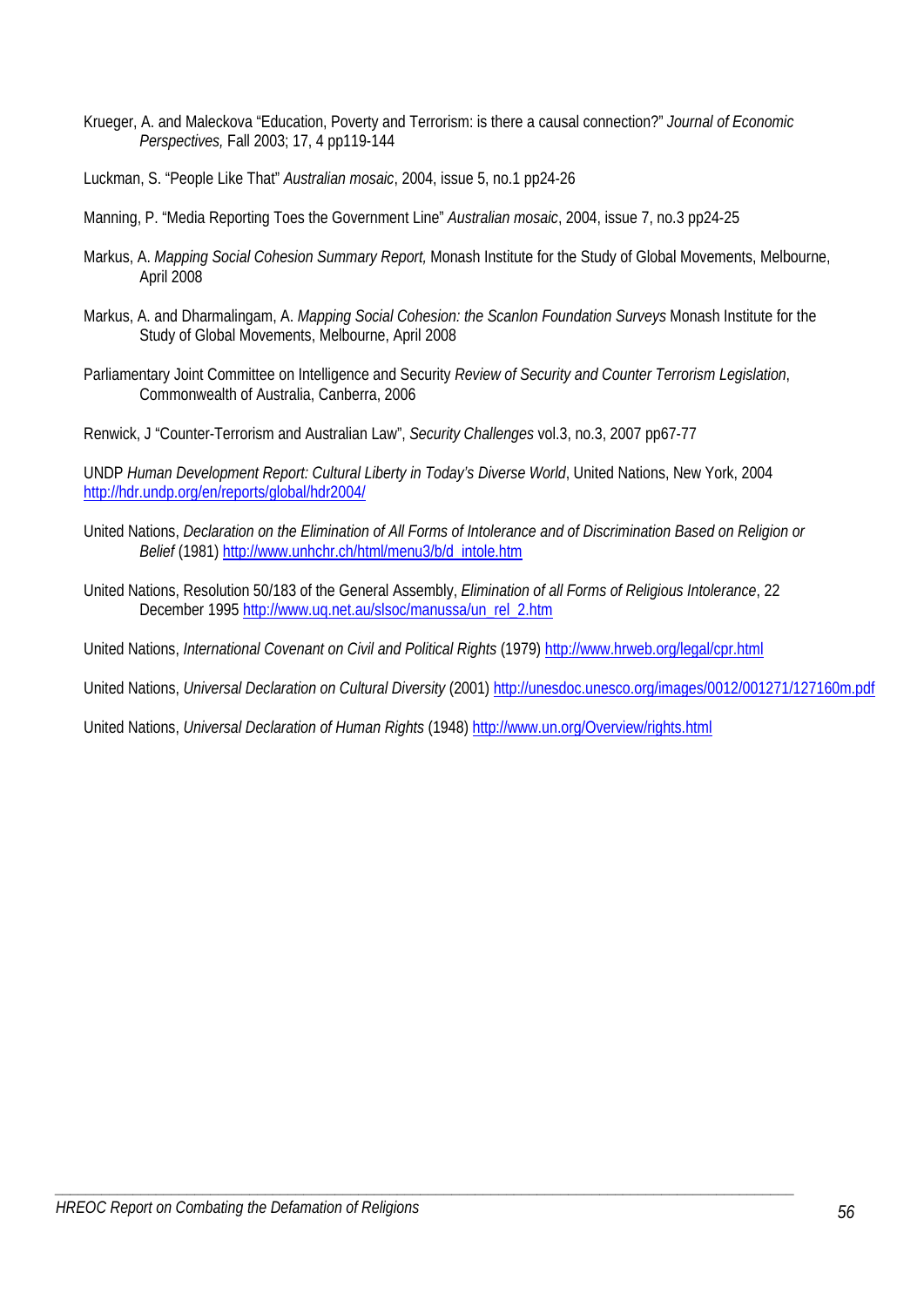# **APPENDIX II**

# **Profile/chart on Australia's changing religious profile (based on 2006 Census data) accompanied by a statement on trends in growth over the last ten years, and ancestry**

At the beginning of the 20<sup>th</sup> Century Australia was a predominately Christian nation. In 1921 Christianity peaked at 96.9 %, dropping to 86.4% in 1933. Since 1961, Christianity has progressively decreased and was 63.9 % for the 2006 Census.

In 1921, the Anglican Church was the largest religious organisation in Australia with 43.7 % of the population. This percentage has progressively decreased and by the early 1990s, Catholics were a greater portion of the population than Anglicans.

In 2006, Catholics were the largest religious group in Australia at 25.8%, of the total population, while Anglicans were second largest at 18.7%. The next largest religious groups were also Christian: Uniting Church at 5.7%, and Presbyterian and Reformed at 3.0%.



*HREOC Report on Combating the Defamation of Religions*  $57$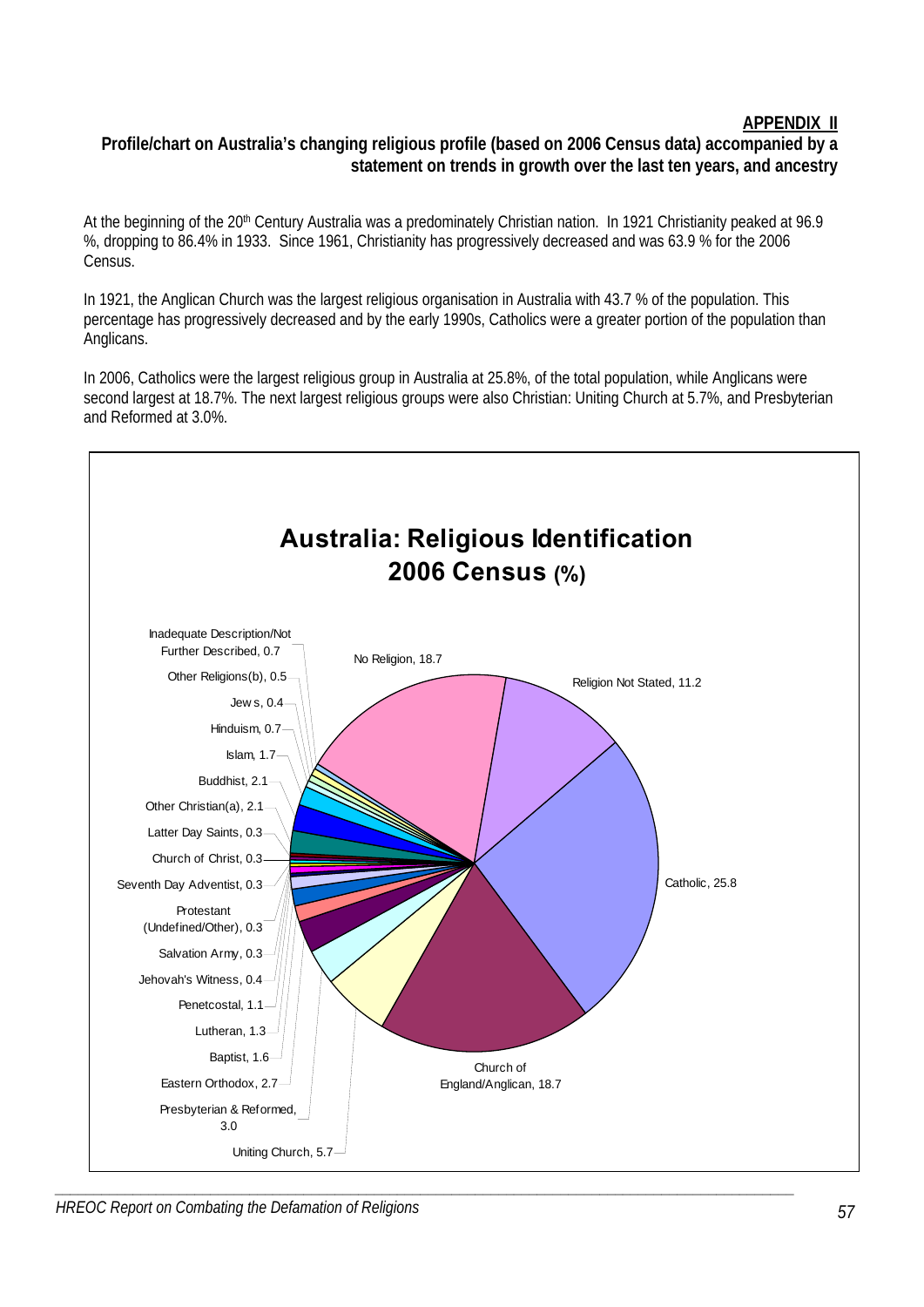- **(a)** includes Christian denominations with smaller percentages of the total population including Oriental Christian/Orthodox, Brethren, Assyrian Apostolic and all other Christian.
- **(b)** includes Australian Aboriginal religions at 0.03% and religions at 0.01% including Scientology, Wicca, Other Nature Religions, Paganism, Satanism, Chinese Religions and Japanese Religions.

In 2006 Buddhists were 2.1% of Australia's population and Muslims, 1.7%. While small, these groups have progressively increased since the early 1990s, and in 2006 were greater than two small but older Christian faiths: Baptists, who were 1.6 % of the population; and Lutherans, 1.3%. In 2006, Hindus at 0.7% of the population exceeded Jews at 0.4%.

Also significant in 2006 was that 18.7% or almost one fifth of Australians, claimed to have 'No Religion'. The percentage of Australians declaring 'no religion' has been steadily increasing since the 1930s.

#### **Australia's Diverse Society: A Statistical Overview (2006 Update)**

### Overseas born

In the 2006 census, one-fifth of Australia's population stated that they were born overseas. In 2006, overseas born residents in Australia comprised of 2.7 million people, or around 13.6% of the population (note: if counting all people residing in Australia, as opposed to Australian residents, overseas born are 4.4 million people, or 22% of population).

Within the western world, Australia has a high proportion of overseas born persons (22.2%).

This is not higher than New Zealand at 23% (see NZ Ministry of Social Development, *The Social Report 2007*, accessed at: http://www.socialreport.msd.govt.nz/people/people-born-overseas.html),

but is higher than Canada at 19.8% (see Statistics Canada, *Census Snapshot: Immigration in Canada: A Portrait of the Foreign Born Population, 2006 Census*, accessed at: http://www.statcan.ca/english/freepub/11-008- XIE/2008001/article/10556-en.pdf),

and much higher than the US at 12% (see US Census Bureau, *The Foreign Born Population in 2004*, accessed at: http://www.census.gov/population/pop-profile/dynamic/ForeignBorn.pdf).

At the 2006 Census, of the overseas born population, most came from England (14.8%), New Zealand (6.7%) and China (3.6%).

#### Ancestry

In 2006, there were 8,048,204 Australians with one or both parents born overseas (41% of the population). In the 2006 census, the three most common ancestries that people identified were Australian (37.7%), English (31.6%) and Irish (9.1%). Other common ancestries included Scottish (7.6%), Italian (4.3%), German (4.1%), Chinese (3.4%), Greek (1.8%), Dutch (1.6%), Indian (1.2%) and Lebanese (0.9%).

#### Language

In 2006, 17% of Australians spoke a language other than English in the homes. This represents an increase of 1% since 2001. Collectively, Australians speak over 200 languages. In 2006, Italian (with 316,894 speakers) was the most popular language other than English spoken at home followed by Greek (252,216), Cantonese (244,557), Arabic (243,672) and Mandarin (220,597).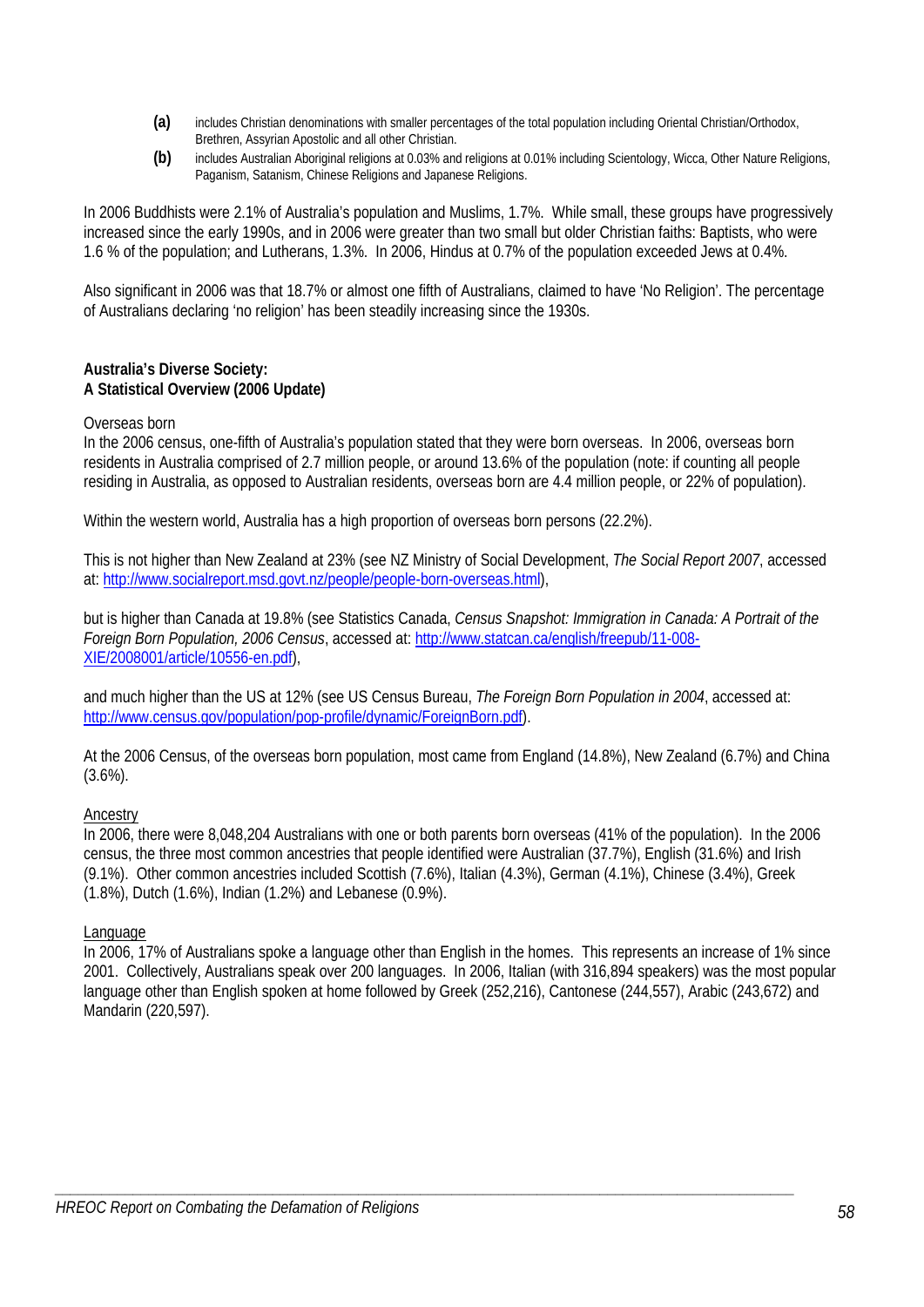# **APPENDIX III List of Abbreviations**

- AMCRAN Australian Muslim Civil Rights Advocacy Network
- AMES Adult Multicultural Education Service
- APRO Australian Partnership of Religious Organisations (a national inter-cultural / inter-religious peak-of-peak bodies)
- CLDB culturally and linguistically diverse background. This is a preferred Australian government reference to describe national ethnic, or multicultural, diversity.
- COAG Council of Australian Governments
- CPHR HREOC's *Community Partnerships for Human Rights* program
- DIaC Commonwealth Department of Immigration and Citizenship
- HREOC Human Rights and Equal Opportunity Commission (Australia)
- ICERD International Convention on the Elimination of All Forms of Racial Discrimination (1966)
- ICCPR International Convenant on Civil and Political Rights (1979)
- NAP National Action Plan to Build on Social Cohesion, Harmony and Security (Australia, 2006)

- NGO non-government organisation or organisations
- NSW New South Wales: the largest state in Australia
- HHRI National Human Rights Institution
- OHCHR Office of the High Commissioner for Human Rights
- RDA Race Discrimination Act , 1975 (Cth)
- UK the United Kingdom
- UDHR Universal Declaration of Human Rights (1948)
- UNDP United Nations Development Program
- UNHCR United Nations Higher Commission for Refugees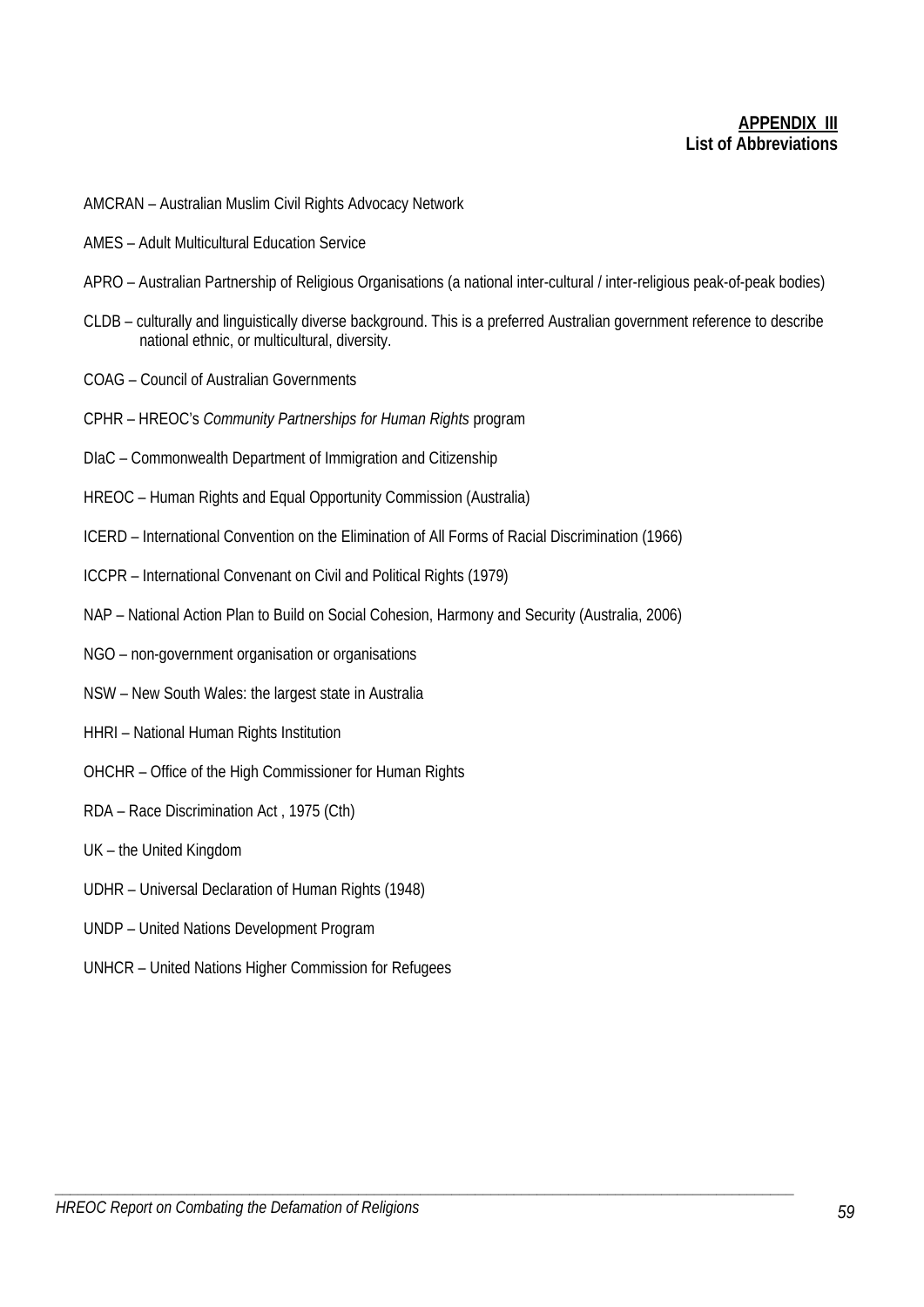# **Endnotes**

1 1 International Council on Human Rights Policy *Talking about Terrorism – Risks and Choices for Human Rights Organisations* p.5

2 For example, see Alliance of Civilizations *Report of the High-level Group* particularly noted in chapters 4 and 5, pp.11-19

<sup>3</sup> See Bouma, G et al *Managing the Impact of Global Crisis Events on Community Relations in Multicultural Australia, p.7* 

4 "There is no agreed definition of social cohesion. Most current definitions dwell on intangibles, such as shared values, sense of belonging, attachment to the group, willingness to participate and to share outcomes. The common key elements are:

- shared vision: most researchers maintain that social cohesion requires universal values, mutual respect and common aspirations or identity shared by their members
- a property of a group or community…

a process:… a continuous and seemingly never-ending process of achieving social harmony.

The key spheres (of social cohesion) are:

- economic…
- political…
- socio-cultural…" quoted from Markus *Mapping Social Cohesion Summary Report* p.8

5 For example, as argued in the Chatham House and School of Political and Social Inquiry, Monash University report: *Globalisation's New Challenge: Social Cohesion in Diverse Communities*; as discussed in terms of the 'push' and 'pull' factors the ICOCO report *Young People and Extremism*; and, as in Sen, A. *Civil Paths to Peace* "…*group violence…is not only – perhaps not even primarily – a military challenge. It is fostered in our divisive world through capturing people's minds and loyalties, and through exploiting the allegiance of those who are wholly or partly persuaded* (2)…*Military initiatives can sometimes be of limited use… but many interventions… typically leave the root causes of violence unaddressed. They can also generate immensely counter-productive results, by creating fresh hostilities and by giving reasons to distinct violent groups to join hands in 'resisting aggression'* (3)… *Respect and understanding are intimately connected with human rights expressed in terms of the four great freedoms (from hunger, disease, ignorance and fear) – to which one might add freedom from violent conflict.* (13)"

6 For example, see Kruger and Maleckova who argue that there is no strong evidence of a causal connection between poverty and terrorism (although they do not present a case that the disadvantage and impoverishment of others is insufficient motivation for some to act with violence on others' behalf).

7 Social cohesion, community cohesion (and more currently) social inclusion, are closely linked concepts derived from the academic view of social advantage and disadvantage. Increasingly the terms are being used nationally and internationally in community, economic, business, government and policy settings. As a result, scope and definitions of these concepts differ widely, for example, ranging from a focus on respect for diversity/multiculturalism to security and economic priorities and can thus depend on emerging evidence (but limited from peer reviewed sources) or new social modelling, organisational and sector agendas, favoured policies or new policy direction.

Social inclusion can be defined as an active process to empower and enable individuals, less powerful, marginalised groups to participate in the social and economic life of their broader community – but most importantly to do this from a position of equality. Increasing social inclusion may require changing systems and policy barriers, extending rights to the marginalised and less powerful, strengthening processes that lead to equality, empowering and skilling communities, and increasing trust and building bridges of connectedness and understanding between individuals, groups and different communities. As such, social inclusion is a concept that should have strong links with human rights.

Social connectedness can be used as an indicator of social inclusion and may be measured by determining both the extent of bonding and bridging social capital. Social connectedness also suggests a dynamic where communities retain their identity but can still forge links or bridges with other more 'powerful' communities. This is a concept and term which is distinct from 'cohesion' and even 'inclusion', which may be treated with scepticism by communities in social and economic subaltern positions because of their potentially perceived meanings of integration and acculturation.

- 8 See Jakubowicz,A. in *Social Cohesion in Australia* 158ff
- 9 See Bouma, B and Ling, R. *Religion and Social Cohesion*
- 10 For example, in New Zealand, see www.socialreport.msd.govt.nz/documents/2005/sr05-social-connectedness.pdf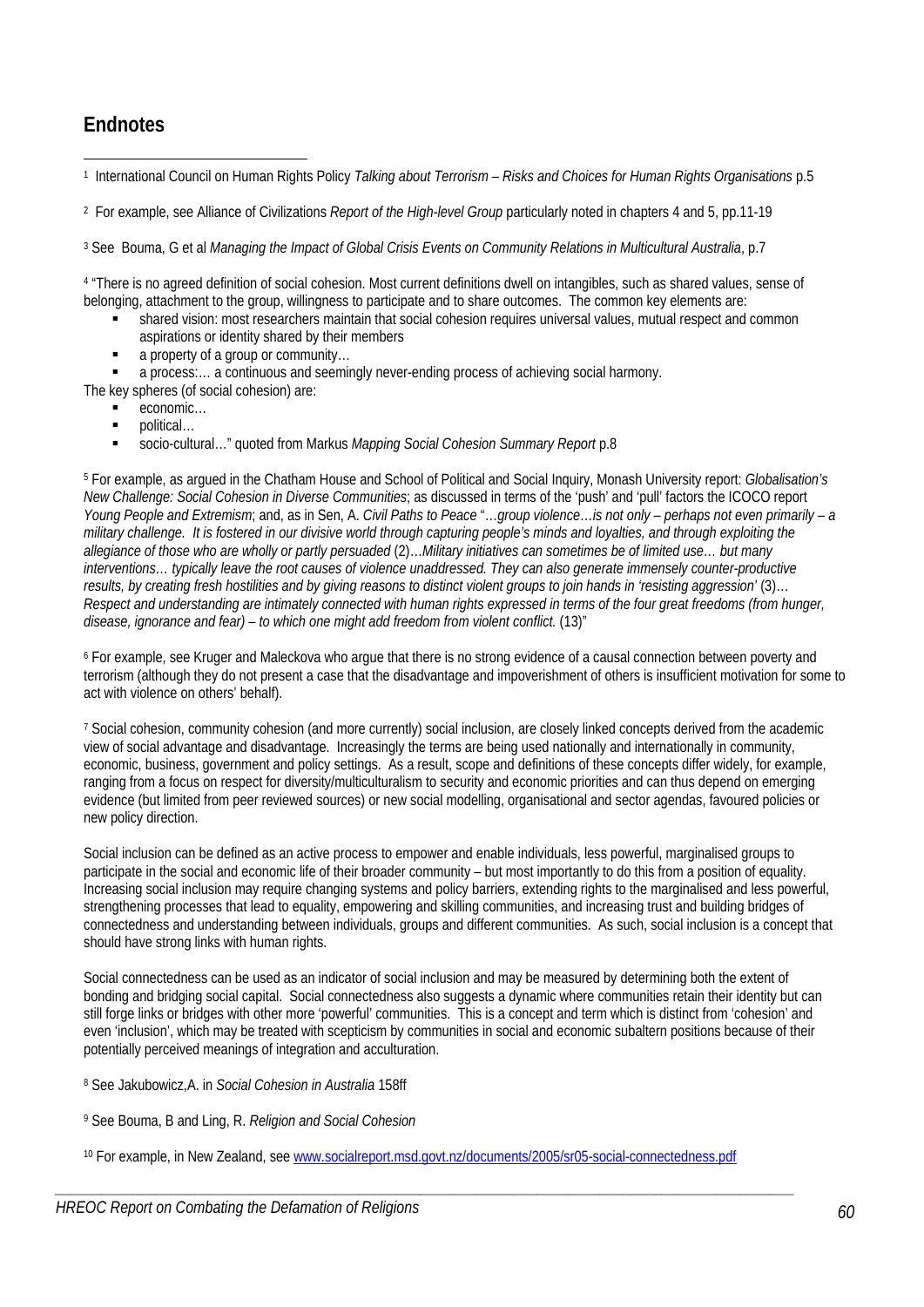11 See UNDP *Human Development Report: Cultural Liberty in Today's Diverse World*

12 HREOC *Multiculturalism: a position paper by the Acting Race Discrimination Commissioner*, Sydney, 2007

13 UNDP op.cit. quoted selectively from pp.2-12

<sup>14</sup> See http://en.wikipedia.org/wiki/Margaret\_Gardner which refers to the controversial decision by the Vice-Chancellor to close down the university's Muslim prayer room.

15 See, for example, *Jones v Toben* [2002] FCA 1150; *Jones v The Bible Believers' Church* [2007] FCA 55; *Silberberg v The Builders Collective of Australia* [2007] FCA 1512.

16 [1979] 2 NZLR 531.

17 [2002] FCAFC 156.

18 Ibid [14].

1

19 [2002] FCA 1150

20 See also *Jones v Scully* [2002] 120 FCR 243, 271-273 [110]-[113], *Jeremy Jones v Bible Believers Church* [2007] FCA 55, [21] and *Silberberg v Builders Collective of Australia Inc* [2007] FCA 1512, [22] where it was also found, in the context of complaints of racial hatred under Part IIA of the RDA, that Jews in Australia are a group of people with a common 'ethnic origin' for the purposes of the RDA.

21 [1983] 2 AC 548.

22 Explanatory Memorandum, Racial Hatred Bill 1994 (Cth), 2-3.

<sup>23</sup> *Abdulrahman v Toll Pty Ltd trading as Toll Express* [2006] NSWADT 221 – decision upheld on appeal by the Appeal Panel of the ADT in *Toll Pty Ltd trading as Toll Express v Abdulrahman* [2007] NSWADTAP 70. The decision of the Appeal Panel has, however, been appealed. Also see *Khan v Commissioner, Department of Corrective Services* [2002] NSWADT 131 and the UK decisions of *Tariq v Young* (Unreported, Employment Appeals Tribunal, 24773/88) and *Nyazi v Rymans Ltd* (Unreported, Employment Appeals Tribunal, 6/88).

24 Human Rights and Equal Opportunity Commission, *Isma – Listen: National consultations on eliminating prejudice against Arab and Muslim Australians* (2004), p.129

25 For example: HREOC's report *Article 18* recommends that religious discrimination should be made unlawful under a religious freedoms act ; the National Human Rights Network of the National Association of Community Legal Centres Australian Non-Governmental Organisations' Submission to the Committee on the Elimination of Racial Discrimination, 2005 (http://info.humanrights.curtin.edu.au/pdf/NGOExecSumm2005.pdf) recommends that both the Commonwealth and state/territories enact legislation to prohibit discrimination and vilification on the grounds of religion, and criminalises such activity; FECCA Submission on Australia's compliance to the UN International Convention on the Elimination of all Forms of Racial Discrimination, 2008 (http://www.fecca.org.au/Submissions/2008/submissions\_2008003.pdf)

<sup>26</sup> *Discrimination Act 1991* (ACT) s 7(i); *Anti-Discrimination Act 1992* (NT) s 19(1)(m); *Anti-Discrimination Act 1991*(Qld) s 7(i); *Equal Opportunity Act 1984* (WA) – Part IV; *Anti-Discrimination Act 1998* (Tas) s 16; *Equal Opportunity Act 1995* (Vic) s 6(j).

<sup>27</sup> *Anti-Discrimination Act (1991)* (QLD), Schedule.

<sup>28</sup> *Equal Opportunity Act 1995* (Vic) s 4.

<sup>29</sup> *Anti-Discrimination Act 1991* (Qld) s 124A(1); *Racial and Religious Tolerance Act 2001* (Vic) s 8; *Anti-Discrimination Act 1998* (Tas) s 19(d).

<sup>30</sup> *Anti-Discrimination Act 1991* (Qld) s 124A(2); *Racial and Religious Tolerance Act 2001* (Vic) ss 11 and 12; *Anti-Discrimination Act 1998* (Tas) s 55.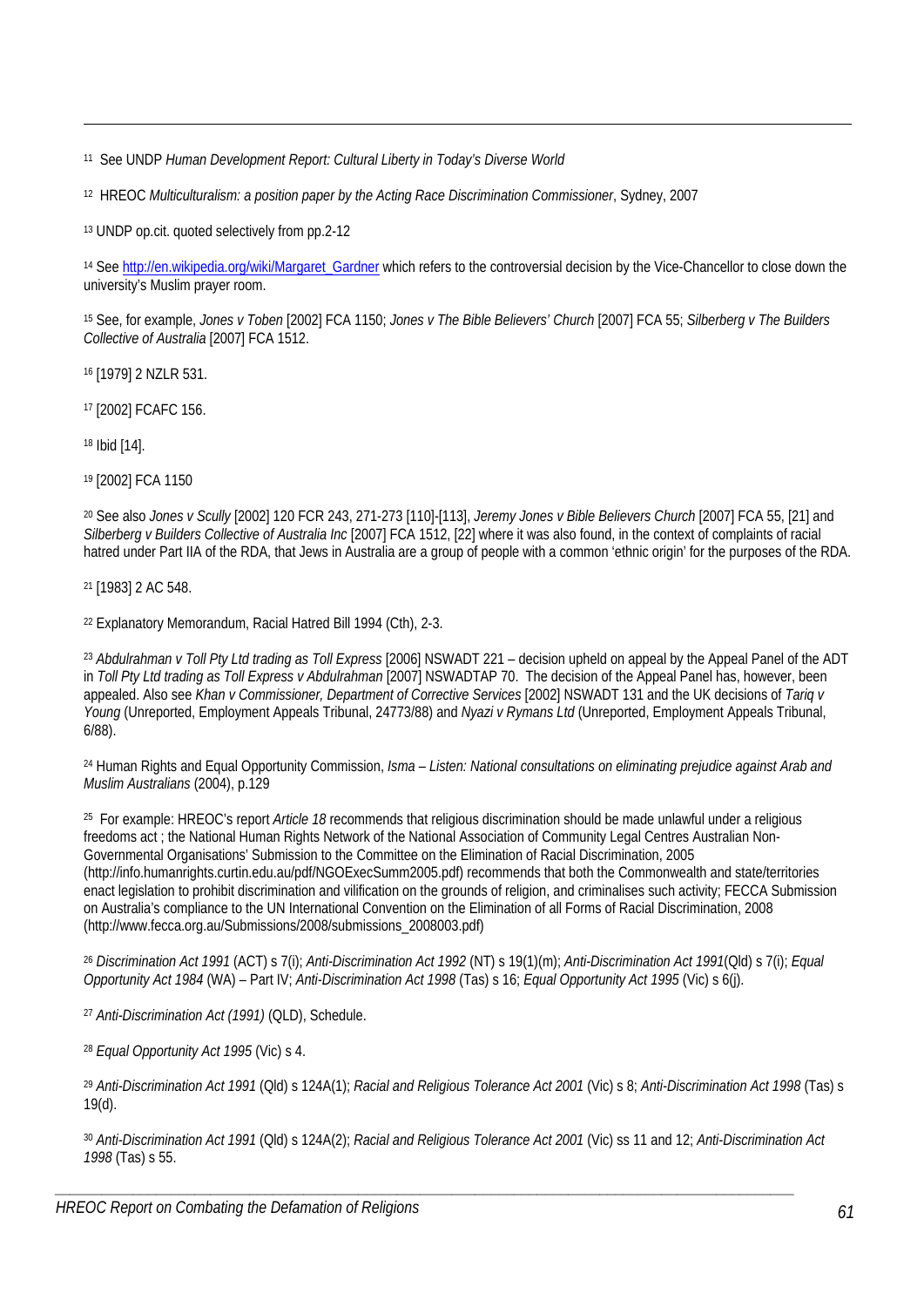<sup>31</sup> *Racial and Religious Tolerance Act 2001* (Vict) s 25.

1

<sup>32</sup> *Anti-Discrimination Act* 1977 (NSW) Part 2; *Equal Opportunity Act 1984* (SA) Part 4.

<sup>33</sup> 'Race' is a contested term and racism does not necessarily exist because of the existence of what are commonly thought of as races. Rather, racism exists because there is a process of social division into categories. Many excuses can be used to invent these categories whether they are skin colour, religion, wealth or culture. Scientific racism theories are becoming increasingly indefensible with studies of human genetics demonstrating that race is a meaningless concept and many scholars now maintain race to be a social construct with potent social and political effects, but with no basis in biological science. (For example "…*the consensus among most scholars in fields such as evolutionary biology, anthropology, and other disciplines is that racial distinctions fail on three counts - that is, they are not genetically discrete, are not reliably measured, and are not scientifically meaningful*." Smedley, Audrey and Brian D. Smedley. (2005) "Race as Biology if Fiction, Racism as a Social Problem is Real." American Psychologist 60: 16-26.) Nevertheless, due to superficial differences in physiology, often accompanied by cultural difference, the persistence of the idea of 'race' continues and, as a regrettable consequence, racial discrimination.

Because an individual cannot change their physiology, 'race' is not a matter of choice – this is sometimes seen as an argument that makes race discrimination less acceptable than discrimination on the basis of religion. Religion, on the other hand it could be argued, is a matter of opinion, or choice. Nevertheless, distinctions between religious and racial discrimination, or vilification, are not always clear. Many groups identify themselves with ethnic, cultural and religious characteristics. When the group, or a member of the group, is discriminated against it is not always clear on what grounds, and whether the person doing the discriminating or vilifying is motivated by 'race', culture or faith, especially when a person's identity is enmeshed in a pattern of cultural and religious connectedness.

Some groups, such as Jews and Sikhs, have been classed as 'ethno-religious' because the aspects of their religious and 'racial' identity are so hard to disaggregate. This has meant that other groups, who do not fall under the category of ethno-religious, are not protected by anti-discrimination laws even though they may have equal, or even greater, claim that they are being persecuted on grounds of BOTH religion, racial appearance, and also perhaps appearance, especially when this may be distinct from socially conforming modes of dress. The challenge in Australia, as elsewhere, is that Muslims tend not to be seen as belonging to an ethno-religious group. However, especially since the events of September 11, and the subsequent increase in Islamophobia in many parts of the world, Muslims have often been victims of what must be described as discrimination and vilification that blends faith, culture and race hatreds.

It has been argued that existing race discrimination laws need to be updated to accommodate this new form of ethno-religious discrimination. Furthermore, the idea that some religions can benefit from being classified as a 'race', but not others, is illogical, inaccurate, unfair and, therefore, makes the current distinctions both meaningless as well as inherently (and ironically) racist (see Bloul, R *Islamophobia and anti-discrimination laws: ethno-religion as a legal category in the UK and Australia* who argues that while the 'ethnoreligious' category is seen to benefit the Jewish community, its roots as a concept are anti-Semitic and reflect an essential racist bias in the wording of the race discrimination legislation.

34 *Abdulrahman v Toll Pty Ltd trading as Toll Express* [2006] NSWADT 221 – decision upheld on appeal by the Appeal Panel of the ADT in *Toll Pty Ltd trading as Toll Express v Abdulrahman* [2007] NSWADTAP 70.

<sup>35</sup> *Khan v Commissioner, Department of Corrective Services* [2002] NSWADT 131.

<sup>36</sup> *Equal Opportunity Act 1984* (SA) s 5(1).

<sup>37</sup> *Discrimination Act 1991* (ACT) – s 66(1) creates the racial vilification offence and see definition of race in the Dictionary; *Criminal Code* (WA) – Chapter XI – see definition of 'racial group' in s 76; *Civil Liability Act 1936* (SA) s 73; *Anti-Discrimination Act 1977* (NSW) – s 20C(1) prohibits racial vilification and see definition of race in s 4(1).

<sup>38</sup> *Anti-Discrimination Act 1977* (NSW) – see definition of race in s 4(1) and also see *Khan v Commissioner, Department of Corrective Services* [2002] NSWADT 131.

<sup>39</sup> *Discrimination Act 1991* (ACT) s 66(2); *Civil Liability Act 1936* (SA) s 73(1); *Anti-Discrimination Act 1977* (NSW) s 20C(2).

- <sup>40</sup> *Anti-Discrimination Act 1977* (NSW) s 20D; *Racial Vilification Act 1996* (SA) s 4.
- <sup>41</sup> *Sherras v De Rutzen* [1895] 1 QB 918 ; *Cameron v Holt* (1980) 142 CLR 342.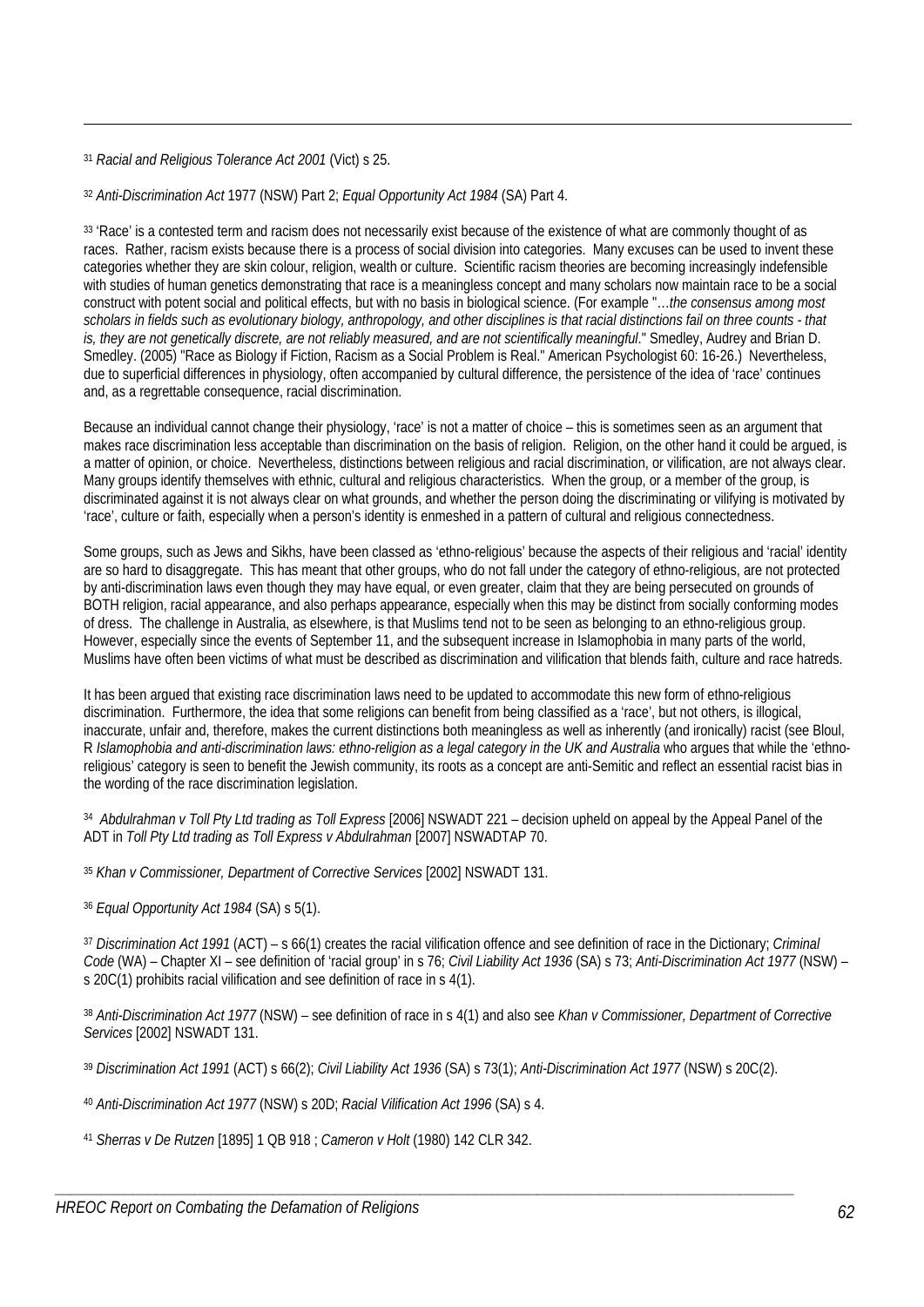1 <sup>42</sup> *Discrimination Act 1991* (ACT) s 67.

<sup>43</sup> *Criminal Code* (WA) s 80G.

44 [2004] VCAT 2510.

45 (2006) 15 VR 207.

46 Ibid [18] (Nettle JA), [123] (Ashley JA), [162] (Neaves JA).

47 Ibid [132] (Ashley JA), [158] and [160] (Neaves JA).

48 Ibid [24], [30] [70], [71] and [81] (Nettle JA), [129]-[131] (Ashley JA) and [140], [161] (Neaves JA).

49 Ibid [37]-[63], [72]-[79].

50 Ibid [189], [194], [195]-[196].

51 [2002] FCA 1150.

52 Ibid [74].

53 [2007] FCA 1512.

54 Ibid [37].

55 Ibid [34].

56(2002) 210 CLR 575.

57 Ibid [26].

58 As reported in *The Australian* newspaper on 1 December 2007 "*Dr Toben yesterday published a response on his Adelaide Institute website declaring "it's on", and that he would cease removing the banned material from his website as ordered by the court.*"

59 The following section has been drawn from Renwick, J. "Counter-Terrorism and Australian Law" Security Challenges vol.3, no.3 (August 2007) and "Australia's Counter-Terrorism Laws and Practice", issued by the Human Rights Law Resource Centre, the National Association of Community Legal Centres and NSW Council for Civil Liberties.

60 In 2005 the Australian government redefined the offence of sedition, previously believed to have fallen into disuse. The new law makes it a criminal offence if a person "*urges a group or groups (whether distinguished by race, religion, nationality or political opinion) to use force or violence against another group or other groups (as so distinguished)*". This new offence may go some way towards creating a criminal offence of racial vilification, at least in its most serious manifestation where it involves incitement to the use of force or violence. It has, however, a number of significant limitations. For example, the offence of sedition applies only where "*the use of force or violence would threaten the peace, order and good government of the Commonwealth.*" This provision has been criticised on the basis that violence against small minority groups, which are the most vulnerable to racially or religiously directed violence, is unlikely to threaten either the geographic integrity or the government institutions of the Commonwealth and so is unlikely to fall outside of the law. The characterisation as this as a law of sedition has also led to concern that the focus of this law will be directed more towards the protection of the state than towards the needs and interests of racial and religious minorities (from HREOC *An International Comparison of the Racial Discrimination Act 1975*: Background Paper No.1, pp 50-51).

61 There was a strong international law context for Australia's new counter-terrorism laws, in particular resolution 1373 of the United Nations Security Council, which was binding on all nations because of Chapter VII of the Charter of the United Nations. The resolution requires all states to:

- prevent and suppress terrorist acts
- deny safe haven to terrorist actors, financiers, planners and supports, and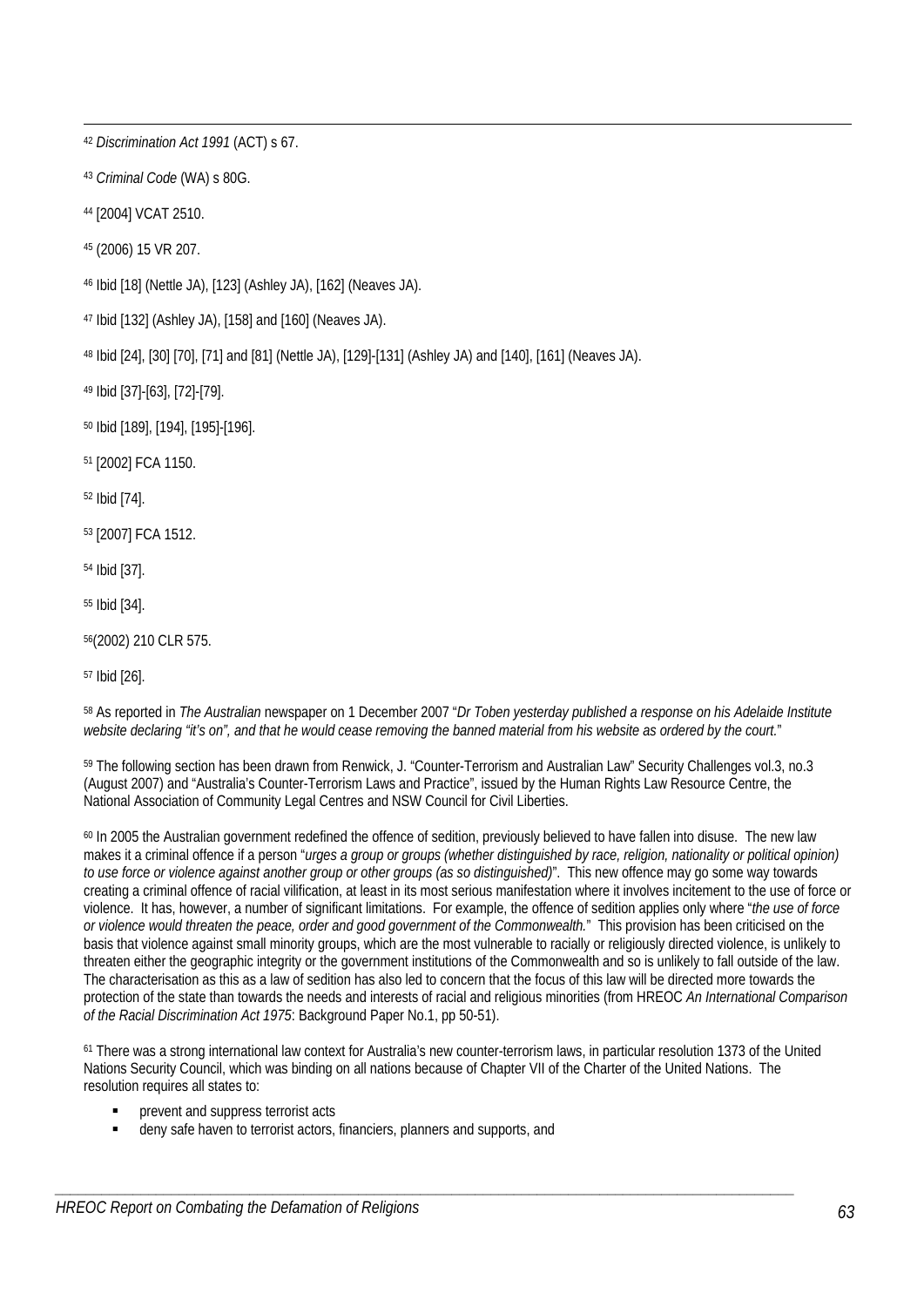ensure that anyone participating in the financing, planning, preparation or perpetration of terrorist acts is brought to justice, and that such acts are made serious criminal offences under domestic law punishable in a manner that reflects the seriousness of terrorist attacks.

The report on Australia, by the special rapporteur, is generally supportive of the Australian response stating "*the legislative reform was at least necessary to bring Australia into compliance with… resolution 1373 (2001) and the work of the Al-Qaida and Taliban Sanctions Committee*" The special rapporteur's report, however, is critical in several areas (see Scheinin, M. *Australia: Study on Human Rights Compliance While Countering Terrorism* (the report of the Special Rapporteur on the promotion and protection of human rights and fundamental freedoms while countering terrorism) United Nations, 14 December 2006), in particular:

- that the government rushed the implementation of the counter-terrorism laws and that this has been heavily criticised within Australia. The report states "…*it is particularly important that Governments seek to secure the broadest possible political and popular support for such legislation. This is particularly relevant in Australia, which has no federal human rights legislation capable of guarding against undue limits being placed on the rights and freedoms of individuals. Given that this study identifies a number of actual and potential human rights violations within Australia's counter-terrorism regime… Australia (is urged) to move towards enacting federal legislation… providing remedial mechanisms for the protection of*  rights and freedoms." The speed with which the government introduced the legislation, and the lack of time for community consultation, may have been one of the reasons for the widespread perception that the laws target the need to control a threat from the Muslim population in Australia
- the extended powers of the Australian Federal Police, especially their ability to declare a 28-day life to a 'specified security zone'; this may impose unnecessary or disproportionate interference with liberty and security, and could be used to restrict the ability of people wishing to undertake lawful demonstrations.
- the need to establish a clear demarcation between intelligence gathering (the work of ASIO) and criminal investigations
- the new powers of ASIO to detain a person for long periods of time, if not indefinitely

1

 lack of clarity and proscription around certain concepts in the legislation, including "incitement to terrorism" and a definition of "advocacy of terrorism".

Australia, like comparable democracies, has the difficult task of making their legal responses to the threat of terrorism both effective and proportionate. The legal system is designed for open justice, openly administered. The requirement to protect confidential information for broader security purposes establishes a clear challenge and conflict with this well-established system. It also reinforces the need to identify principles and human rights that must always be absolutely non-negotiable (for example: the presumption of innocence, the right to a fair trial, the prohibition of torture) and to embed these in a human rights statute so that they can be permanently protected. The threat that terrorism poses to civil society is well summed up in a recent UK discussion paper:

"*There is no greater challenge for a democracy that the response it makes to terrorism. The economic, social and political dislocation which … terrorist action can bring, threatens the very democracy which protects our liberty… that liberty may be*  exploited by those supporting… terrorism to avoid pre-emptive intervention by the forces of law and order. The challenge, *therefore, is how to retain long-held and hard won freedoms and protections from the arbitrary use of power or wrongful conviction while ensuring the democracy and the rule of law itself are not used as a cover by those who seek its overthrow… those for whom prosecution and punishment hold no fear, and who are prepared to take their own lives in destroying others, do not recognise normal processes of law or fear the consequences of detection*." (Quoted from Renwick, op. cit. page 75)

As noted above, the suite of counter-terrorism legislation has prompted praise but, more often, concern, especially from legal and human rights experts, as well as a number of NGOs. There are two broad critiques of the legislation: human rights based, and ethnoreligious based. The human rights based critique accused the government of acting mischievously, an example of this is quoted below:

"*It is sheer chicanery for the government to argue that the legislation is needed to fight terrorism. As the Law Council of Australia noted… at least 24 Acts of Parliament already specifically punish every conceivable terrorist crime, such as murder, grievous bodily harm, criminal damage, arson, conspiracy and attempt. Equally false is the government's claim that the legislation is needed to comply with… Resolution 1373… As the Law Council also observed, the government's first report to the UN Counter-Terrorism Committee on implementing Resolution 1373 stated that Australia already had 'a highly coordinated domestic counterterrorism response strategy incorporating law enforcement, security and defence agencies' with 'extensive measures' to combat terrorist acts… the government is pushing ahead with measure that will, in the name of protecting liberty, overturn long-standing legal and democratic principles…*" (Head, M. "Counter-terrorism laws threaten democratic rights" *Alternative Law Journal*, vol.17 no.3 June 2002)

Another critique takes the approach that the introduction of counter-terrorism laws and the accompanying policing powers, especially those that involve police discretion are, in fact, an hegemonic project of the dominant Anglo-Celtic community in Australia (a form of 'white supremacy'), and that they are designed to intimidate, criminalise, exclude and generally control 'otherness', in particular the Muslim community. The argument extends to community policing and the promotion of 'moderate Islam' as a false inclusiveness that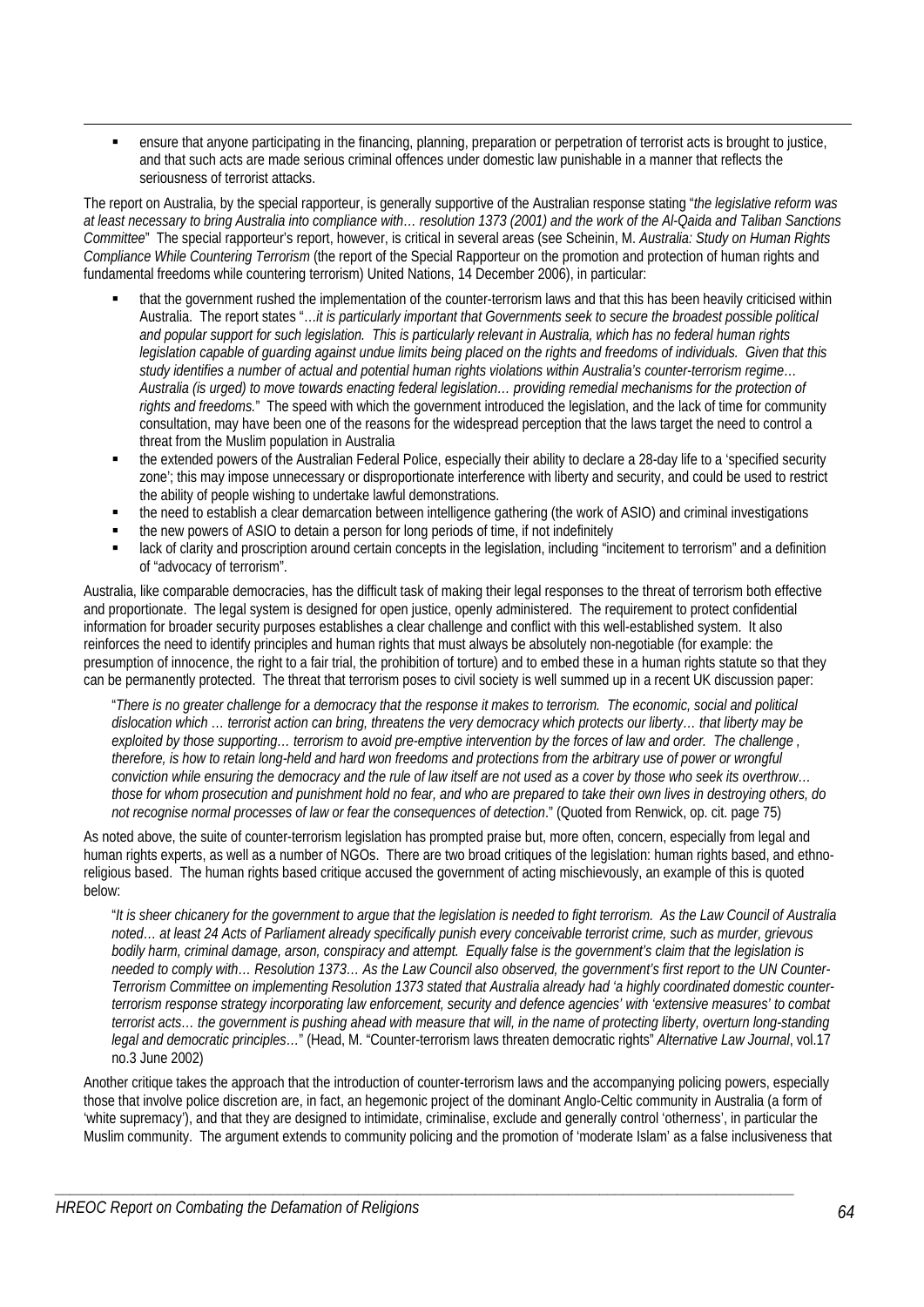essentially "… *shifts state power… to makes mechanisms of command and control appear ever more democratic, involving the policed in their domination*." (Sentas, V. "Counter-terrorism policing – investing in the racial state" *ACRAWSA e-journal* vol.2 no.1 2006)

62 Parliamentary Joint Committee on Intelligence and Security *Review of Security and Counter Terrorism Legislation*, see chapter 3 pp 23-38

63 This section of the report is heavily indebted to Andrew Jakubowicz's paper *Religion, Media and Cultural Diversity*, an as yet unpublished section for the Encyclopaedia of Religion in Australia, Jupp et al (eds)

64 Ibid, pp6-7; also see Manning, P. "Media Reporting Toes the Government Line" *Australian mosaic*, 2004, issue 7, no.3 pp24-25 and Luckman, S. "People Like That" *Australian mosaic*, 2004, issue 5, no.1 pp24-26

65 Perhaps the best known example of this was by the then Minister for Defence, Peter Reith, who, during late 2001 used the *Tampa* incident to suggest that 'boat people' were a vector of terrorism into Australia. Two days after the attack on the World Trade Centre he gave four interviews during which he connected the government's clampdown on boat people with efforts to combat terrorism (Henderson, A. "Our wartime paranoia has a long and ignoble history" *The Age*, 13 January 2003) See also Hodge & O'Carroll *Borderwork in Multicultural Australia* "Rethinking Tampa" pp21-34.

66 See Williams, G "Balancing National Security and Human Rights: Lessons from Australia" *Borderlands e-journal* 4.1, 2005 http://www.borderlands.net.au/vol4no1\_2005/williams\_balancing.htm and the alternative view in the Deakin Law School oration 2004, by the then Attorney-General, Philip Ruddock, "National Security and Human Rights" – although the argument is that counter-terrorism legislation is not inconsistent with protections contained within Australia's Constitution, which does not refer to human rights (http://www.austlii.edu.au/au/journals/DeakinLRev/2004/14.html).

67 In recent years Professor Peter Manning, and other commentators on the media, politics and language, have debated the term "dog whistling". This is a phrase that refers to the use of coded messages within language that, at one level, may appear neutral, but at alternative levels, sends meanings to different audiences. These embedded messages are often of hate and division. This is another subtle, yet mischievous, use of language that threatens civil society. (also see Manning on 'otherness' referenced in Jakubowicz, "The Media and Social Cohesion" p159 and in issue 7 of *Australian mosaic*)

68 For example, Muslim organisations have had to produce resources that try and help de-mystify and de-stigmatise their communities as in the Islamic Women's Welfare Council of Victoria's *Media Guide: Islam and Muslims in Australia*, Melbourne, 2005

69 Jakubowicz from *Religion, Media and Cultural Diversity* p.7

1

70 SBS, or Australia's Special Broadcasting Service, broadcasts foreign language programs on both television and radio, its charter states that it is to "*provide multi-lingual and multicultural radio and television services that inform, educate and entertain all Australians and in so doing, reflect Australia's multicultural society*". Over time SBS has become a unique multi-media service, providing greater linguistic and cultural diversity than any other. It provides 68 language programs on its radio network, more than 60 languages are represented on television, and its new media service provides text and audio-on-demand services in more than 50 languages. However, it has been criticised that some of its broadcasts provide inflammatory or politically contentious material – for example, the Vietnamese community furiously protested some years ago when SBS attempted to broadcast Vietnamese state television news programs. For more information, visit http://www.sbs.com.au

71 Unisys, an international information technology services company, regularly surveys Australians (as well as people in other countries) about their overall security concerns. The Unisys security index for May 2008 has shown significant drops in Australians' concern about national security (war and terrorism) which has masked a sharp increase in worries about their financial security owing to increases in interest rates and workforce participation. See

http://unisys.com.au/services/security/security\_resource\_centre/security\_index/australia.htm

72 Markus, A. *Mapping Social Cohesion* – see especially 107 ff. See also market research by SBS (*Living Diversity: Australia's Multicultural Future*, 2002) "*The overall picture is one of a fluid, plural and complex society, with a majority of the population positively accepting of the cultural diversity at is an increasingly routine part of Australian life… In practice, most Australians, from whatever background, live and breath cultural diversity, actively engaging in the goods and activities of man different cultures. Cultural mixing and matching is almost universal.*"

*\_\_\_\_\_\_\_\_\_\_\_\_\_\_\_\_\_\_\_\_\_\_\_\_\_\_\_\_\_\_\_\_\_\_\_\_\_\_\_\_\_\_\_\_\_\_\_\_\_\_\_\_\_\_\_\_\_\_\_\_\_\_\_\_\_\_\_\_\_\_\_\_\_\_\_\_\_\_\_\_\_\_\_\_\_\_\_\_\_\_\_\_\_\_\_* 

73 For example, see story as covered in the Sydney broadsheet, the Sydney Morning Herald at: http://www.smh.com.au/articles/2008/03/09/1204998283744.html and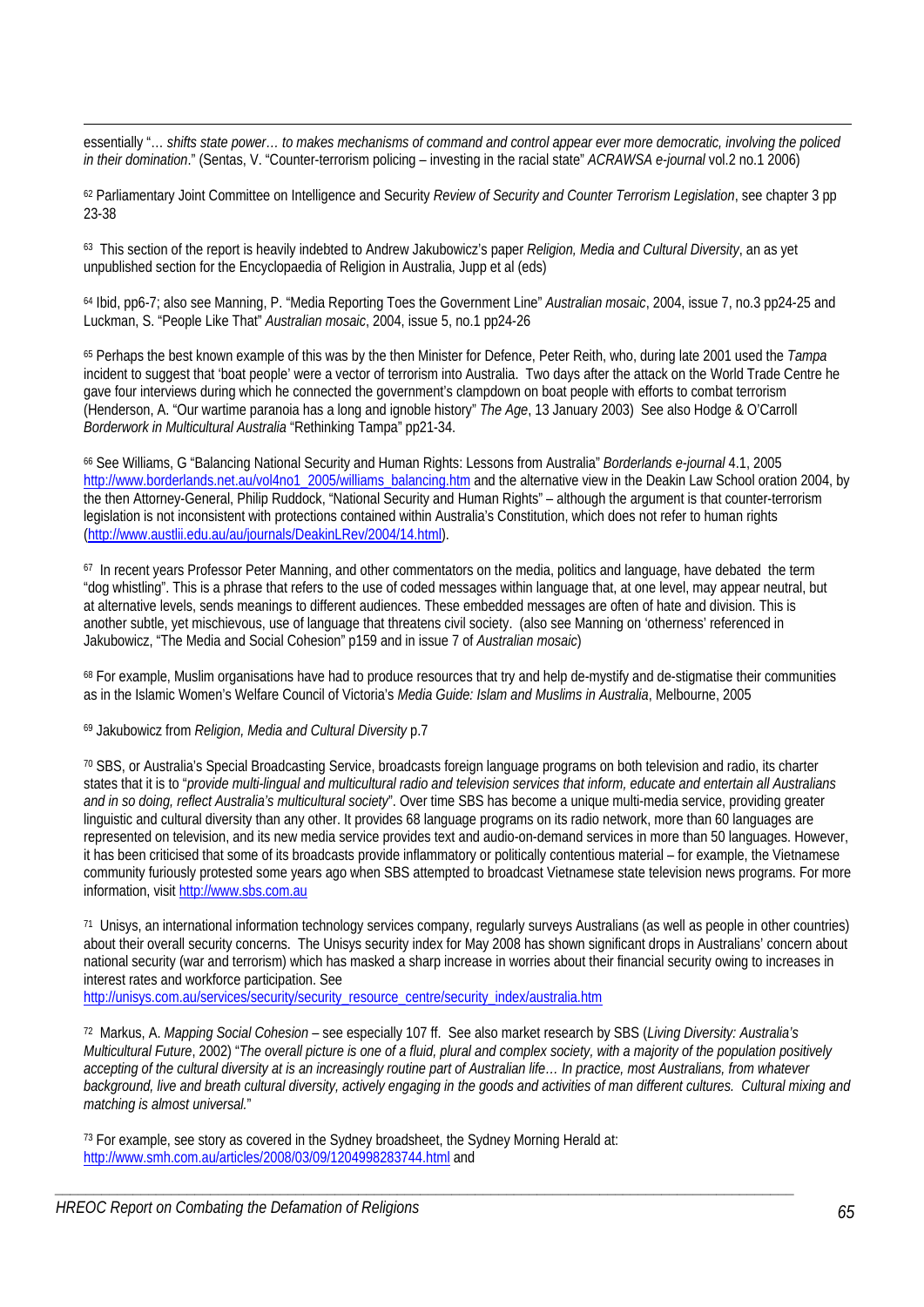http://www.smh.com.au/news/national/education-of-refugees-key-to-white-flight-mp/2008/03/21/1205602658586.html

74 For more information see: http://www.curriculum.edu.au/values/

1

75 For an analysis of the alleged problems with this program, see the ABC Religion Report of 11 June 2008 at: http://www.abc.net.au/rn/religionreport/stories/2008/2271288.htm

76 For example, see http://www.aeufederal.org.au/Debates/PSfunding.pdf as argued by the Australian Education Union (2003)

77 For example, as discussed recently on the ABC (Australia's national television broadcaster) science program: http://www.abc.net.au/catalyst/stories/s1486827.htm#transcript

78 See media story covered in http://www.abc.net.au/am/content/2008/s2173643.htm http://www.news.com.au/couriermail/story/0,23739,23271380-3102,00.html and (international coverage - India) http://living.oneindia.in/insync/2008/ormiston-college-religious-270208.html in which the college refused a Sikh boy attendance in February 2008 on the grounds that his wearing of a turban contravened uniform policy – the case has been referred to the QLD Anti-Discrimination Board.

79 For details of this deliberative polling and the outcomes, see http://ida.org.au/content.php?=dpprelease . In summary, the process increased Muslim community sense of connectedness to Australia (32% to 44%) although Muslim youth reported continuing alienation away from mainstream Australia which it sees as continuing to reject them; from the non-Muslim participants' perspective, the experience changed negative attitudes towards Muslims (down 42% to 29%) and acceptance of the rights of people from different cultures to live by their own traditions (increased 42% to 71%).

80 See Jones,J. *Report on Antisemitism in Australia* and his anti-Jewish attack report update of the following year (Executive Council of Australian Jewry media release of 29 November 2007).

81 For example in a review of North American media, Bremen argues that the majority of articles about the *hijab* in the print media suggests that this practice is a sign of Muslim women's subjugation, and therefore should be condemned. The print media's negative stereotypes of the *hijab* are demonstrated in the following headlines: "Wearing a uniform of oppression", "Women's legacy of pain" "The new law: Wear the veil and stay alive" ,"Lifting the veil of ignorance". These headlines illustrate how the popular media not only see the *hijab* as a mark of Muslim women's subjugation, but how the media perpetuate this image. The media's negative stereotypes raise the critical question of whether the *hijab* contributes to or inhibits the crafting of positive identities of immigrant

82 Whitten, C. and Thompson, S. *When Cultures Collide: Planning for the Public Spatial Needs of Muslim Women in Sydney*, Social City 1, 2007

83 This on-line resource was developed at Macquarie University and aims to reduce racism and negative stereotypes, build sustainable community relationships, and to address the challenge aspects of these relationships, not just 'soft multiculturalism' – to see this resource, go to: www.stepone.org.au

84 This charter was recently replaced with a new strategy called *Accessible Government Services for All*, released in 2007. While not substantially different from the charter, the change in name has been criticised as reflecting the previous governments incremental intention to refrain from talking about Australia as a multicultural nation.

85 These can be found at: http://www.amf.net.au/PDF/religionCulturalDiversity/Resource\_Manual.pdf and: http://www.amf.net.au/PDF/religionCulturalDiversity/Multifaith\_Kit.pdf

86 See http:///www.immi.gov.au/living-in-australia/a-diverse-australia/national-action-plan/nap.htm

87 See http://www.nhmrc.gov.au/publications/synopses/\_files/r33.pdf

88 DIaC administers the Commonwealth's citizenship test which was introduced late in 2007, just weeks prior to the last federal election. In the months prior to its commencement, there was considerable debate in both Parliament (with some critics coming from within the government's own ranks) and the community. This criticism largely took the form that the test is culturally biased, is a disincentive to immigrants taking out citizenship, that it is trying to enforce a form of social cohesion that is actually compliance, and, that the government was using the test as a form of wedge politics. To quote from DIaC's website: